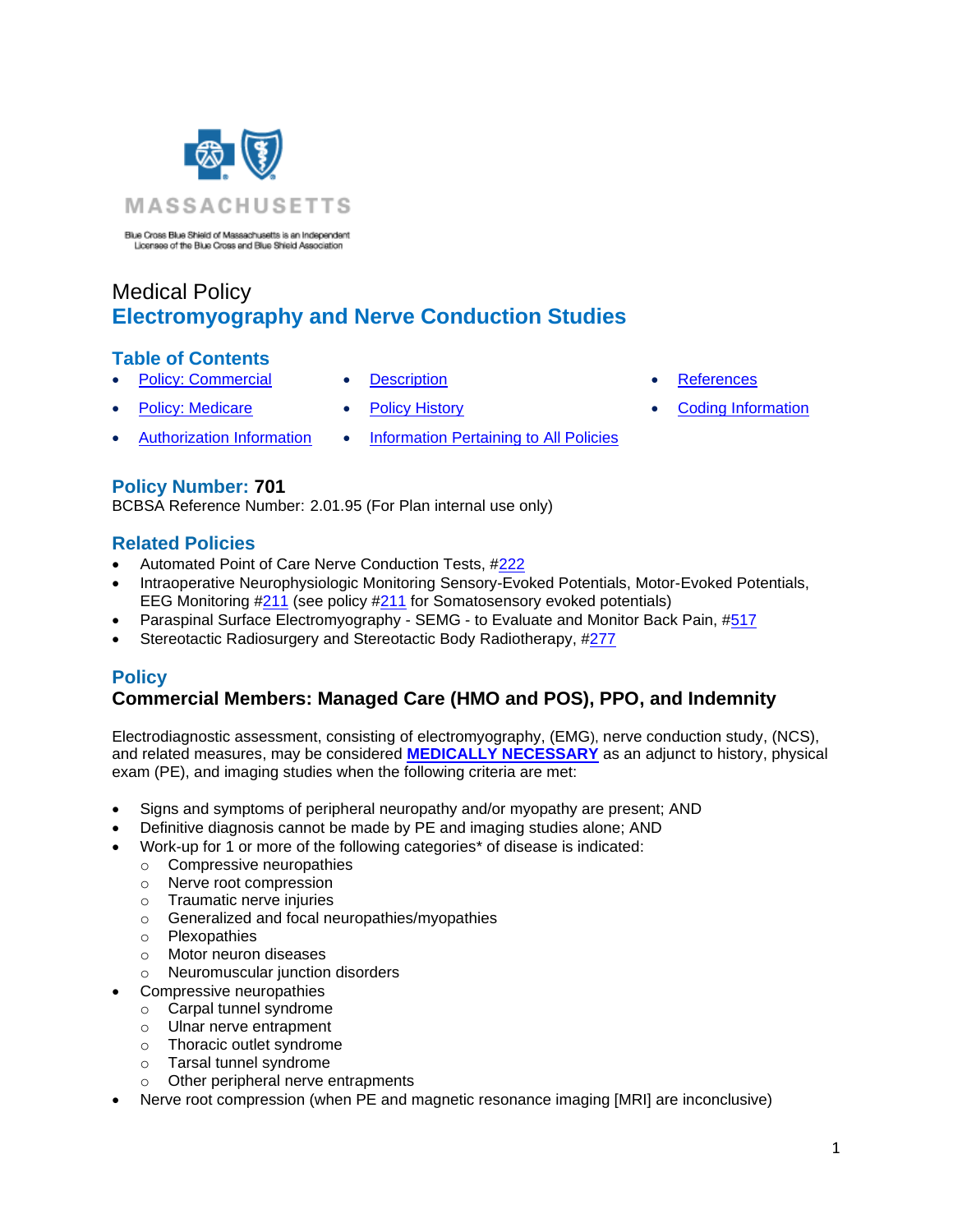- o Cervical nerve root compression
- o Thoracic nerve root compression
- o Lumbosacral nerve root compression
- Traumatic nerve injuries
- Generalized and focal polyneuropathies
	- o Diabetic neuropathy
	- o Uremic neuropathy
	- o Alcohol-related neuropathy
	- o Hereditary neuropathies
- Charcot-Marie Tooth
- Other hereditary neuropathies
	- o Demyelinating polyneuropathies
- Guillain-Barré syndrome (acute)
- Chronic idiopathic demyelinating polyneuropathy
- Generalized myopathies
	- o Polymyositis
	- o Dermatomyositis
	- o Muscular dystrophies
- **Plexopathies** 
	- o Cervical plexopathy
	- o Brachial plexopathy
	- o Lumbosacral plexopathy
- Motor neuron diseases
	- o Amyotrophic lateral sclerosis
	- o Progressive muscular atrophy
	- o Progressive bulbar palsy
	- o Pseudobulbar palsy
	- o Primary lateral sclerosis
- Neuromuscular junction disorders
	- o Myasthenia gravis
	- o Myasthenic syndrome
	- o Lambert-Eaton syndrome.

\*The above list gives specific diagnoses, according to categories of testing listed in the policy statement, for which EMG/NCS generally provides useful information in confirming or excluding the diagnosis, above that provided by clinical examination and imaging. It includes the most common diagnoses for testing, but it is not exhaustive. There may also be other less common disorders for which EMG/NCS provides useful diagnostic information.

A repeat electrodiagnostic assessment may be considered **[MEDICALLY NECESSARY](https://www.bluecrossma.org/medical-policies/sites/g/files/csphws2091/files/acquiadam-assets/Definition%20of%20Med%20Nec%20Inv%20Not%20Med%20Nec%20prn.pdf#page=1)** when at least 1 of the following criteria have been met:

- Development of new symptoms or signs suggesting a second diagnosis in a patient who has received an initial diagnosis; OR
- Interim progression of disease following an initial test that was inconclusive, such that a repeat test is likely to elicit additional findings; OR
- Unexpected change(s) in the course of disease or response to treatment, suggesting that the initial diagnosis may be incorrect and that reexamination is indicated.

Electrodiagnostic assessment, consisting of EMG, NCS, and related measures, is **[INVESTIGATIONAL](https://www.bluecrossma.org/medical-policies/sites/g/files/csphws2091/files/acquiadam-assets/Definition%20of%20Med%20Nec%20Inv%20Not%20Med%20Nec%20prn.pdf#page=1)** when the above criteria are not met, including but not limited to, the following situations:

- Screening of asymptomatic individuals
- Serial assessments to evaluate progression of disease in a patients with a previously diagnosed neuropathy or myopathy
- Evaluation of treatment response in a patient with previously diagnosed neuropathy or myopathy
- Evaluation of severity of disease in a patient with previously diagnosed neuropathy or myopathy.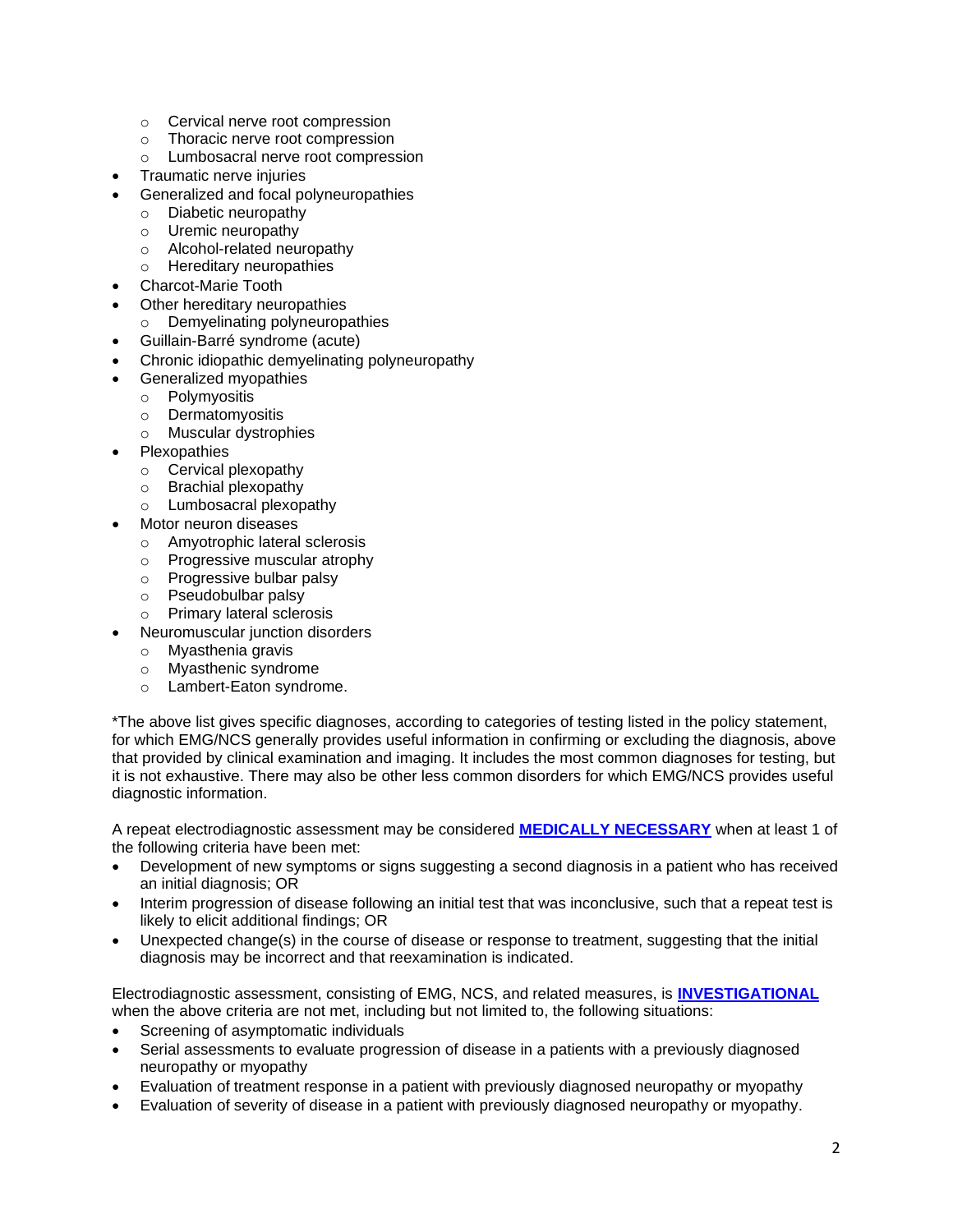For medical necessity criteria and coding guidance for **Medicare Advantage members living outside of Massachusetts**, please see the Centers for Medicare and Medicaid Services website at [https://www.cms.gov f](https://www.cms.gov/)or information regarding your specific jurisdiction.

# <span id="page-2-1"></span>**Prior Authorization Information**

#### **Inpatient**

• For services described in this policy, precertification/preauthorization **IS REQUIRED** for all products if the procedure is performed **inpatient**.

**Outpatient**

• For services described in this policy, see below for products where prior authorization **might be required** if the procedure is performed **outpatient**.

|                                         | <b>Outpatient</b>                            |
|-----------------------------------------|----------------------------------------------|
| ' Commercial Managed Care (HMO and POS) | Prior authorization is not required.         |
| <b>Commercial PPO and Indemnity</b>     | Prior authorization is <b>not required</b> . |

### <span id="page-2-0"></span>**Description**

### **Electrodiagnostic Assessment**

Electromyography (EMG) and nerve conduction study (NCS) are used as adjuncts to clinical evaluation of myopathy and peripheral neuropathy.<sup>1</sup> These tests intend to evaluate the integrity and electrical function of muscles and peripheral nerves. They are performed when there is clinical suspicion for a myopathic or neuropathic process and when clinical examination and standard laboratory testing cannot make a definitive diagnosis.

Test results do not generally provide a specific diagnosis. Rather, they provide additional information that assists physicians in characterizing a clinical syndrome. EMG/NCS may be useful when there is no clear etiology when symptoms are severe or rapidly progressing, or when symptoms are atypical (eg, asymmetrical, acute onset, or appearing to be autonomic).

According to the American Association of Neuromuscular & Electrodiagnostic Medicine (1999), electrodiagnostic assessment has the following goals.<sup>2</sup>

- 1. "Identify normal and abnormal nerve, muscle, motor or sensory neuron, and NMJ [neuromuscular junction] functioning.
- 2. Localize region(s) of abnormal function.
- 3. Define the type of abnormal function.
- 4. Determine the distribution of abnormalities.
- 5. Determine the severity of abnormalities.
- 6. Estimate the date of a specific nerve injury.
- 7. Estimate the duration of the disease.
- 8. Determine the progression of abnormalities or recovery from abnormal function.
- 9. Aid in diagnosis and prognosis of the disease.
- 10. Aid in selecting treatment options.
- 11. Aid in following response to treatment by providing objective evidence of change in NM [neuromuscular] function.
- 12. Localize correct locations for injections of intramuscular agents…." Components of the electrodiagnostic exam may include needle EMG, NCS, repetitive nerve stimulation study, somatosensory evoked potentials, and blink reflexes.

#### **Electromyography**

#### **Needle Electromyography**

An EMG needle electrode is inserted into selected muscles, chosen by the examining physician depending on the differential diagnosis and other information available during the exam.<sup>2</sup> The response of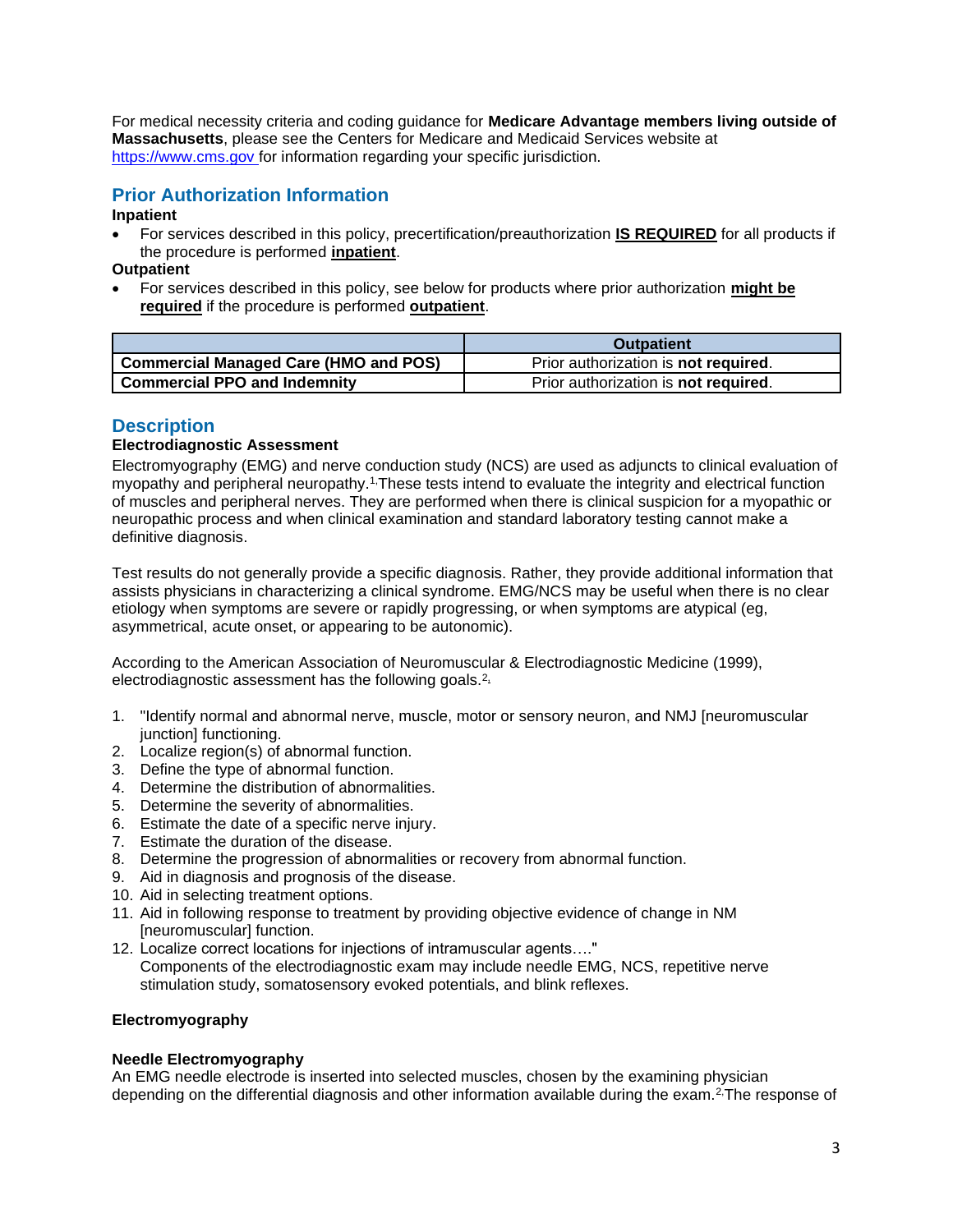the muscle to electrical stimulation is recorded. Three components are evaluated: observation at rest, action potential with minimal voluntary contraction, and action potential with maximum contraction.[3,](https://www.evidencepositioningsystem.com/_w_ec3cef6173c1680e6374bc0fc14bdcfbb24e6504624ed156/BCBSA/html/_blank)

#### **Single Fiber Electromyography**

In single fiber EMG, a needle electrode records the response of a single muscle fiber. This test can evaluate "jitter," which is defined as the variability in the time between activation of the nerve and generation of the muscle action potential. Single fiber EMG can also measure fiber density, which is defined as the mean number of muscle fibers for one motor unit.

#### **Nerve Conduction Study**

In NCS, both motor and sensory nerve conduction are assessed. For motor conduction, electrical stimuli are delivered along various points on the nerve, and the electrical response is recorded from the appropriate muscle. For sensory conduction, electrical stimuli are delivered to 1 point on the nerve and the response recorded at a distal point on the nerve. Parameters recorded include velocity, amplitude, latency, and configuration.[2,](https://www.evidencepositioningsystem.com/_w_ec3cef6173c1680e6374bc0fc14bdcfbb24e6504624ed156/BCBSA/html/_blank)

#### **Late Wave Responses**

Late waves are a complement to the basic NCS and evaluate the functioning of the proximal segment of peripheral nerves, such as the nerve root and the anterior horn cells. There are 2 types of late responses: The H-reflex and the F wave.

The H-reflex is elicited by stimulating the posterior tibial nerve and measuring the response in the gastrocnemius muscle. It is analogous to the ankle reflex and can be prolonged by radiculopathy at S1 or by peripheral neuropathy.<sup>[3,](https://www.evidencepositioningsystem.com/_w_ec3cef6173c1680e6374bc0fc14bdcfbb24e6504624ed156/BCBSA/html/_blank)</sup>

The F wave is assessed by supramaximal stimulation of the distal nerve and can help estimate the conduction velocity in the proximal portion of the nerve.[3,](https://www.evidencepositioningsystem.com/_w_ec3cef6173c1680e6374bc0fc14bdcfbb24e6504624ed156/BCBSA/html/_blank) This will provide information on the presence of proximal nerve abnormalities, such as radiculopathy or plexopathy.

#### **Repetitive Nerve Stimulation**

Repetitive nerve stimulation studies evaluate the integrity and function of the neuromuscular junction. The test involves stimulating a nerve repetitively at variable rates and recording the response of the corresponding muscle(s).[3,](https://www.evidencepositioningsystem.com/_w_ec3cef6173c1680e6374bc0fc14bdcfbb24e6504624ed156/BCBSA/html/_blank) Disorders of the neuromuscular junction will show a diminished muscular response to repetitive stimulation.

#### **Somatosensory Evoked Potentials**

Somatosensory evoked potentials evaluate nerve conduction in various sensory fibers of both the peripheral and central nervous system and test the integrity and function of these nerve pathways.<sup>2,</sup> They are typically used to assess nerve conduction in the spinal cord and other central pathways that cannot be assessed by standard NCS.

#### **Blink Reflexes**

The blink reflexes, which are analogs of the corneal reflex, are evaluated by stimulating the orbicularis oculi muscle at the lower eyelid. They are used to localize lesions in the fifth or seventh cranial nerves.<sup>[2,](https://www.evidencepositioningsystem.com/_w_ec3cef6173c1680e6374bc0fc14bdcfbb24e6504624ed156/BCBSA/html/_blank)</sup>

#### **Differential Diagnosis**

The specific components of an individual test are not standardized. Rather, a differential diagnosis is developed by the treating physician, and/or the clinician performing the test, and the specific components of the exam are determined by the disorders being considered in the differential. Also, the differential diagnosis may be modified during the exam to reflect initial findings, and this may also influence the specific components included in the final analysis.<sup>[2,](https://www.evidencepositioningsystem.com/_w_ec3cef6173c1680e6374bc0fc14bdcfbb24e6504624ed156/BCBSA/html/_blank)</sup>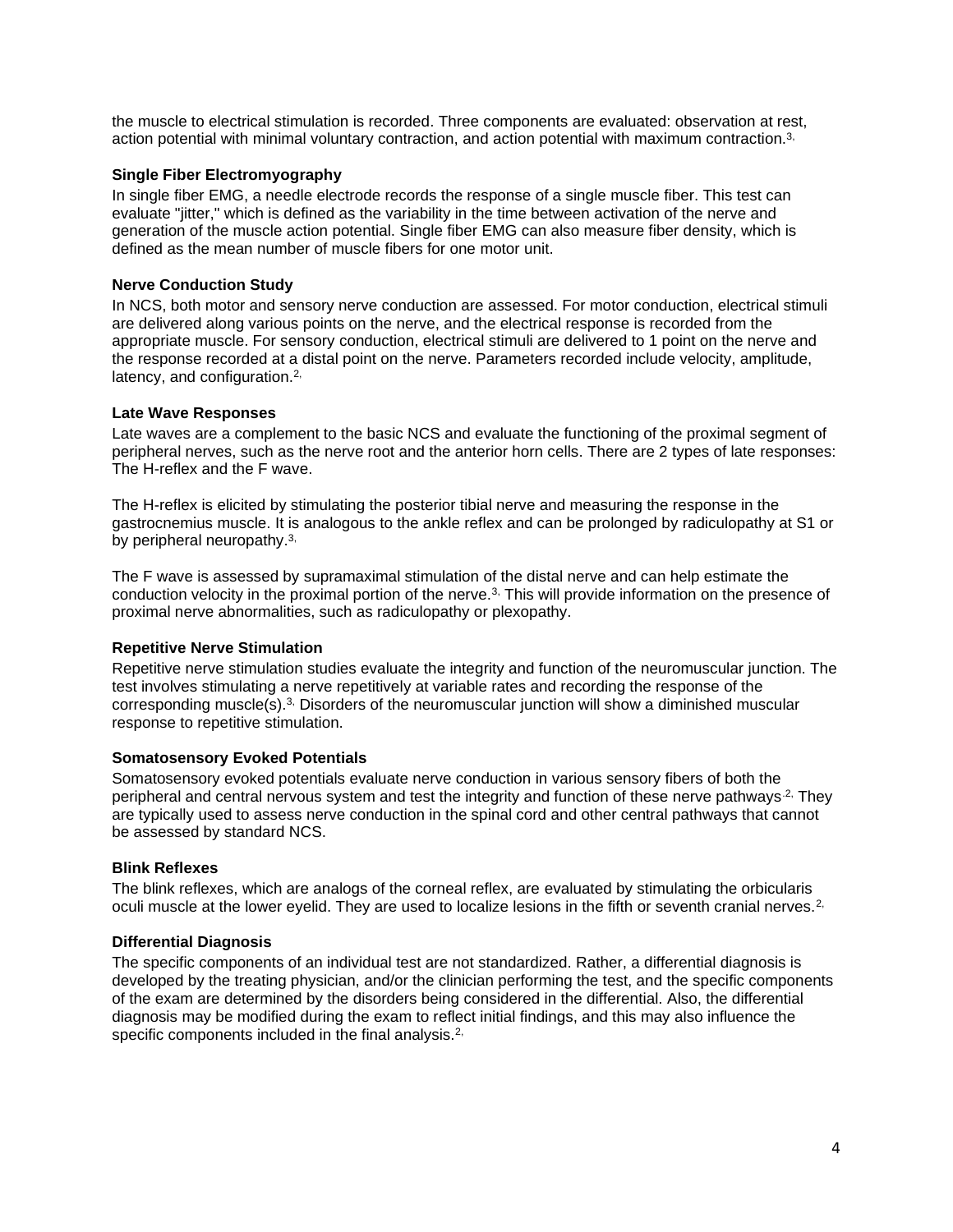# **Summary**

# **Description**

Electromyography (EMG) and nerve conduction studies (NCS), also collectively known as an electrodiagnostic assessment, evaluate the electrical functioning of muscles and peripheral nerves. These tests are diagnostic aids for the evaluation of myopathy and peripheral neuropathy by identifying, localizing, and characterizing electrical abnormalities in the skeletal muscles and peripheral nerves.

#### **Summary of Evidence**

For individuals with suspected peripheral neuropathy or myopathy who receive electrodiagnostic assessment including EMG and NCS, the evidence includes small observational studies on a few diagnoses, such as carpal tunnel syndrome, radiculopathy, and myopathy. Relevant outcomes are test accuracy, symptoms, functional outcomes, and quality of life. Because electrodiagnostic assessment is considered the criterion standard for evaluating the electrical function of peripheral nerves and muscles, there is no true alternative reference standard against which the sensitivity and specificity of particular EMG/NCS abnormalities for particular clinical disorders can be calculated. Different studies have used different reference standards, such as EMG/NCS measures of healthy individuals or clinical examination results. In general, these tests are considered more specific than sensitive, and normal results do not rule out the disease. The limited evidence has shown a wide range of sensitivities, which are often less than 50%. The specificity is expected to be considerably higher, but the data are insufficient to provide precise estimates of either sensitivity or specificity. The evidence is insufficient to determine the effects of the technology on health outcomes.

<span id="page-4-1"></span>

|  |  | <b>Policy History</b> |
|--|--|-----------------------|
|--|--|-----------------------|

| <b>Date</b> | <b>Action</b>                                                                     |
|-------------|-----------------------------------------------------------------------------------|
| 1/2021      | Medicare information removed. See MP #132 Medicare Advantage Management for       |
|             | local coverage determination and national coverage determination reference.       |
| 12/2020     | Annual policy review. Description, summary, and references updated. Policy        |
|             | statements unchanged.                                                             |
| 10/2020     | Clarified coding information                                                      |
| 8/2019      | Annual policy review. Description, summary, and references updated. Policy        |
|             | statements unchanged.                                                             |
| 10/2018     | Clarified coding information.                                                     |
| 7/2018      | Annual policy review. Description, summary, and references updated. Policy        |
|             | statements unchanged.                                                             |
| 5/2018      | Clarified coding information.                                                     |
| 10/2017     | Clarified coding information.                                                     |
| 7/2017      | Background information was corrected to remove somatosensory evoked potentials.   |
|             | Effective 7/1/2017.                                                               |
| 6/2017      | Clarified coding information.                                                     |
| 4/2017      | Clarified coding information.                                                     |
| 10/2016     | Clarified coding information.                                                     |
| 11/2015     | Annual policy review. Description, summary, and references updated. Policy        |
|             | statements unchanged.                                                             |
| 1/2015      | New medical policy describing medically necessary and not medically necessary and |
|             | investigational indications. Effective 1/1/2015.                                  |

## <span id="page-4-2"></span>**Information Pertaining to All Blue Cross Blue Shield Medical Policies**

Click on any of the following terms to access the relevant information:

[Medical Policy Terms of Use](http://www.bluecrossma.org/medical-policies/sites/g/files/csphws2091/files/acquiadam-assets/Medical_Policy_Terms_of_Use_prn.pdf)

[Managed Care Guidelines](http://www.bluecrossma.org/medical-policies/sites/g/files/csphws2091/files/acquiadam-assets/Managed_Care_Guidelines_prn.pdf)

[Indemnity/PPO Guidelines](http://www.bluecrossma.org/medical-policies/sites/g/files/csphws2091/files/acquiadam-assets/Indemnity_and_PPO_Guidelines_prn.pdf)

[Clinical Exception Process](http://www.bluecrossma.org/medical-policies/sites/g/files/csphws2091/files/acquiadam-assets/Clinical_Exception_Process_prn.pdf)

<span id="page-4-0"></span>[Medical Technology Assessment Guidelines](http://www.bluecrossma.org/medical-policies/sites/g/files/csphws2091/files/acquiadam-assets/Medical_Technology_Assessment_Guidelines_prn.pdf)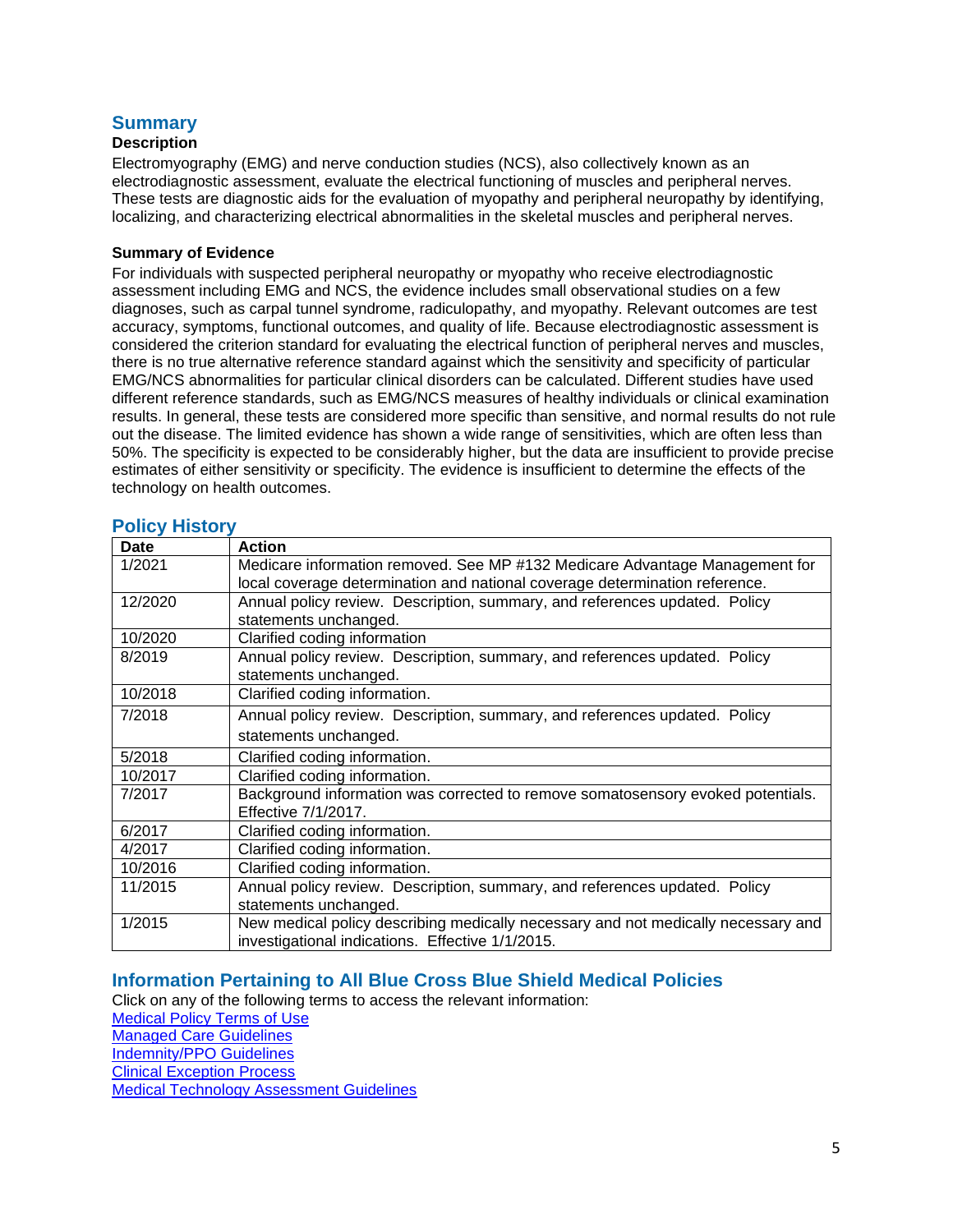### **References**

- 1. Gooch CL, Weimer LH. The electrodiagnosis of neuropathy: basic principles and common pitfalls. Neurol Clin. Feb 2007; 25(1): 1-28. PMID 17324718
- 2. American Association of Electrodiagnostic Medicine. Guidelines in electrodiagnostic medicine. Recommended policy for electrodiagnostic medicine. Muscle Nerve Suppl. 1999; 8: S91-105. PMID 16921629
- 3. Lee DH, Claussen GC, Oh S. Clinical nerve conduction and needle electromyography studies. J Am Acad Orthop Surg. Jul-Aug 2004; 12(4): 276-87. PMID 15473679
- 4. American Academy of Orthopaedic Surgeons (AAOS). Clinical Practice Guideline on the Diagnosis of Carpal Tunnel Syndrome. 2004; https://www.aaos.org/research/guidelines/CTS\_guideline.pdf. Accessed April 9, 2018.
- 5. Fowler JR, Munsch M, Tosti R, et al. Comparison of ultrasound and electrodiagnostic testing for diagnosis of carpal tunnel syndrome: study using a validated clinical tool as the reference standard. J Bone Joint Surg Am. Sep 03 2014; 96(17): e148. PMID 25187592
- 6. Chang MH, Liu LH, Lee YC, et al. Comparison of sensitivity of transcarpal median motor conduction velocity and conventional conduction techniques in electrodiagnosis of carpal tunnel syndrome. Clin Neurophysiol. May 2006; 117(5): 984-91. PMID 16551510
- 7. Homan MM, Franzblau A, Werner RA, et al. Agreement between symptom surveys, physical examination procedures and electrodiagnostic findings for the carpal tunnel syndrome. Scand J Work Environ Health. Apr 1999; 25(2): 115-24. PMID 10360466
- 8. Tulipan JE, Lutsky KF, Maltenfort MG, et al. Patient-Reported Disability Measures Do Not Correlate with Electrodiagnostic Severity in Carpal Tunnel Syndrome. Plast Reconstr Surg Glob Open. Aug 2017; 5(8): e1440. PMID 28894661
- 9. North American Spine Society (NASS) Evidence-Based Clinical Guidelines Committee. Evidence-Based Clinical Guidelines for Multidisciplinary Spine Care. 2012; https://www.spine.org/Documents/ResearchClinicalCare/Guidelines/LumbarDiscHerniation.pdf. Accessed August 19, 2020.
- 10. Mondelli M, Aretini A, Arrigucci U, et al. Clinical findings and electrodiagnostic testing in 108 consecutive cases of lumbosacral radiculopathy due to herniated disc. Neurophysiol Clin. Oct 2013; 43(4): 205-15. PMID 24094906
- 11. Marciniak C, Armon C, Wilson J, et al. Practice parameter: utility of electrodiagnostic techniques in evaluating patients with suspected peroneal neuropathy: an evidence-based review. Muscle Nerve. Apr 2005; 31(4): 520-7. PMID 15768387
- 12. Rabie M, Jossiphov J, Nevo Y. Electromyography (EMG) accuracy compared to muscle biopsy in childhood. J Child Neurol. Jul 2007; 22(7): 803-8. PMID 17715269
- 13. Ghosh PS, Sorenson EJ. Diagnostic yield of electromyography in children with myopathic disorders. Pediatr Neurol. Aug 2014; 51(2): 215-9. PMID 24950662
- 14. American Academy of Orthopaedic Surgeons. Clinical guidelines: diagnosis of carpel tunnel syndrome. 2007; https://www.aaos.org/research/guidelines/CTS\_summary.pdf. Accessed April 9, 2018.
- 15. American Academy of Neurology (AAN). Position Statement: diagnostic electromyography in the practice of medicine. 2004; https://www.aanem.org/getmedia/3275d71c-81dc-4b23-96a7- 03173ecf8446/Recommended\_Policy\_EDX\_Medicine\_062810.pdf. Accessed August 19, 2020.
- 16. AANEM policy statement on electrodiagnosis for distal symmetric polyneuropathy. Muscle Nerve. Feb 2018; 57(2): 337-339. PMID 29178499
- 17. Olney RK, Lewis RA, Putnam TD, et al. Consensus criteria for the diagnosis of multifocal motor neuropathy. Muscle Nerve. Jan 2003; 27(1): 117-21. PMID 12508306
- 18. Kang PB, McMillan HJ, Kuntz NL, et al. Utility and practice of electrodiagnostic testing in the pediatric population: An AANEM consensus statement. Muscle Nerve. Feb 2020; 61(2): 143-155. PMID 31724199
- 19. American Academy of Orthopaedic Surgeons. Management of Carpal Tunnel Syndrome Evidence-Based Clinical Practice Guideline. February 29, 2016; https://www.aaos.org/globalassets/quality-andpractice-resources/carpal-tunnel/cts\_cpg\_4-25-19.pdf. Accessed August 19, 2020.
- 20. Centers for Medicare & Medicaid Services. National Coverage Determination (NCD) for Sensory Nerve Conduction Threshold Tests (sNCTs) (160.23). 2004; https://www.cms.gov/medicarecoverage- database/details/ncd-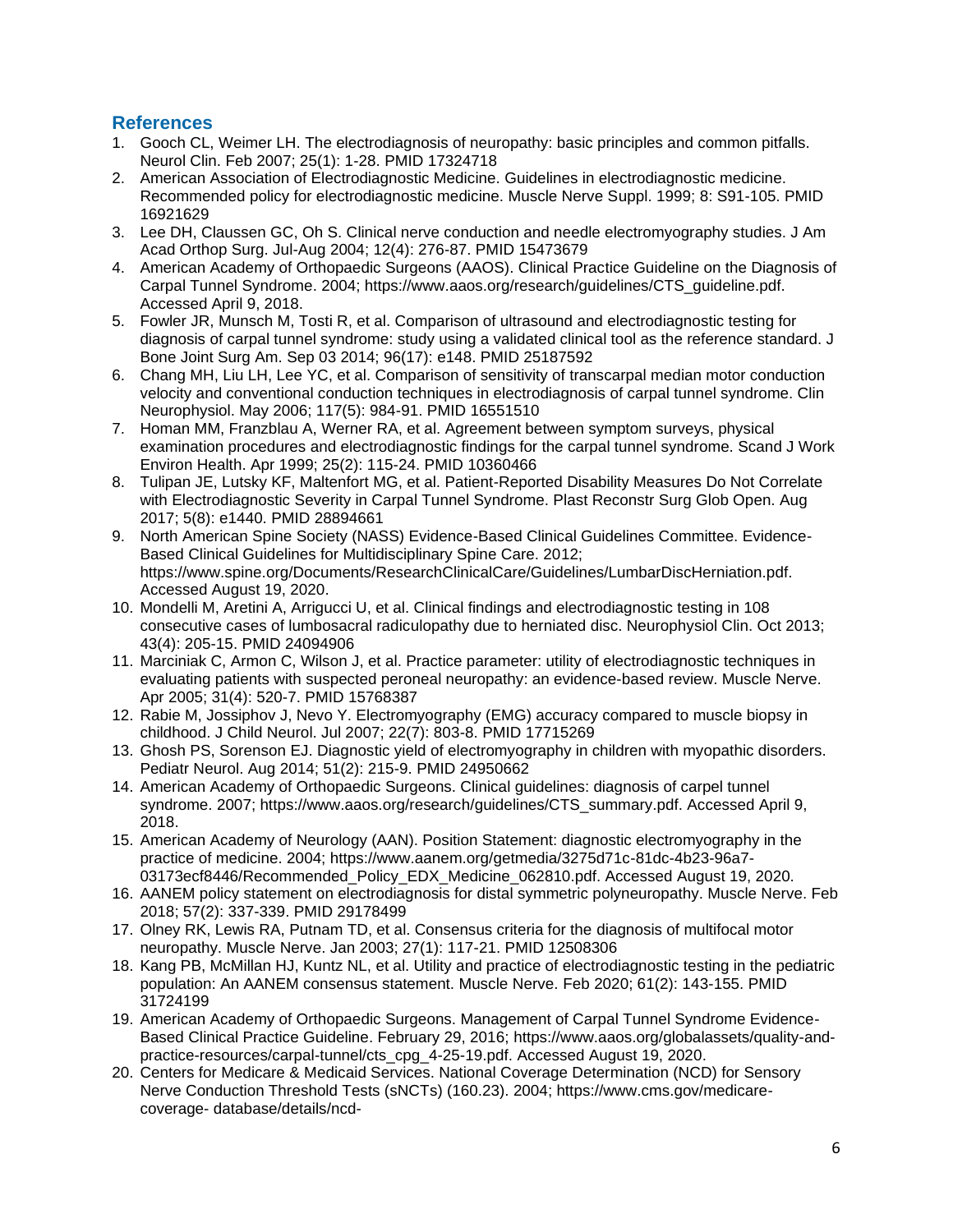details.aspx?NCDId=270&ncdver=2&CoverageSelection=National&KeyWord=Sensory+Nerve+Cond uction+Threshold+Tests. Accessed August 19, 2020.

# <span id="page-6-0"></span>**CPT Codes / HCPCS Codes / ICD Codes**

Inclusion or exclusion of a code does not constitute or imply member coverage or provider reimbursement. Please refer to the member's contract benefits in effect at the time of service to determine coverage or non-coverage as it applies to an individual member. *A draft of future ICD-10 Coding related to this document, as it might look today, is included below for your reference.*

Providers should report all services using the most up-to-date industry-standard procedure, revenue, and diagnosis codes, including modifiers where applicable.

*The following codes are included below for informational purposes only; this is not an all-inclusive list.*

**The above medical necessity criteria MUST be met for the following codes to be covered for Commercial Members: Managed Care (HMO and POS), PPO, and Indemnity:**

| <b>CPT</b> |                                                                                                                                                     |
|------------|-----------------------------------------------------------------------------------------------------------------------------------------------------|
| codes:     | <b>Code Description</b>                                                                                                                             |
| 95860      | Needle electromyography; 1 extremity with or without related paraspinal areas                                                                       |
| 95861      | Needle electromyography; 2 extremities with or without related paraspinal areas                                                                     |
| 95863      | Needle electromyography; 3 extremities with or without related paraspinal areas                                                                     |
| 95864      | Needle electromyography; 4 extremities with or without related paraspinal areas                                                                     |
| 95865      | Needle electromyography; larynx                                                                                                                     |
| 95866      | Needle electromyography; hemidiaphragm                                                                                                              |
| 95867      | Needle electromyography; cranial nerve supplied muscle(s), unilateral                                                                               |
| 95868      | Needle electromyography; cranial nerve supplied muscles, bilateral                                                                                  |
| 95869      | Needle electromyography; thoracic paraspinal muscles (excluding T1 or T12)                                                                          |
|            | Needle electromyography; limited study of muscles in 1 extremity or non-limb (axial)                                                                |
|            | muscles (unilateral or bilateral), other than thoracic paraspinal, cranial nerve supplied                                                           |
| 95870      | muscles, or sphincters                                                                                                                              |
|            | Needle electromyography using single fiber electrode, with quantitative measurement of                                                              |
| 95872      | jitter, blocking and/or fiber density, any/all sites of each muscle studied                                                                         |
|            | Needle electromyography, each extremity, with related paraspinal areas, when                                                                        |
| 95885      | performed, done with nerve conduction, amplitude and latency/velocity study; limited<br>(List separately in addition to code for primary procedure) |
|            | Needle electromyography, each extremity, with related paraspinal areas, when                                                                        |
|            | performed, done with nerve conduction, amplitude and latency/velocity study; complete,                                                              |
|            | five or more muscles studied, innervated by three or more nerves or four or more spinal                                                             |
| 95886      | levels (List separately in addition to code for primary procedure)                                                                                  |
|            | Needle electromyography, non-extremity (cranial nerve supplied or axial) muscle(s) done                                                             |
|            | with nerve conduction, amplitude and latency/velocity study (List separately in addition to                                                         |
| 95887      | code for primary procedure)                                                                                                                         |
| 95907      | Nerve conduction studies; 1-2 studies                                                                                                               |
| 95908      | Nerve conduction studies; 3-4 studies                                                                                                               |
| 95909      | Nerve conduction studies; 5-6 studies                                                                                                               |
| 95910      | Nerve conduction studies; 7-8 studies                                                                                                               |
| 95911      | Nerve conduction studies; 9-10 studies                                                                                                              |
| 95912      | Nerve conduction studies; 11-12 studies                                                                                                             |
| 95913      | Nerve conduction studies; 13 or more studies                                                                                                        |

### **CPT Codes**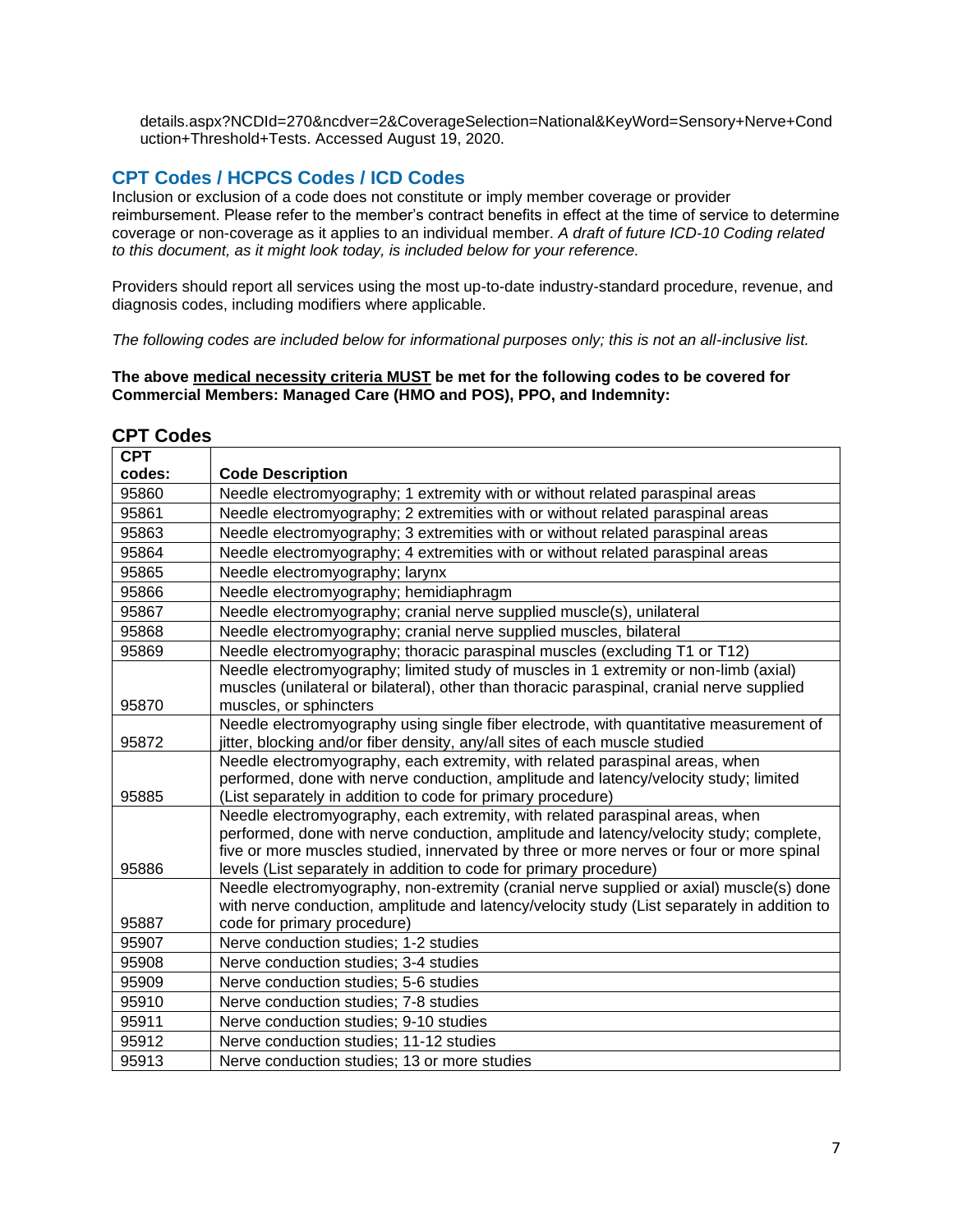**The following ICD Diagnosis Codes are considered medically necessary when submitted with the CPT codes above if medical necessity criteria are met:**

| <b>ICD-10 Diagnosis Codes</b> |  |  |  |
|-------------------------------|--|--|--|
|-------------------------------|--|--|--|

| <b>ICD-10-CM</b>   |                                                                                     |
|--------------------|-------------------------------------------------------------------------------------|
| diagnosis          |                                                                                     |
| codes:             | <b>Code Description</b>                                                             |
| A52.15             | Late Syphilitic Neuropathy                                                          |
| C41.2              | Malignant neoplasm of vertebral column                                              |
| C70.0              | Malignant neoplasm of cerebral meninges                                             |
| C70.1              | Malignant neoplasm of spinal meninges                                               |
| $\overline{C71.0}$ | Malignant neoplasm of cerebrum, except lobes and ventricles                         |
| C71.1              | Malignant neoplasm of frontal lobe                                                  |
| C71.2              | Malignant neoplasm of temporal lobe                                                 |
| $\overline{C71.3}$ | Malignant neoplasm of parietal lobe                                                 |
| C71.4              | Malignant neoplasm of occipital lobe                                                |
| C71.5              | Malignant neoplasm of cerebral ventricle                                            |
| C71.6              | Malignant neoplasm of cerebellum                                                    |
| C71.7              | Malignant neoplasm of brain stem                                                    |
| C71.8              | Malignant neoplasm of overlapping sites of brain                                    |
| C71.9              | Malignant neoplasm of brain, unspecified                                            |
| C79.31             | Secondary malignant neoplasm of brain                                               |
| C79.32             | Secondary malignant neoplasm of cerebral meninges                                   |
| C79.49             | Secondary malignant neoplasm of other parts of nervous system                       |
| C79.51             | Secondary malignant neoplasm of bone                                                |
| D16.6              | Benign neoplasm of vertebral column                                                 |
| D32.1              | Benign neoplasm of spinal meninges                                                  |
| D33.4              | Benign neoplasm of spinal cord                                                      |
| D42.1              | Neoplasm of uncertain behavior of spinal meninges                                   |
| D43.0              | Neoplasm of uncertain behavior of brain, supratentorial                             |
| D43.1              | Neoplasm of uncertain behavior of brain, infratentorial                             |
| D43.2              | Neoplasm of uncertain behavior of brain, unspecified                                |
| D48.0              | Neoplasm of uncertain behavior of bone and articular cartilage                      |
| D49.2              | Neoplasm of unspecified behavior of bone, soft tissue, and skin                     |
| D49.6              | Neoplasm of unspecified behavior of brain                                           |
| E08.40             | Diabetes Mellitus Due To Underlying Condition With Diabetic Neuropathy, Unspecified |
| E08.41             | Diabetes Mellitus Due To Underlying Condition With Diabetic Mononeuropathy          |
| E08.42             | Diabetes Mellitus Due To Underlying Condition With Diabetic Polyneuropathy          |
| E09.40             | Drug Or Chemical Induced Diabetes Mellitus With Neurological Complications With     |
|                    | Diabetic Neuropathy, Unspecified                                                    |
| E09.41             | Drug Or Chemical Induced Diabetes Mellitus With Neurological Complications With     |
|                    | Diabetic Mononeuropathy                                                             |
| E09.42             | Drug Or Chemical Induced Diabetes Mellitus With Neurological Complications With     |
|                    | Diabetic Polyneuropathy                                                             |
| E10.40             | Type 1 Diabetes Mellitus With Diabetic Neuropathy, Unspecified                      |
| E10.41             | Type 1 Diabetes Mellitus With Diabetic Mononeuropathy                               |
| E10.42             | Type 1 Diabetes Mellitus With Diabetic Polyneuropathy                               |
| E10.43             | Type 1 Diabetes Mellitus With Diabetic Autonomic (Poly)Neuropathy                   |
| E10.44             | Type 1 Diabetes Mellitus With Diabetic Amyotrophy                                   |
| E10.49             | Type 1 Diabetes Mellitus With Other Diabetic Neurological Complication              |
| E10.610            | Type 1 Diabetes Mellitus With Diabetic Neuropathic Arthropathy                      |
| E10.65             | Type 1 Diabetes Mellitus With Hyperglycemia                                         |
| E11.40             | Type 2 Diabetes Mellitus With Diabetic Neuropathy, Unspecified                      |
| E11.41             | Type 2 Diabetes Mellitus With Diabetic Mononeuropathy                               |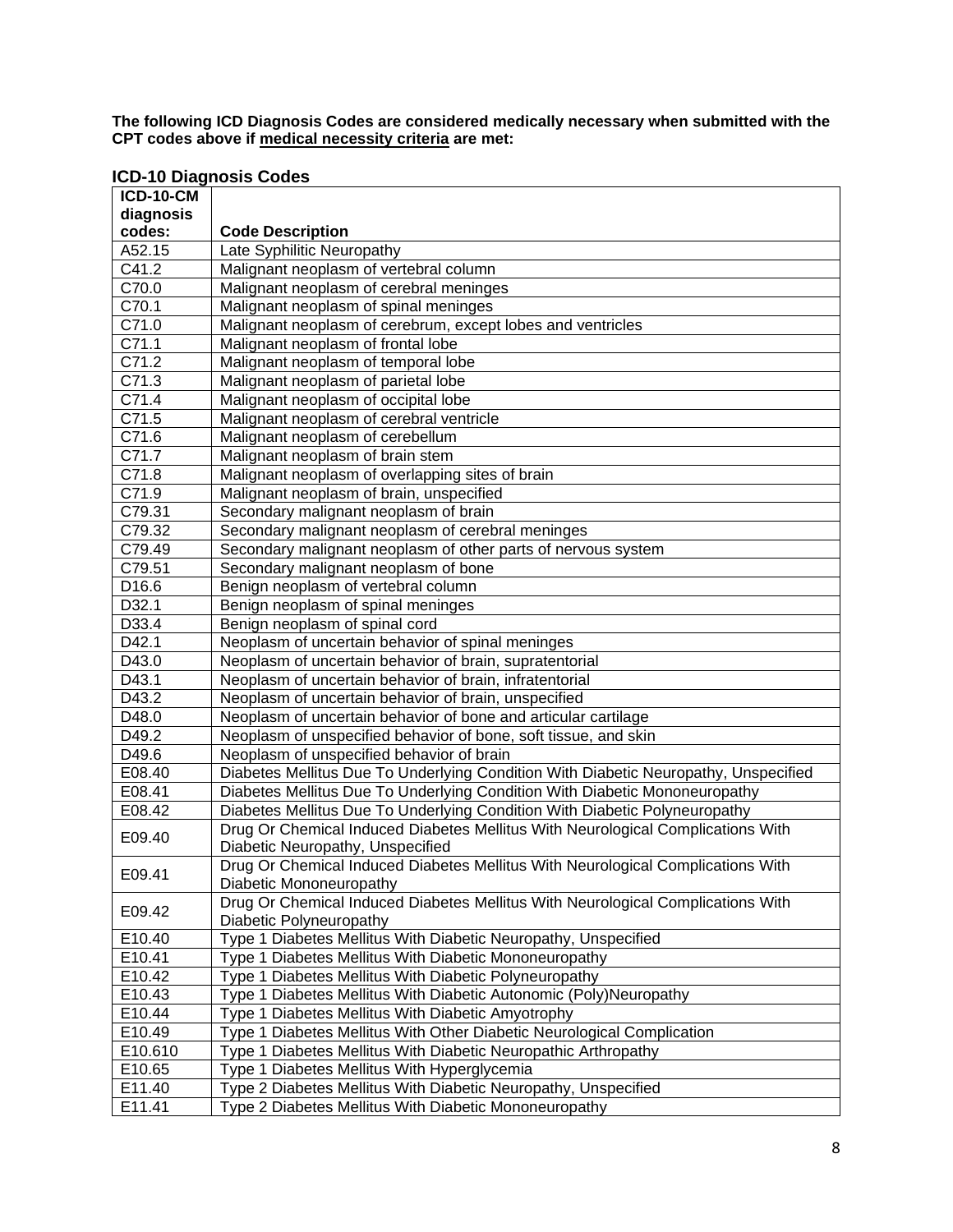| E <sub>11.42</sub> | Type 2 Diabetes Mellitus With Diabetic Polyneuropathy                           |
|--------------------|---------------------------------------------------------------------------------|
| E11.43             | Type 2 Diabetes Mellitus With Diabetic Autonomic (Poly)Neuropathy               |
| E11.44             | Type 2 Diabetes Mellitus With Diabetic Amyotrophy                               |
| E11.49             | Type 2 Diabetes Mellitus With Other Diabetic Neurological Complication          |
| E11.610            | Type 2 Diabetes Mellitus With Diabetic Neuropathic Arthropathy                  |
| E11.65             | Type 2 Diabetes Mellitus With Hyperglycemia                                     |
| E13.40             | Other Specified Diabetes Mellitus With Diabetic Neuropathy, Unspecified         |
| E13.41             | Other Specified Diabetes Mellitus With Diabetic Mononeuropathy                  |
| E13.42             | Other Specified Diabetes Mellitus With Diabetic Polyneuropathy                  |
| E13.43             | Other Specified Diabetes Mellitus With Diabetic Autonomic (Poly)Neuropathy      |
| E13.44             | Other Specified Diabetes Mellitus With Diabetic Amyotrophy                      |
| E13.49             | Other Specified Diabetes Mellitus With Other Diabetic Neurological Complication |
| E13.610            | Other Specified Diabetes Mellitus With Diabetic Neuropathic Arthropathy         |
| G12.20             | Motor Neuron Disease, Unspecified                                               |
| G12.21             | Amyotrophic Lateral Sclerosis                                                   |
| G12.22             | Progressive Bulbar Palsy                                                        |
| G12.23             | Primary lateral sclerosis                                                       |
| G12.24             | Familial motor neuron disease                                                   |
| G12.25             | Progressive spinal muscle atrophy                                               |
| G12.29             | Other Motor Neuron Disease                                                      |
| G12.8              | Other Spinal Muscular Atrophies And Related Syndromes                           |
| G13.0              | Paraneoplastic Neuromyopathy And Neuropathy                                     |
|                    | Other Systemic Atrophy Primarily Affecting Central Nervous System In Neoplastic |
| G13.1              | <b>Disease</b>                                                                  |
| G51.0              | <b>Bell'S Palsy</b>                                                             |
| G54.0              | <b>Brachial Plexus Disorders</b>                                                |
| G54.1              | <b>Lumbosacral Plexus Disorders</b>                                             |
| G54.2              | Cervical Root Disorders, Not Elsewhere Classified                               |
| G54.3              | Thoracic Root Disorders, Not Elsewhere Classified                               |
| G54.4              | Lumbosacral Root Disorders, Not Elsewhere Classified                            |
| G56.00             | Carpal Tunnel Syndrome, Unspecified Upper Limb                                  |
| G56.01             | Carpal Tunnel Syndrome, Right Upper Limb                                        |
| G56.02             | Carpal Tunnel Syndrome, Left Upper Limb                                         |
| G56.03             | Carpal tunnel syndrome, bilateral upper limbs                                   |
| G56.10             | Other Lesions Of Median Nerve, Unspecified Upper Limb                           |
| G56.11             | Other Lesions Of Median Nerve, Right Upper Limb                                 |
| G56.12             | Other Lesions Of Median Nerve, Left Upper Limb                                  |
| G56.13             | Other lesions of median nerve, bilateral upper limbs                            |
| G56.20             | Lesion Of Ulnar Nerve, Unspecified Upper Limb                                   |
| G56.21             | Lesion Of Ulnar Nerve, Right Upper Limb                                         |
| G56.22             | Lesion Of Ulnar Nerve, Left Upper Limb                                          |
| G56.23             | Lesion of ulnar nerve, bilateral upper limbs                                    |
| G56.30             | Lesion Of Radial Nerve, Unspecified Upper Limb                                  |
| G56.31             | Lesion Of Radial Nerve, Right Upper Limb                                        |
| G56.32             | Lesion Of Radial Nerve, Left Upper Limb                                         |
| G56.33             | Lesion of radial nerve, bilateral upper limbs                                   |
| G56.40             | Causalgia Of Unspecified Upper Limb                                             |
| G56.41             | Causalgia Of Right Upper Limb                                                   |
| G56.42             | Causalgia Of Left Upper Limb                                                    |
| G56.43             | Causalgia of bilateral upper limbs                                              |
| G56.80             | Other Specified Mononeuropathies Of Unspecified Upper Limb                      |
| G56.81             | Other Specified Mononeuropathies Of Right Upper Limb                            |
| G56.82             | Other Specified Mononeuropathies Of Left Upper Limb                             |
| G56.83             | Other specified mononeuropathies of bilateral upper limbs                       |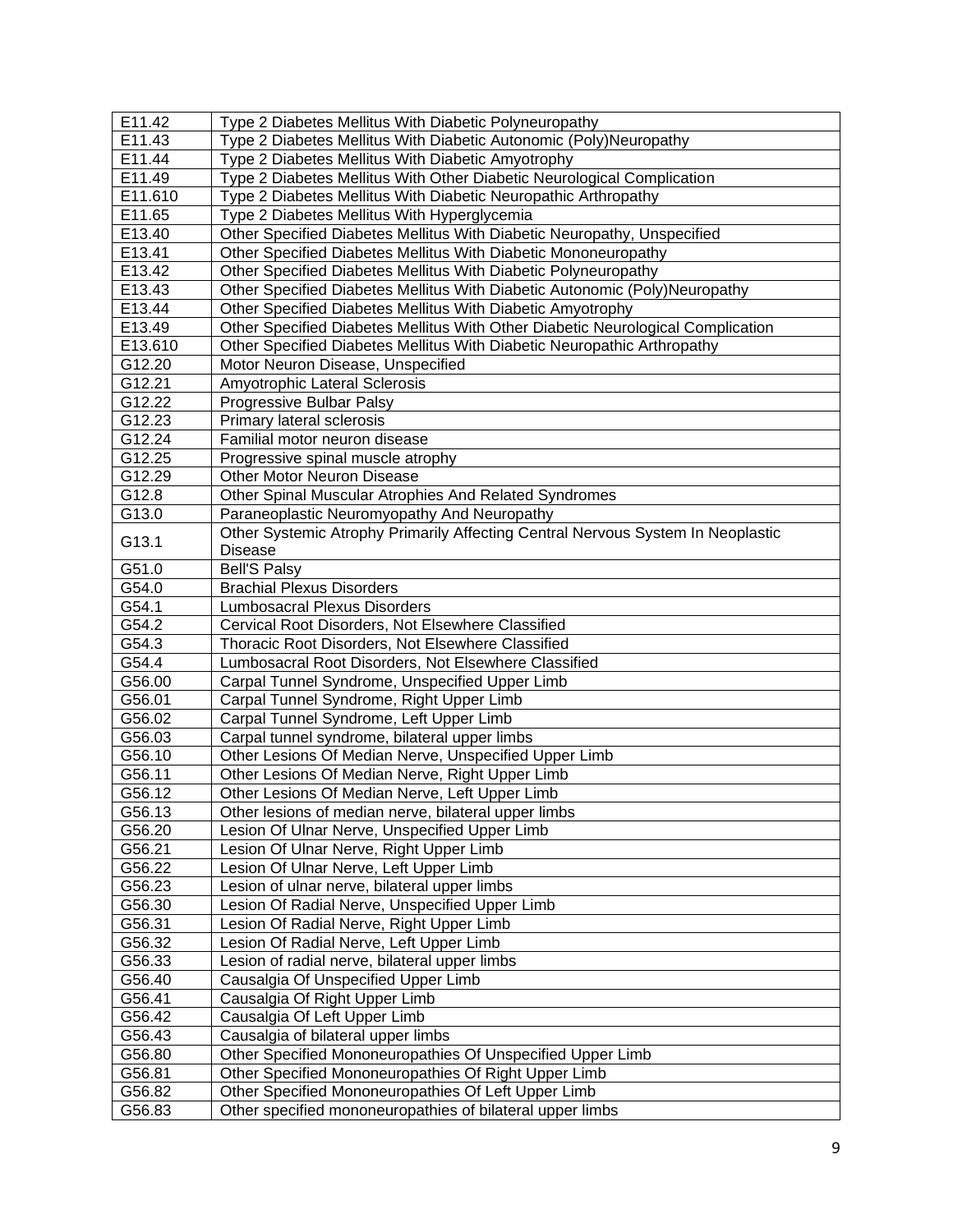| G56.90 | Unspecified Mononeuropathy Of Unspecified Upper Limb       |
|--------|------------------------------------------------------------|
| G56.91 | Unspecified Mononeuropathy Of Right Upper Limb             |
| G56.92 | Unspecified Mononeuropathy Of Left Upper Limb              |
| G56.93 | Unspecified mononeuropathy of bilateral upper limbs        |
| G57.00 | Lesion Of Sciatic Nerve, Unspecified Lower Limb            |
| G57.01 | Lesion Of Sciatic Nerve, Right Lower Limb                  |
| G57.02 | Lesion Of Sciatic Nerve, Left Lower Limb                   |
| G57.03 | Lesion of sciatic nerve, bilateral lower limbs             |
| G57.10 | Meralgia Paresthetica, Unspecified Lower Limb              |
| G57.11 | Meralgia Paresthetica, Right Lower Limb                    |
| G57.12 | Meralgia Paresthetica, Left Lower Limb                     |
| G57.13 | Meralgia paresthetica, bilateral lower limbs               |
| G57.20 | Lesion Of Femoral Nerve, Unspecified Lower Limb            |
| G57.21 | Lesion Of Femoral Nerve, Right Lower Limb                  |
| G57.22 | Lesion Of Femoral Nerve, Left Lower Limb                   |
| G57.23 | Lesion of femoral nerve, bilateral lower limbs             |
| G57.30 | Lesion Of Lateral Popliteal Nerve, Unspecified Lower Limb  |
| G57.31 | Lesion Of Lateral Popliteal Nerve, Right Lower Limb        |
| G57.32 | Lesion Of Lateral Popliteal Nerve, Left Lower Limb         |
| G57.33 | Lesion of lateral popliteal nerve, bilateral lower limbs   |
| G57.40 | Lesion Of Medial Popliteal Nerve, Unspecified Lower Limb   |
| G57.41 | Lesion Of Medial Popliteal Nerve, Right Lower Limb         |
| G57.42 | Lesion Of Medial Popliteal Nerve, Left Lower Limb          |
| G57.43 | Lesion of medial popliteal nerve, bilateral lower limbs    |
| G57.50 | Tarsal Tunnel Syndrome, Unspecified Lower Limb             |
| G57.51 | Tarsal Tunnel Syndrome, Right Lower Limb                   |
| G57.52 | Tarsal Tunnel Syndrome, Left Lower Limb                    |
| G57.53 | Tarsal tunnel syndrome, bilateral lower limbs              |
| G57.60 | Lesion Of Plantar Nerve, Unspecified Lower Limb            |
| G57.61 | Lesion Of Plantar Nerve, Right Lower Limb                  |
| G57.62 | Lesion Of Plantar Nerve, Left Lower Limb                   |
| G57.63 | Lesion of plantar nerve, bilateral lower limbs             |
| G57.70 | Causalgia Of Unspecified Lower Limb                        |
| G57.71 | Causalgia Of Right Lower Limb                              |
| G57.72 | Causalgia Of Left Lower Limb                               |
| G57.73 | Causalgia of bilateral lower limbs                         |
| G57.80 | Other Specified Mononeuropathies Of Unspecified Lower Limb |
| G57.81 | Other Specified Mononeuropathies Of Right Lower Limb       |
| G57.82 | Other Specified Mononeuropathies Of Left Lower Limb        |
| G57.83 | Other specified mononeuropathies of bilateral lower limbs  |
| G57.90 | Unspecified Mononeuropathy Of Unspecified Lower Limb       |
| G57.91 | Unspecified Mononeuropathy Of Right Lower Limb             |
| G57.92 | Unspecified Mononeuropathy Of Left Lower Limb              |
| G57.93 | Unspecified mononeuropathy of bilateral lower limbs        |
| G58.0  | Intercostal Neuropathy                                     |
| G58.7  | <b>Mononeuritis Multiplex</b>                              |
| G58.8  | <b>Other Specified Mononeuropathies</b>                    |
| G58.9  | Mononeuropathy, Unspecified                                |
| G59    | Mononeuropathy In Diseases Classified Elsewhere            |
| G60.0  | Hereditary Motor And Sensory Neuropathy                    |
| G60.1  | Refsum'S Disease                                           |
| G60.2  | Neuropathy In Association With Hereditary Ataxia           |
| G60.3  | Idiopathic Progressive Neuropathy                          |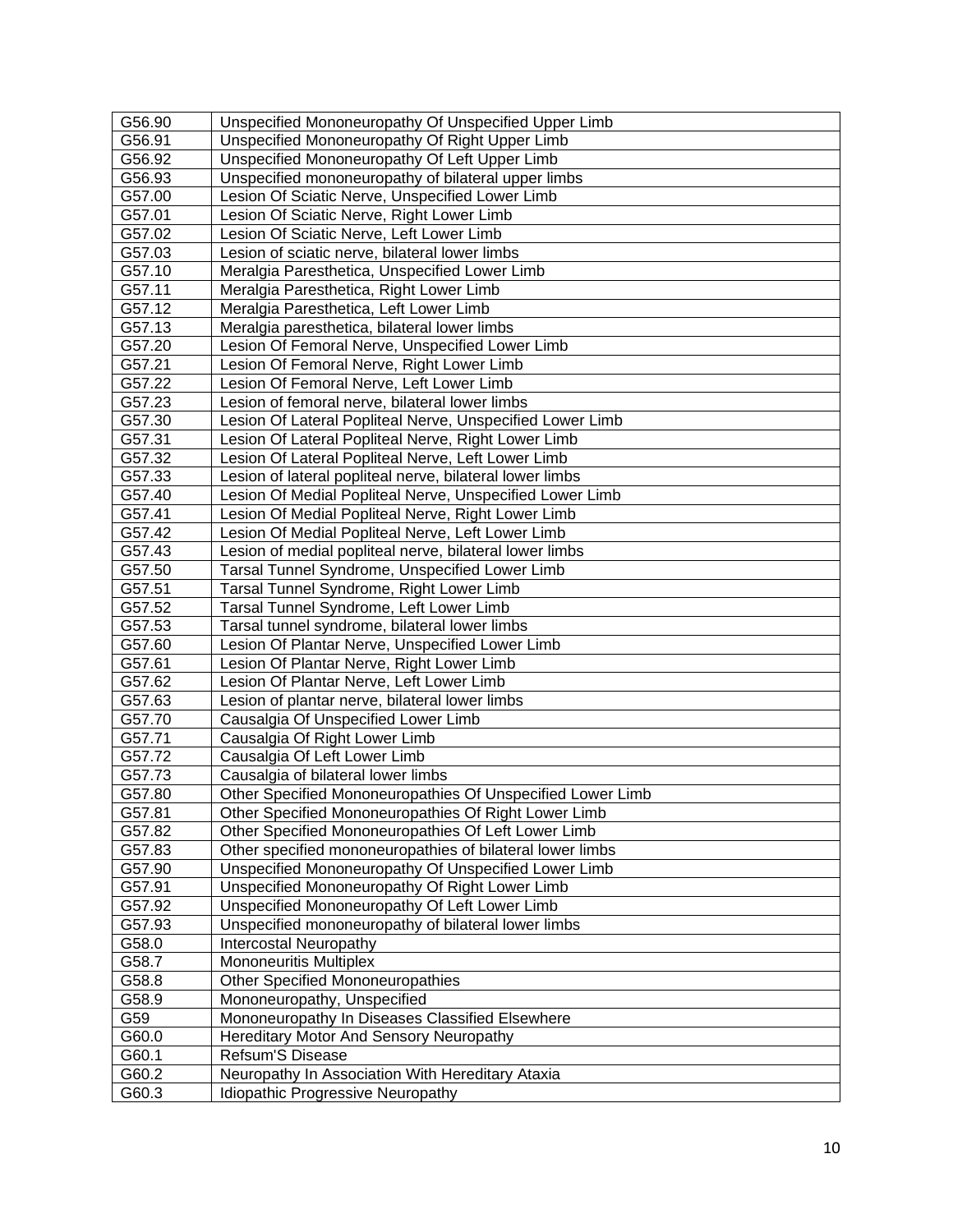| G60.8   | Other Hereditary And Idiopathic Neuropathies                |
|---------|-------------------------------------------------------------|
| G60.9   | Hereditary And Idiopathic Neuropathy, Unspecified           |
| G61.0   | Guillain-Barre Syndrome                                     |
| G61.1   | Serum Neuropathy                                            |
| G61.81  | <b>Chronic Inflammatory Demyelinating Polyneuritis</b>      |
| G61.82  | Multifocal motor neuropathy                                 |
| G61.89  | Other Inflammatory Polyneuropathies                         |
| G61.9   | Inflammatory Polyneuropathy, Unspecified                    |
| G62.0   | Drug-Induced Polyneuropathy                                 |
| G62.1   | Alcoholic Polyneuropathy                                    |
| G62.2   | Polyneuropathy Due To Other Toxic Agents                    |
| G62.81  | <b>Critical Illness Polyneuropathy</b>                      |
| G62.82  | Radiation-Induced Polyneuropathy                            |
| G62.89  | <b>Other Specified Polyneuropathies</b>                     |
| G62.9   | Polyneuropathy, Unspecified                                 |
| G63     | Polyneuropathy In Diseases Classified Elsewhere             |
| G64     | Other Disorders Of Peripheral Nervous System                |
| G65.0   | Sequelae Of Guillain-Barre Syndrome                         |
| G65.1   | Sequelae Of Other Inflammatory Polyneuropathy               |
| G65.2   | Sequelae Of Toxic Polyneuropathy                            |
| G70.00  | Myasthenia Gravis Without (Acute) Exacerbation              |
| G70.01  | Myasthenia Gravis With (Acute) Exacerbation                 |
| G70.1   | <b>Toxic Myoneural Disorders</b>                            |
| G70.2   | Congenital And Developmental Myasthenia                     |
| G70.80  | Lambert-Eaton Syndrome, Unspecified                         |
| G70.81  | Lambert-Eaton Syndrome In Disease Classified Elsewhere      |
| G70.89  | <b>Other Specified Myoneural Disorders</b>                  |
| G70.9   | Myoneural Disorder, Unspecified                             |
| G71.00  | Muscular dystrophy, unspecified                             |
| G71.01  | Duchenne or Becker muscular dystrophy                       |
| G71.02  | Facioscapulohumeral muscular dystrophy                      |
| G71.09  | Other specified muscular dystrophies                        |
| G71.11  | Myotonic Muscular Dystrophy                                 |
| G71.12  | Myotonia Congenita                                          |
| G71.13  | Myotonic Chondrodystrophy                                   |
| G71.14  | Drug Induced Myotonia                                       |
| G71.19  | <b>Other Specified Myotonic Disorders</b>                   |
| G71.20  | Congenital myopathy, unspecifed                             |
| G71.21  | Nemaline myopathy                                           |
| G71.220 | X-linked myotubular myopathy                                |
| G71.228 | Other centronuclear myopathy                                |
| G71.29  | Other congenital myopathy                                   |
| G73.1   | Lambert-Eaton Syndrome In Neoplastic Disease                |
| G73.3   | Myasthenic Syndromes In Other Diseases Classified Elsewhere |
| G90.01  | <b>Carotid Sinus Syncope</b>                                |
| G90.09  | Other Idiopathic Peripheral Autonomic Neuropathy            |
| G90.2   | Horner'S Syndrome                                           |
| G90.4   | Autonomic Dysreflexia                                       |
| G90.50  | Complex Regional Pain Syndrome I, Unspecified               |
| G90.511 | Complex Regional Pain Syndrome I Of Right Upper Limb        |
| G90.512 | Complex Regional Pain Syndrome I Of Left Upper Limb         |
| G90.513 | Complex Regional Pain Syndrome I Of Upper Limb, Bilateral   |
| G90.519 | Complex Regional Pain Syndrome I Of Unspecified Upper Limb  |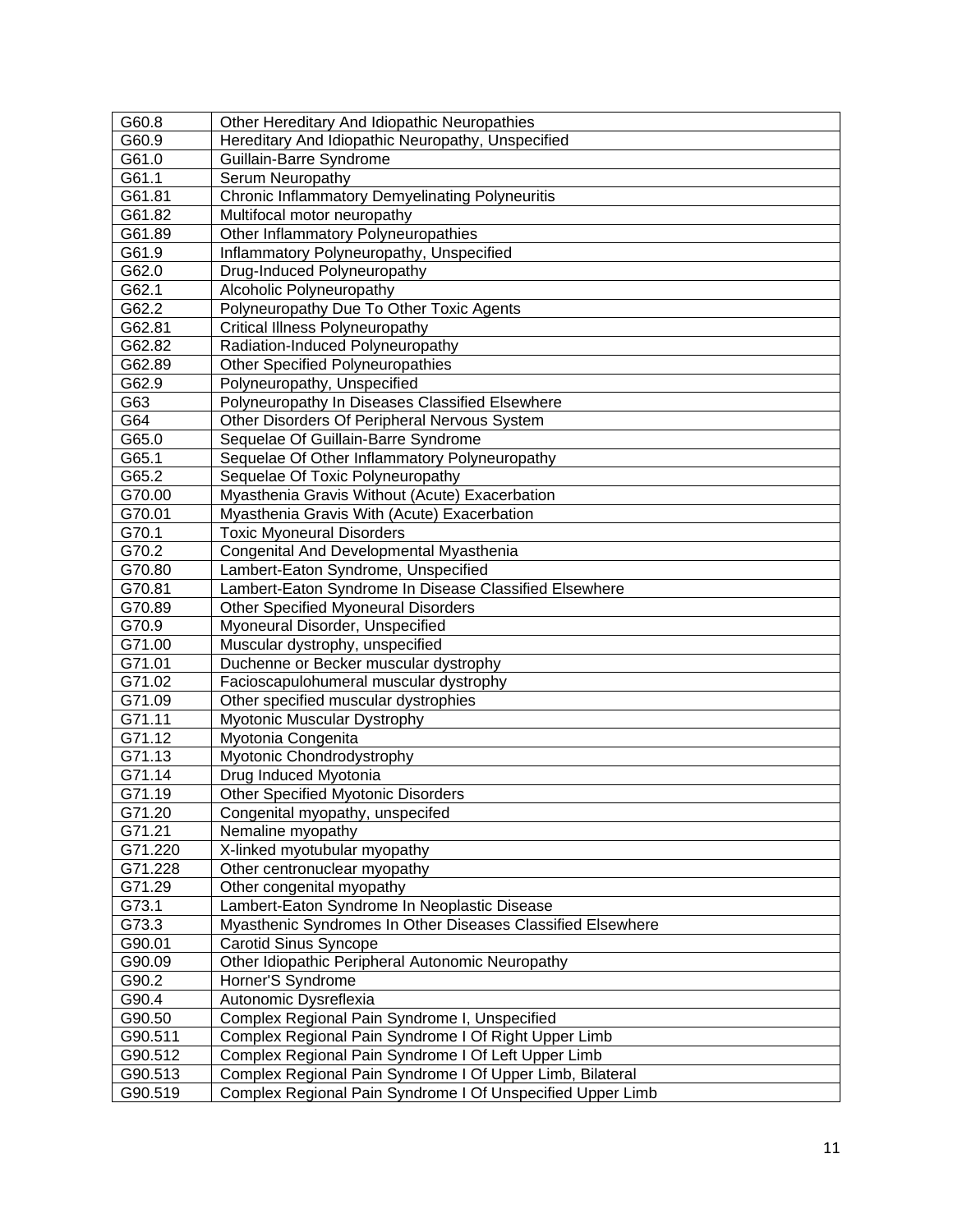| G90.521            | Complex Regional Pain Syndrome I Of Right Lower Limb                              |
|--------------------|-----------------------------------------------------------------------------------|
| G90.522            | Complex Regional Pain Syndrome I Of Left Lower Limb                               |
| G90.523<br>G90.529 | Complex Regional Pain Syndrome I Of Lower Limb, Bilateral                         |
| G90.59             | Complex Regional Pain Syndrome I Of Unspecified Lower Limb                        |
|                    | Complex Regional Pain Syndrome I Of Other Specified Site                          |
| G90.8              | Other Disorders Of Autonomic Nervous System                                       |
| G90.9              | Disorder Of The Autonomic Nervous System, Unspecified                             |
| G95.89<br>G99.0    | Other specified diseases of spinal cord                                           |
|                    | Autonomic Neuropathy In Diseases Classified Elsewhere                             |
| M05.50             | Rheumatoid Polyneuropathy With Rheumatoid Arthritis Of Unspecified Site           |
| M05.511            | Rheumatoid Polyneuropathy With Rheumatoid Arthritis Of Right Shoulder             |
| M05.512            | Rheumatoid Polyneuropathy With Rheumatoid Arthritis Of Left Shoulder              |
| M05.519            | Rheumatoid Polyneuropathy With Rheumatoid Arthritis Of Unspecified Shoulder       |
| M05.521            | Rheumatoid Polyneuropathy With Rheumatoid Arthritis Of Right Elbow                |
| M05.522            | Rheumatoid Polyneuropathy With Rheumatoid Arthritis Of Left Elbow                 |
| M05.529            | Rheumatoid Polyneuropathy With Rheumatoid Arthritis Of Unspecified Elbow          |
| M05.531            | Rheumatoid Polyneuropathy With Rheumatoid Arthritis Of Right Wrist                |
| M05.532            | Rheumatoid Polyneuropathy With Rheumatoid Arthritis Of Left Wrist                 |
| M05.539            | Rheumatoid Polyneuropathy With Rheumatoid Arthritis Of Unspecified Wrist          |
| M05.541            | Rheumatoid Polyneuropathy With Rheumatoid Arthritis Of Right Hand                 |
| M05.542            | Rheumatoid Polyneuropathy With Rheumatoid Arthritis Of Left Hand                  |
| M05.549            | Rheumatoid Polyneuropathy With Rheumatoid Arthritis Of Unspecified Hand           |
| M05.551            | Rheumatoid Polyneuropathy With Rheumatoid Arthritis Of Right Hip                  |
| M05.552            | Rheumatoid Polyneuropathy With Rheumatoid Arthritis Of Left Hip                   |
| M05.559            | Rheumatoid Polyneuropathy With Rheumatoid Arthritis Of Unspecified Hip            |
| M05.561            | Rheumatoid Polyneuropathy With Rheumatoid Arthritis Of Right Knee                 |
| M05.562            | Rheumatoid Polyneuropathy With Rheumatoid Arthritis Of Left Knee                  |
| M05.569            | Rheumatoid Polyneuropathy With Rheumatoid Arthritis Of Unspecified Knee           |
| M05.571            | Rheumatoid Polyneuropathy With Rheumatoid Arthritis Of Right Ankle And Foot       |
| M05.572            | Rheumatoid Polyneuropathy With Rheumatoid Arthritis Of Left Ankle And Foot        |
| M05.579            | Rheumatoid Polyneuropathy With Rheumatoid Arthritis Of Unspecified Ankle And Foot |
| M05.59             | Rheumatoid Polyneuropathy With Rheumatoid Arthritis Of Multiple Sites             |
| M33.00             | Juvenile dermatomyositis, organ involvement unspecified                           |
| M33.01             | Juvenile dermatomyositis with respiratory involvement                             |
| M33.02             | Juvenile dermatomyositis with myopathy                                            |
| M33.03             | Juvenile dermatomyositis without myopathy                                         |
| M33.09             | Juvenile dermatomyositis with other organ involvement                             |
| M33.10             | Other dermatomyositis, organ involvement unspecified                              |
| M33.11             | Other dermatomyositis with respiratory involvement                                |
| M33.12             | Other dermatomyositis with myopathy                                               |
| M33.13             | Other dermatomyositis without myopathy                                            |
| M33.19             | Other dermatomyositis with other organ involvement                                |
| M33.20             | Polymyositis, Organ Involvement Unspecified                                       |
| M33.21             | Polymyositis With Respiratory Involvement                                         |
| M33.22             | Polymyositis With Myopathy                                                        |
| M33.29             | Polymyositis With Other Organ Involvement                                         |
| M33.90             | Dermatopolymyositis, Unspecified, Organ Involvement Unspecified                   |
| M33.91             | Dermatopolymyositis, Unspecified With Respiratory Involvement                     |
| M33.92             | Dermatopolymyositis, Unspecified With Myopathy                                    |
| M33.93             | Dermatopolymyositis, unspecified without myopathy                                 |
| M33.99             | Dermatopolymyositis, Unspecified With Other Organ Involvement                     |
| M34.83             | Systemic Sclerosis With Polyneuropathy                                            |
| M36.0              | Dermato(Poly)Myositis In Neoplastic Disease                                       |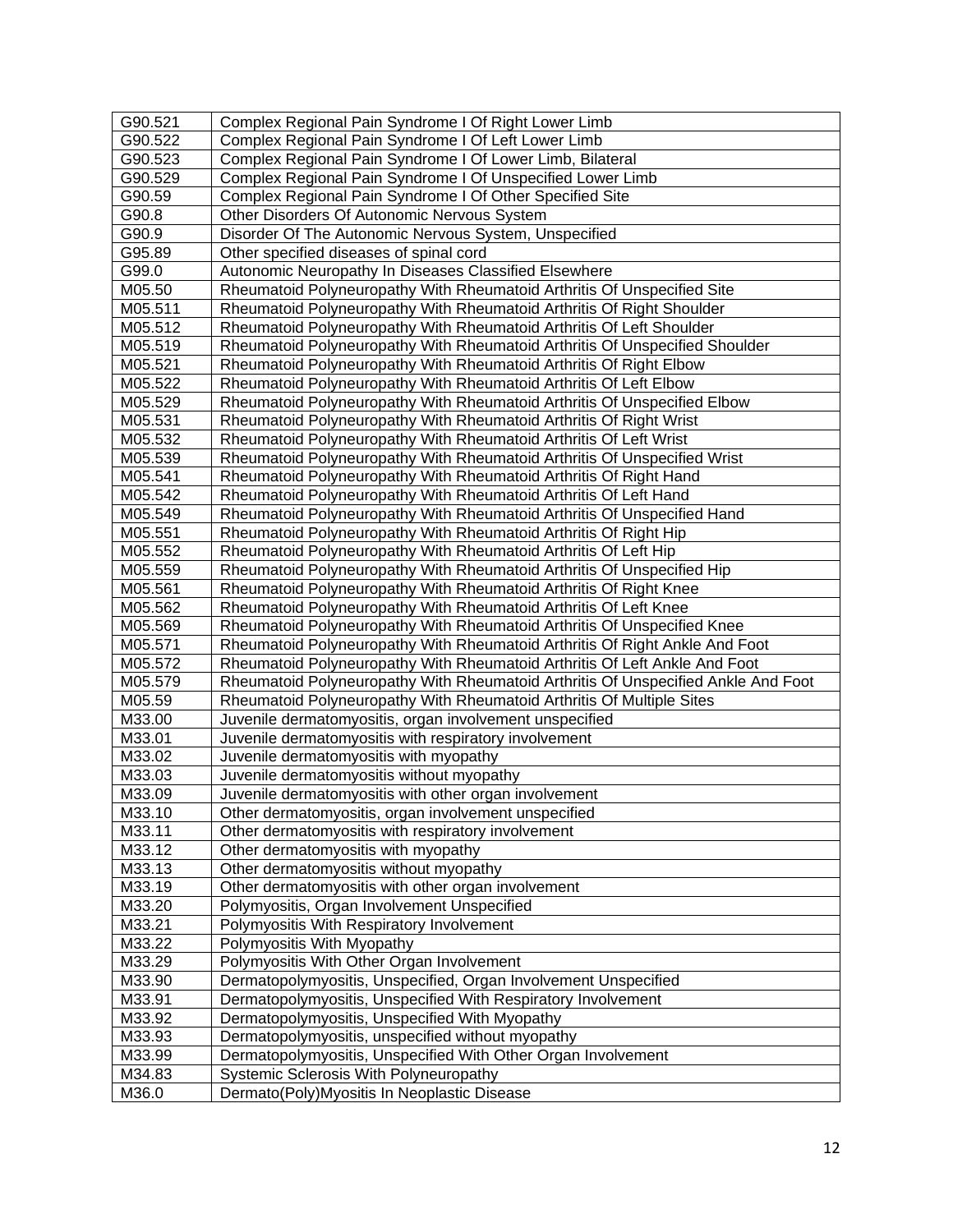| M50.10  | Cervical Disc Disorder With Radiculopathy, Unspecified Cervical Region |
|---------|------------------------------------------------------------------------|
| M50.11  | Cervical Disc Disorder With Radiculopathy, High Cervical Region        |
| M50.120 | Mid-cervical disc disorder, unspecified                                |
| M50.121 | Cervical disc disorder at C4-C5 level with radiculopathy               |
| M50.122 | Cervical disc disorder at C5-C6 level with radiculopathy               |
| M50.123 | Cervical disc disorder at C6-C7 level with radiculopathy               |
| M50.13  | Cervical Disc Disorder With Radiculopathy, Cervicothoracic Region      |
| M51.14  | Intervertebral Disc Disorders With Radiculopathy, Thoracic Region      |
| M51.15  | Intervertebral Disc Disorders With Radiculopathy, Thoracolumbar Region |
| M51.16  | Intervertebral Disc Disorders With Radiculopathy, Lumbar Region        |
| M51.17  | Intervertebral Disc Disorders With Radiculopathy, Lumbosacral Region   |
| M54.11  | Radiculopathy, Occipito-Atlanto-Axial Region                           |
| M54.12  | Radiculopathy, Cervical Region                                         |
| M54.13  | Radiculopathy, Cervicothoracic Region                                  |
| M54.14  | Radiculopathy, Thoracic Region                                         |
| M54.15  | Radiculopathy, Thoracolumbar Region                                    |
| M54.16  | Radiculopathy, Lumbar Region                                           |
| M54.17  | Radiculopathy, Lumbosacral Region                                      |
| M62.81  | Muscle weakness (generalized)                                          |
| M79.601 | Pain in right arm                                                      |
| M79.602 | Pain in left arm                                                       |
| M79.603 | Pain in arm, unspecified                                               |
| M79.604 | Pain in right leg                                                      |
| M79.605 | Pain in left leg                                                       |
| M79.606 | Pain in leg, unspecified                                               |
| M79.609 | Pain in unspecified limb                                               |
| M79.621 | Pain in right upper arm                                                |
| M79.622 | Pain in left upper arm                                                 |
| M79.629 | Pain in unspecified upper arm                                          |
| M79.631 | Pain in right forearm                                                  |
| M79.632 | Pain in left forearm                                                   |
| M79.639 | Pain in unspecified forearm                                            |
| M79.641 | Pain in right hand                                                     |
| M79.642 | Pain in left hand                                                      |
| M79.643 | Pain in unspecified hand                                               |
| M79.644 | Pain in right finger(s)                                                |
| M79.645 | Pain in left finger(s)                                                 |
| M79.646 | Pain in unspecified finger(s)                                          |
| M79.651 | Pain in right thigh                                                    |
| M79.652 | Pain in left thigh                                                     |
| M79.659 | Pain in unspecified thigh                                              |
| M79.661 | Pain in right lower leg                                                |
| M79.662 | Pain in left lower leg                                                 |
| M79.669 | Pain in unspecified lower leg                                          |
| M79.671 | Pain in right foot                                                     |
| M79.672 | Pain in left foot                                                      |
| M79.673 | Pain in unspecified foot                                               |
| M79.674 | Pain in right toe(s)                                                   |
| M79.675 | Pain in left toe(s)                                                    |
| M79.676 | Pain in unspecified toe(s)                                             |
| Q85.03  | Schwannomatosis                                                        |
| R20.0   | Anesthesia of skin                                                     |
| R20.1   | Hypoesthesia of skin                                                   |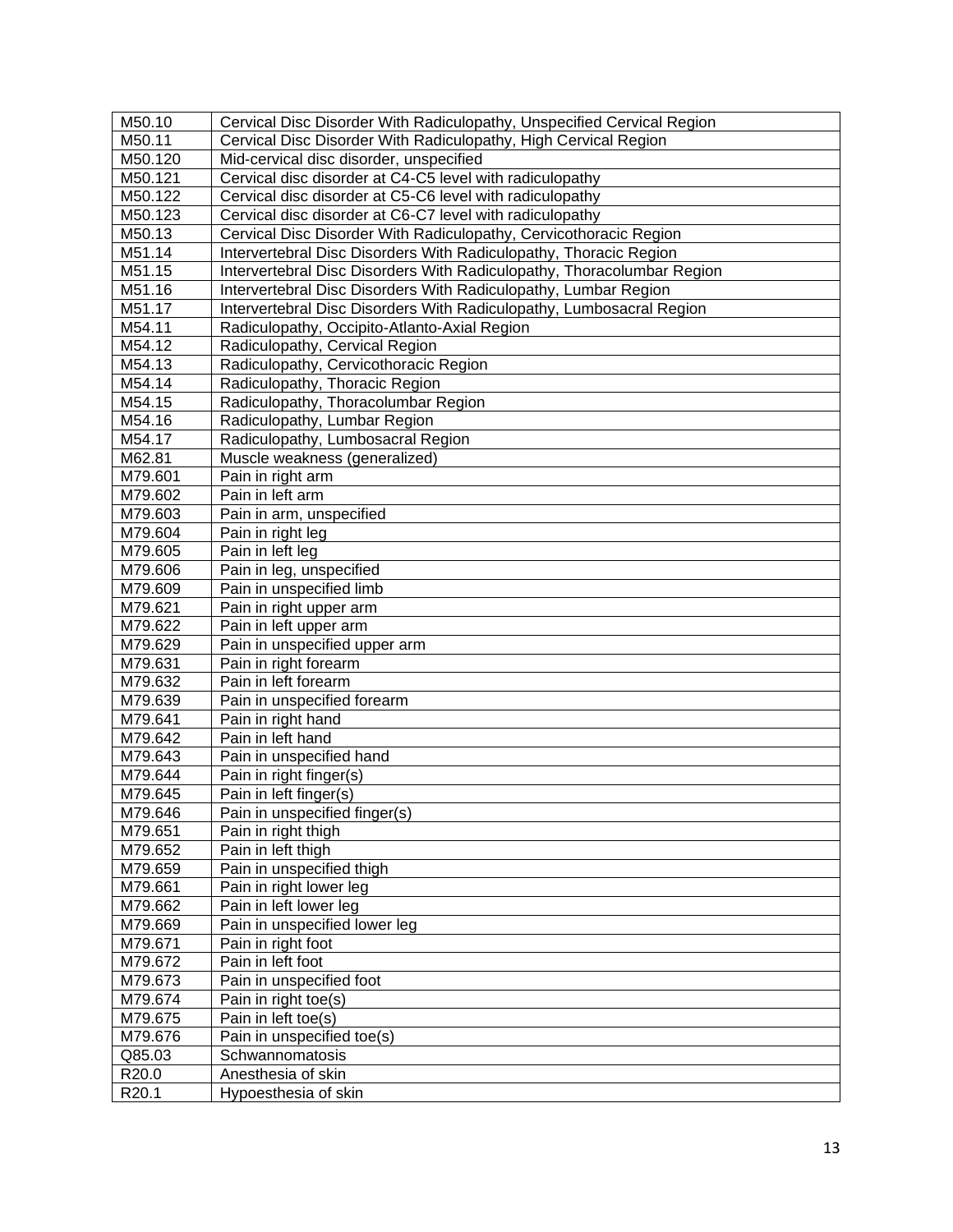| R20.2    | Paresthesia of skin                                                |
|----------|--------------------------------------------------------------------|
| R20.3    | Hyperesthesia                                                      |
| R20.8    | Other disturbances of skin sensation                               |
| R20.9    | Unspecified disturbances of skin sensation                         |
| S04.20XA | Injury Of Trochlear Nerve, Unspecified Side, Initial Encounter     |
| S04.20XD | Injury Of Trochlear Nerve, Unspecified Side, Subsequent Encounter  |
| S04.20XS | Injury Of Trochlear Nerve, Unspecified Side, Sequela               |
| S04.21XA | Injury Of Trochlear Nerve, Right Side, Initial Encounter           |
| S04.21XD | Injury Of Trochlear Nerve, Right Side, Subsequent Encounter        |
| S04.21XS | Injury Of Trochlear Nerve, Right Side, Sequela                     |
| S04.22XA | Injury Of Trochlear Nerve, Left Side, Initial Encounter            |
| S04.22XD | Injury Of Trochlear Nerve, Left Side, Subsequent Encounter         |
| S04.22XS | Injury Of Trochlear Nerve, Left Side, Sequela                      |
| S04.30XA | Injury Of Trigeminal Nerve, Unspecified Side, Initial Encounter    |
| S04.30XD | Injury Of Trigeminal Nerve, Unspecified Side, Subsequent Encounter |
| S04.30XS | Injury Of Trigeminal Nerve, Unspecified Side, Sequela              |
| S04.31XA | Injury Of Trigeminal Nerve, Right Side, Initial Encounter          |
| S04.31XD | Injury Of Trigeminal Nerve, Right Side, Subsequent Encounter       |
| S04.31XS | Injury Of Trigeminal Nerve, Right Side, Sequela                    |
| S04.32XA | Injury Of Trigeminal Nerve, Left Side, Initial Encounter           |
| S04.32XD | Injury Of Trigeminal Nerve, Left Side, Subsequent Encounter        |
| S04.32XS | Injury Of Trigeminal Nerve, Left Side, Sequela                     |
| S04.40XA | Injury Of Abducent Nerve, Unspecified Side, Initial Encounter      |
| S04.40XD | Injury Of Abducent Nerve, Unspecified Side, Subsequent Encounter   |
| S04.40XS | Injury Of Abducent Nerve, Unspecified Side, Sequela                |
| S04.41XA | Injury Of Abducent Nerve, Right Side, Initial Encounter            |
| S04.41XD | Injury Of Abducent Nerve, Right Side, Subsequent Encounter         |
| S04.41XS | Injury Of Abducent Nerve, Right Side, Sequela                      |
| S04.42XA | Injury Of Abducent Nerve, Left Side, Initial Encounter             |
| S04.42XD | Injury Of Abducent Nerve, Left Side, Subsequent Encounter          |
| S04.42XS | Injury Of Abducent Nerve, Left Side, Sequela                       |
| S04.50XA | Injury Of Facial Nerve, Unspecified Side, Initial Encounter        |
| S04.50XD | Injury Of Facial Nerve, Unspecified Side, Subsequent Encounter     |
| S04.50XS | Injury Of Facial Nerve, Unspecified Side, Sequela                  |
| S04.51XA | Injury Of Facial Nerve, Right Side, Initial Encounter              |
| S04.51XD | Injury Of Facial Nerve, Right Side, Subsequent Encounter           |
| S04.51XS | Injury Of Facial Nerve, Right Side, Sequela                        |
| S04.52XA | Injury Of Facial Nerve, Left Side, Initial Encounter               |
| S04.52XD | Injury Of Facial Nerve, Left Side, Subsequent Encounter            |
| S04.52XS | Injury Of Facial Nerve, Left Side, Sequela                         |
| S04.60XA | Injury Of Acoustic Nerve, Unspecified Side, Initial Encounter      |
| S04.60XD | Injury Of Acoustic Nerve, Unspecified Side, Subsequent Encounter   |
| S04.60XS | Injury Of Acoustic Nerve, Unspecified Side, Sequela                |
| S04.61XA | Injury Of Acoustic Nerve, Right Side, Initial Encounter            |
| S04.61XD | Injury Of Acoustic Nerve, Right Side, Subsequent Encounter         |
| S04.61XS | Injury Of Acoustic Nerve, Right Side, Sequela                      |
| S04.62XA | Injury Of Acoustic Nerve, Left Side, Initial Encounter             |
| S04.62XD | Injury Of Acoustic Nerve, Left Side, Subsequent Encounter          |
| S04.62XS | Injury Of Acoustic Nerve, Left Side, Sequela                       |
| S04.70XA | Injury Of Accessory Nerve, Unspecified Side, Initial Encounter     |
| S04.70XD | Injury Of Accessory Nerve, Unspecified Side, Subsequent Encounter  |
| S04.70XS | Injury Of Accessory Nerve, Unspecified Side, Sequela               |
| S04.71XA | Injury Of Accessory Nerve, Right Side, Initial Encounter           |
|          |                                                                    |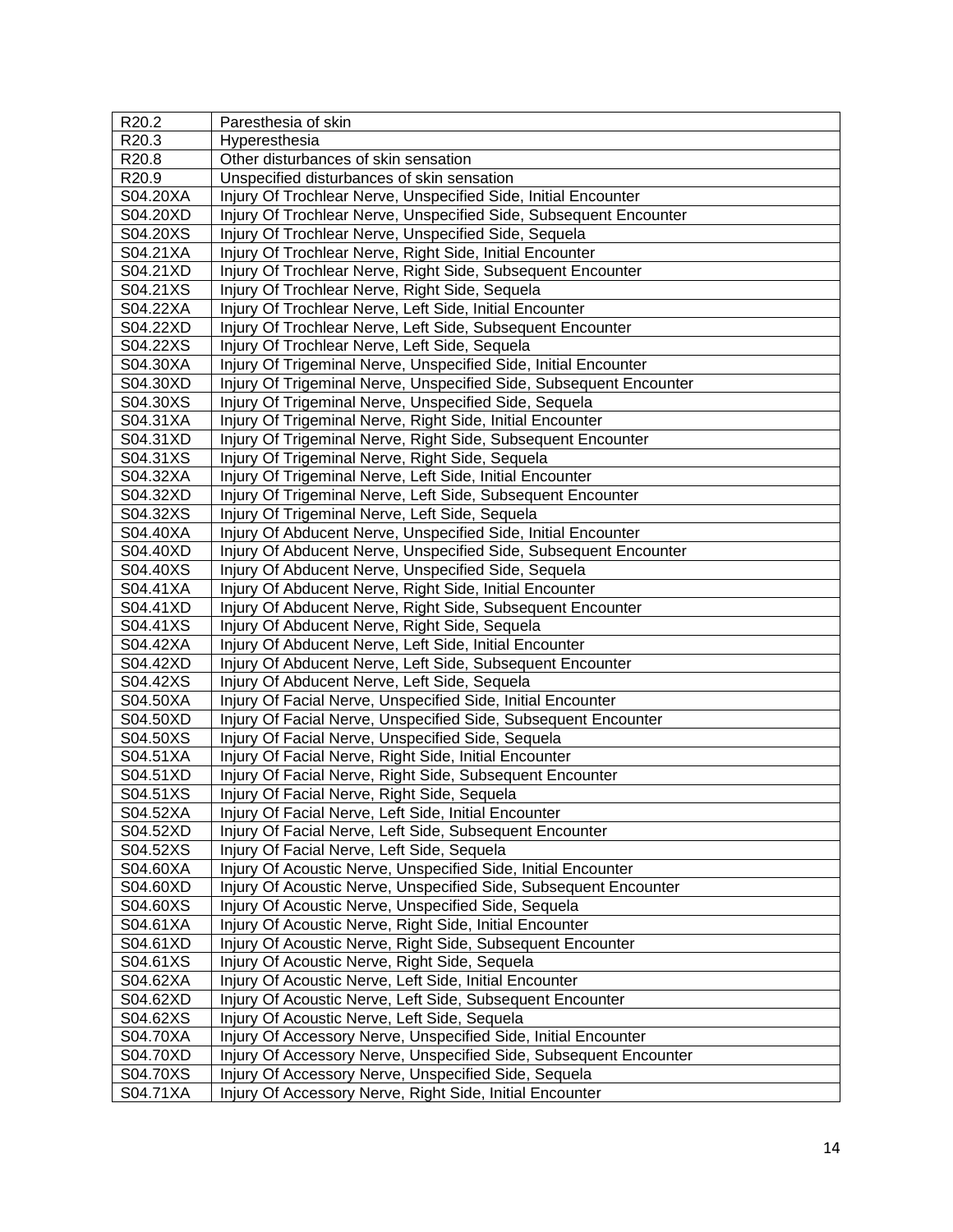| S04.71XD | Injury Of Accessory Nerve, Right Side, Subsequent Encounter                  |
|----------|------------------------------------------------------------------------------|
| S04.71XS | Injury Of Accessory Nerve, Right Side, Sequela                               |
| S04.72XA | Injury Of Accessory Nerve, Left Side, Initial Encounter                      |
| S04.72XD | Injury Of Accessory Nerve, Left Side, Subsequent Encounter                   |
| S04.72XS | Injury Of Accessory Nerve, Left Side, Sequela                                |
| S04.811A | Injury Of Olfactory [1st] Nerve, Right Side, Initial Encounter               |
| S04.811D | Injury Of Olfactory [1st ] Nerve, Right Side, Subsequent Encounter           |
| S04.811S | Injury Of Olfactory [1st] Nerve, Right Side, Sequela                         |
| S04.812A | Injury Of Olfactory [1st] Nerve, Left Side, Initial Encounter                |
| S04.812D | Injury Of Olfactory [1st] Nerve, Left Side, Subsequent Encounter             |
| S04.812S | Injury Of Olfactory [1st ] Nerve, Left Side, Sequela                         |
| S04.819A | Injury Of Olfactory [1st ] Nerve, Unspecified Side, Initial Encounter        |
| S04.819D | Injury Of Olfactory [1st] Nerve, Unspecified Side, Subsequent Encounter      |
| S04.819S | Injury Of Olfactory [1st ] Nerve, Unspecified Side, Sequela                  |
| S04.891A | Injury Of Other Cranial Nerves, Right Side, Initial Encounter                |
| S04.891D | Injury Of Other Cranial Nerves, Right Side, Subsequent Encounter             |
| S04.891S | Injury Of Other Cranial Nerves, Right Side, Sequela                          |
| S04.892A | Injury Of Other Cranial Nerves, Left Side, Initial Encounter                 |
| S04.892D | Injury Of Other Cranial Nerves, Left Side, Subsequent Encounter              |
| S04.892S | Injury Of Other Cranial Nerves, Left Side, Sequela                           |
| S04.899A | Injury Of Other Cranial Nerves, Unspecified Side, Initial Encounter          |
| S04.899D | Injury Of Other Cranial Nerves, Unspecified Side, Subsequent Encounter       |
| S04.899S | Injury Of Other Cranial Nerves, Unspecified Side, Sequela                    |
| S04.9XXA | Injury Of Unspecified Cranial Nerve, Initial Encounter                       |
| S04.9XXD | Injury Of Unspecified Cranial Nerve, Subsequent Encounter                    |
| S04.9XXS | Injury Of Unspecified Cranial Nerve, Sequela                                 |
| S14.0XXA | Concussion And Edema Of Cervical Spinal Cord, Initial Encounter              |
| S14.0XXD | Concussion And Edema Of Cervical Spinal Cord, Subsequent Encounter           |
| S14.0XXS | Concussion And Edema Of Cervical Spinal Cord, Sequela                        |
| S14.101A | Unspecified Injury At C1 Level Of Cervical Spinal Cord, Initial Encounter    |
| S14.101D | Unspecified Injury At C1 Level Of Cervical Spinal Cord, Subsequent Encounter |
| S14.101S | Unspecified Injury At C1 Level Of Cervical Spinal Cord, Sequela              |
| S14.102A | Unspecified Injury At C2 Level Of Cervical Spinal Cord, Initial Encounter    |
| S14.102D | Unspecified Injury At C2 Level Of Cervical Spinal Cord, Subsequent Encounter |
| S14.102S | Unspecified Injury At C2 Level Of Cervical Spinal Cord, Sequela              |
| S14.103A | Unspecified Injury At C3 Level Of Cervical Spinal Cord, Initial Encounter    |
| S14.103A | Unspecified Injury At C3 Level Of Cervical Spinal Cord, Subsequent Encounter |
| S14.103A | Unspecified Injury At C3 Level Of Cervical Spinal Cord, Sequela              |
| S14.104A | Unspecified Injury At C4 Level Of Cervical Spinal Cord, Initial Encounter    |
| S14.104D | Unspecified Injury At C4 Level Of Cervical Spinal Cord, Subsequent Encounter |
| S14.104S | Unspecified Injury At C4 Level Of Cervical Spinal Cord, Sequela              |
| S14.105A | Unspecified Injury At C5 Level Of Cervical Spinal Cord, Initial Encounter    |
| S14.105D | Unspecified Injury At C5 Level Of Cervical Spinal Cord, Subsequent Encounter |
| S14.105S | Unspecified Injury At C5 Level Of Cervical Spinal Cord, Sequela              |
| S14.106A | Unspecified Injury At C6 Level Of Cervical Spinal Cord, Initial Encounter    |
| S14.106D | Unspecified Injury At C6 Level Of Cervical Spinal Cord, Subsequent Encounter |
| S14.106S | Unspecified Injury At C6 Level Of Cervical Spinal Cord, Sequela              |
| S14.107A | Unspecified Injury At C7 Level Of Cervical Spinal Cord, Initial Encounter    |
| S14.107D | Unspecified Injury At C7 Level Of Cervical Spinal Cord, Subsequent Encounter |
| S14.107S | Unspecified Injury At C7 Level Of Cervical Spinal Cord, Sequela              |
| S14.108A | Unspecified Injury At C8 Level Of Cervical Spinal Cord, Initial Encounter    |
| S14.108D | Unspecified Injury At C8 Level Of Cervical Spinal Cord, Subsequent Encounter |
| S14.108S | Unspecified Injury At C8 Level Of Cervical Spinal Cord, Sequela              |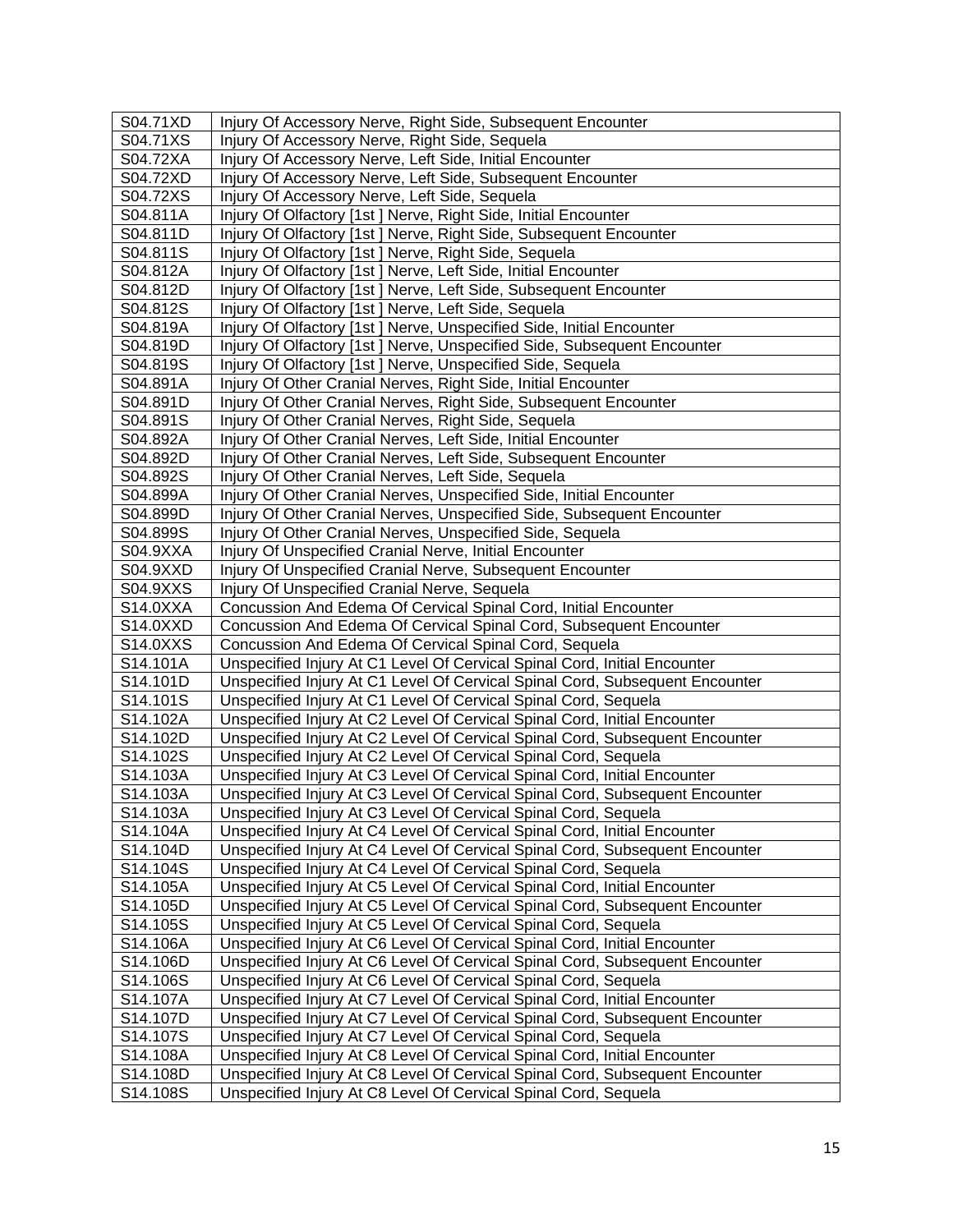| S14.109A              | Unspecified Injury At Unspecified Level Of Cervical Spinal Cord, Initial Encounter    |
|-----------------------|---------------------------------------------------------------------------------------|
| S14.109D              | Unspecified Injury At Unspecified Level Of Cervical Spinal Cord, Subsequent Encounter |
| S14.109S              | Unspecified Injury At Unspecified Level Of Cervical Spinal Cord, Sequela              |
| S14.111A              | Complete Lesion At C1 Level Of Cervical Spinal Cord, Initial Encounter                |
| S14.111D              | Complete Lesion At C1 Level Of Cervical Spinal Cord, Subsequent Encounter             |
| S14.111S              | Complete Lesion At C1 Level Of Cervical Spinal Cord, Sequela                          |
| S14.112A              | Complete Lesion At C2 Level Of Cervical Spinal Cord, Initial Encounter                |
| S14.112D              | Complete Lesion At C2 Level Of Cervical Spinal Cord, Subsequent Encounter             |
| S14.112S              | Complete Lesion At C2 Level Of Cervical Spinal Cord, Sequela                          |
| S14.113A              | Complete Lesion At C3 Level Of Cervical Spinal Cord, Initial Encounter                |
| S14.113D              | Complete Lesion At C3 Level Of Cervical Spinal Cord, Subsequent Encounter             |
| S14.113S              | Complete Lesion At C3 Level Of Cervical Spinal Cord, Sequela                          |
| S14.114A              | Complete Lesion At C4 Level Of Cervical Spinal Cord, Initial Encounter                |
| S14.114D              | Complete Lesion At C4 Level Of Cervical Spinal Cord, Subsequent Encounter             |
| S14.114S              | Complete Lesion At C4 Level Of Cervical Spinal Cord, Sequela                          |
| S14.115A              | Complete Lesion At C5 Level Of Cervical Spinal Cord, Initial Encounter                |
| S14.115D              | Complete Lesion At C5 Level Of Cervical Spinal Cord, Subsequent Encounter             |
| S14.115S              | Complete Lesion At C5 Level Of Cervical Spinal Cord, Sequela                          |
| S14.116A              | Complete Lesion At C6 Level Of Cervical Spinal Cord, Initial Encounter                |
| S14.116D              | Complete Lesion At C6 Level Of Cervical Spinal Cord, Subsequent Encounter             |
| S14.116S              | Complete Lesion At C6 Level Of Cervical Spinal Cord, Sequela                          |
| S14.117D              | Complete Lesion At C7 Level Of Cervical Spinal Cord, Subsequent Encounter             |
| S14.117S              | Complete Lesion At C7 Level Of Cervical Spinal Cord, Sequela                          |
| S14.118A              | Complete Lesion At C8 Level Of Cervical Spinal Cord, Initial Encounter                |
| S14.118D              | Complete Lesion At C8 Level Of Cervical Spinal Cord, Subsequent Encounter             |
| S14.118S              | Complete Lesion At C8 Level Of Cervical Spinal Cord, Sequela                          |
| S14.119A              | Complete Lesion At Unspecified Level Of Cervical Spinal Cord, Initial Encounter       |
| S14.119D              | Complete Lesion At Unspecified Level Of Cervical Spinal Cord, Subsequent Encounter    |
| S14.119S              | Complete Lesion At Unspecified Level Of Cervical Spinal Cord, Sequela                 |
| S14.121A              | Central Cord Syndrome At C1 Level Of Cervical Spinal Cord, Initial Encounter          |
| S14.121D              | Central Cord Syndrome At C1 Level Of Cervical Spinal Cord, Sequela                    |
| S14.121S              | Central Cord Syndrome At C1 Level Of Cervical Spinal Cord, Subsequent Encounter       |
| S14.122A              | Central Cord Syndrome At C2 Level Of Cervical Spinal Cord, Initial Encounter          |
| S14.122D              | Central Cord Syndrome At C2 Level Of Cervical Spinal Cord, Subsequent Encounter       |
| S14.122S              | Central Cord Syndrome At C2 Level Of Cervical Spinal Cord, Sequela                    |
| S14.123A              | Central Cord Syndrome At C3 Level Of Cervical Spinal Cord, Initial Encounter          |
| S14.123D              | Central Cord Syndrome At C3 Level Of Cervical Spinal Cord, Subsequent Encounter       |
| S14.123S              | Central Cord Syndrome At C3 Level Of Cervical Spinal Cord, Sequela                    |
| S14.124A              | Central Cord Syndrome At C4 Level Of Cervical Spinal Cord, Initial Encounter          |
| S14.124D              | Central Cord Syndrome At C4 Level Of Cervical Spinal Cord, Subsequent Encounter       |
| S14.124S              | Central Cord Syndrome At C4 Level Of Cervical Spinal Cord, Sequela                    |
| S14.125A              | Central Cord Syndrome At C5 Level Of Cervical Spinal Cord, Initial Encounter          |
| S14.125D              | Central Cord Syndrome At C5 Level Of Cervical Spinal Cord, Subsequent Encounter       |
| S14.125S              | Central Cord Syndrome At C5 Level Of Cervical Spinal Cord, Sequela                    |
| S14.126A              | Central Cord Syndrome At C6 Level Of Cervical Spinal Cord, Initial Encounter          |
| S <sub>14.126</sub> D | Central Cord Syndrome At C6 Level Of Cervical Spinal Cord, Subsequent Encounter       |
| S14.126S              | Central Cord Syndrome At C6 Level Of Cervical Spinal Cord, Sequela                    |
| S14.127A              | Central Cord Syndrome At C7 Level Of Cervical Spinal Cord, Initial Encounter          |
| S14.127D              | Central Cord Syndrome At C7 Level Of Cervical Spinal Cord, Subsequent Encounter       |
| S14.127S              | Central Cord Syndrome At C7 Level Of Cervical Spinal Cord, Sequela                    |
| S14.128A              | Central Cord Syndrome At C8 Level Of Cervical Spinal Cord, Initial Encounter          |
| S14.128D              | Central Cord Syndrome At C8 Level Of Cervical Spinal Cord, Subsequent Encounter       |
| S14.128S              | Central Cord Syndrome At C8 Level Of Cervical Spinal Cord, Sequela                    |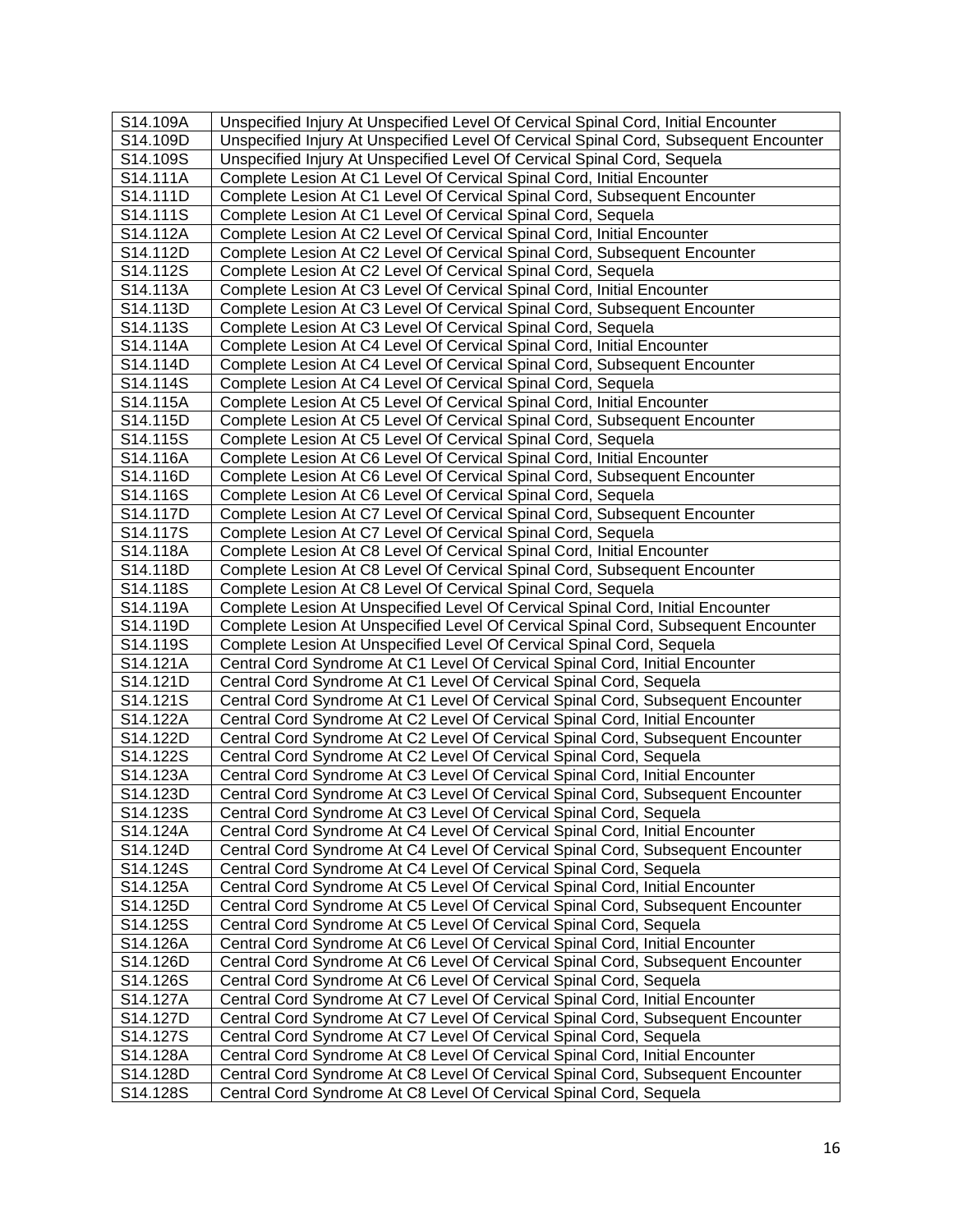| S14.129A             | Central Cord Syndrome At Unspecified Level Of Cervical Spinal Cord, Initial Encounter                                                                         |
|----------------------|---------------------------------------------------------------------------------------------------------------------------------------------------------------|
| S14.129D             | Central Cord Syndrome At Unspecified Level Of Cervical Spinal Cord, Subsequent                                                                                |
|                      | Encounter                                                                                                                                                     |
| S14.129S             | Central Cord Syndrome At Unspecified Level Of Cervical Spinal Cord, Sequela                                                                                   |
| S14.131A             | Anterior Cord Syndrome At C1 Level Of Cervical Spinal Cord, Initial Encounter                                                                                 |
| S14.131D             | Anterior Cord Syndrome At C1 Level Of Cervical Spinal Cord, Subsequent Encounter                                                                              |
| S14.131S             | Anterior Cord Syndrome At C1 Level Of Cervical Spinal Cord, Sequela                                                                                           |
| S14.132A             | Anterior Cord Syndrome At C2 Level Of Cervical Spinal Cord, Initial Encounter                                                                                 |
| S14.132D             | Anterior Cord Syndrome At C2 Level Of Cervical Spinal Cord, Subsequent Encounter                                                                              |
| S14.132S             | Anterior Cord Syndrome At C2 Level Of Cervical Spinal Cord, Sequela                                                                                           |
| S14.133A             | Anterior Cord Syndrome At C3 Level Of Cervical Spinal Cord, Initial Encounter                                                                                 |
| S14.133D             | Anterior Cord Syndrome At C3 Level Of Cervical Spinal Cord, Subsequent Encounter                                                                              |
| S14.133S             | Anterior Cord Syndrome At C3 Level Of Cervical Spinal Cord, Sequela                                                                                           |
| S14.134A             | Anterior Cord Syndrome At C4 Level Of Cervical Spinal Cord, Initial Encounter                                                                                 |
| S14.134D             | Anterior Cord Syndrome At C4 Level Of Cervical Spinal Cord, Subsequent Encounter                                                                              |
| S14.134S             | Anterior Cord Syndrome At C4 Level Of Cervical Spinal Cord, Sequela                                                                                           |
| S14.135A             | Anterior Cord Syndrome At C5 Level Of Cervical Spinal Cord, Initial Encounter                                                                                 |
| S14.135D             | Anterior Cord Syndrome At C5 Level Of Cervical Spinal Cord, Subsequent Encounter                                                                              |
| S14.135S             | Anterior Cord Syndrome At C5 Level Of Cervical Spinal Cord, Sequela                                                                                           |
| S14.136A             | Anterior Cord Syndrome At C6 Level Of Cervical Spinal Cord, Initial Encounter                                                                                 |
| S14.136D             | Anterior Cord Syndrome At C6 Level Of Cervical Spinal Cord, Subsequent Encounter                                                                              |
| S14.136S             | Anterior Cord Syndrome At C6 Level Of Cervical Spinal Cord, Sequela                                                                                           |
| S14.137A             | Anterior Cord Syndrome At C7 Level Of Cervical Spinal Cord, Initial Encounter                                                                                 |
| S14.137D             | Anterior Cord Syndrome At C7 Level Of Cervical Spinal Cord, Subsequent Encounter                                                                              |
| S14.137S             | Anterior Cord Syndrome At C7 Level Of Cervical Spinal Cord, Sequela                                                                                           |
| S14.138A<br>S14.138D | Anterior Cord Syndrome At C8 Level Of Cervical Spinal Cord, Initial Encounter                                                                                 |
| S14.138S             | Anterior Cord Syndrome At C8 Level Of Cervical Spinal Cord, Subsequent Encounter                                                                              |
| S14.139A             | Anterior Cord Syndrome At C8 Level Of Cervical Spinal Cord, Sequela<br>Anterior Cord Syndrome At Unspecified Level Of Cervical Spinal Cord, Initial Encounter |
|                      | Anterior Cord Syndrome At Unspecified Level Of Cervical Spinal Cord, Subsequent                                                                               |
| S14.139D             | Encounter                                                                                                                                                     |
| S14.139S             | Anterior Cord Syndrome At Unspecified Level Of Cervical Spinal Cord, Sequela                                                                                  |
| S14.141A             | Brown-Sequard Syndrome At C1 Level Of Cervical Spinal Cord, Initial Encounter                                                                                 |
| S14.141D             | Brown-Sequard Syndrome At C1 Level Of Cervical Spinal Cord, Subsequent Encounter                                                                              |
| S14.141S             | Brown-Sequard Syndrome At C1 Level Of Cervical Spinal Cord, Sequela                                                                                           |
| S14.142A             | Brown-Sequard Syndrome At C2 Level Of Cervical Spinal Cord, Initial Encounter                                                                                 |
| S14.142D             | Brown-Sequard Syndrome At C2 Level Of Cervical Spinal Cord, Subsequent Encounter                                                                              |
| S14.142S             | Brown-Sequard Syndrome At C2 Level Of Cervical Spinal Cord, Sequela                                                                                           |
| S14.143A             | Brown-Sequard Syndrome At C3 Level Of Cervical Spinal Cord, Initial Encounter                                                                                 |
| S14.143D             | Brown-Sequard Syndrome At C3 Level Of Cervical Spinal Cord, Subsequent Encounter                                                                              |
| S14.143S             | Brown-Sequard Syndrome At C3 Level Of Cervical Spinal Cord, Sequela                                                                                           |
| S14.144A             | Brown-Sequard Syndrome At C4 Level Of Cervical Spinal Cord, Initial Encounter                                                                                 |
| S14.144D             | Brown-Sequard Syndrome At C4 Level Of Cervical Spinal Cord, Subsequent Encounter                                                                              |
| S14.144S             | Brown-Sequard Syndrome At C4 Level Of Cervical Spinal Cord, Sequela                                                                                           |
| S14.145A             | Brown-Sequard Syndrome At C5 Level Of Cervical Spinal Cord, Initial Encounter                                                                                 |
| S14.145D             | Brown-Sequard Syndrome At C5 Level Of Cervical Spinal Cord, Subsequent Encounter                                                                              |
| S14.145S             | Brown-Sequard Syndrome At C5 Level Of Cervical Spinal Cord, Sequela                                                                                           |
| S14.146A             | Brown-Sequard Syndrome At C6 Level Of Cervical Spinal Cord, Initial Encounter                                                                                 |
| S14.146D             | Brown-Sequard Syndrome At C6 Level Of Cervical Spinal Cord, Subsequent Encounter                                                                              |
| S14.146S             | Brown-Sequard Syndrome At C6 Level Of Cervical Spinal Cord, Sequela                                                                                           |
| S14.147A             | Brown-Sequard Syndrome At C7 Level Of Cervical Spinal Cord, Initial Encounter                                                                                 |
| S14.147D             | Brown-Sequard Syndrome At C7 Level Of Cervical Spinal Cord, Subsequent Encounter                                                                              |
| S14.147S             | Brown-Sequard Syndrome At C7 Level Of Cervical Spinal Cord, Sequela                                                                                           |
| S14.148A             | Brown-Sequard Syndrome At C8 Level Of Cervical Spinal Cord, Initial Encounter                                                                                 |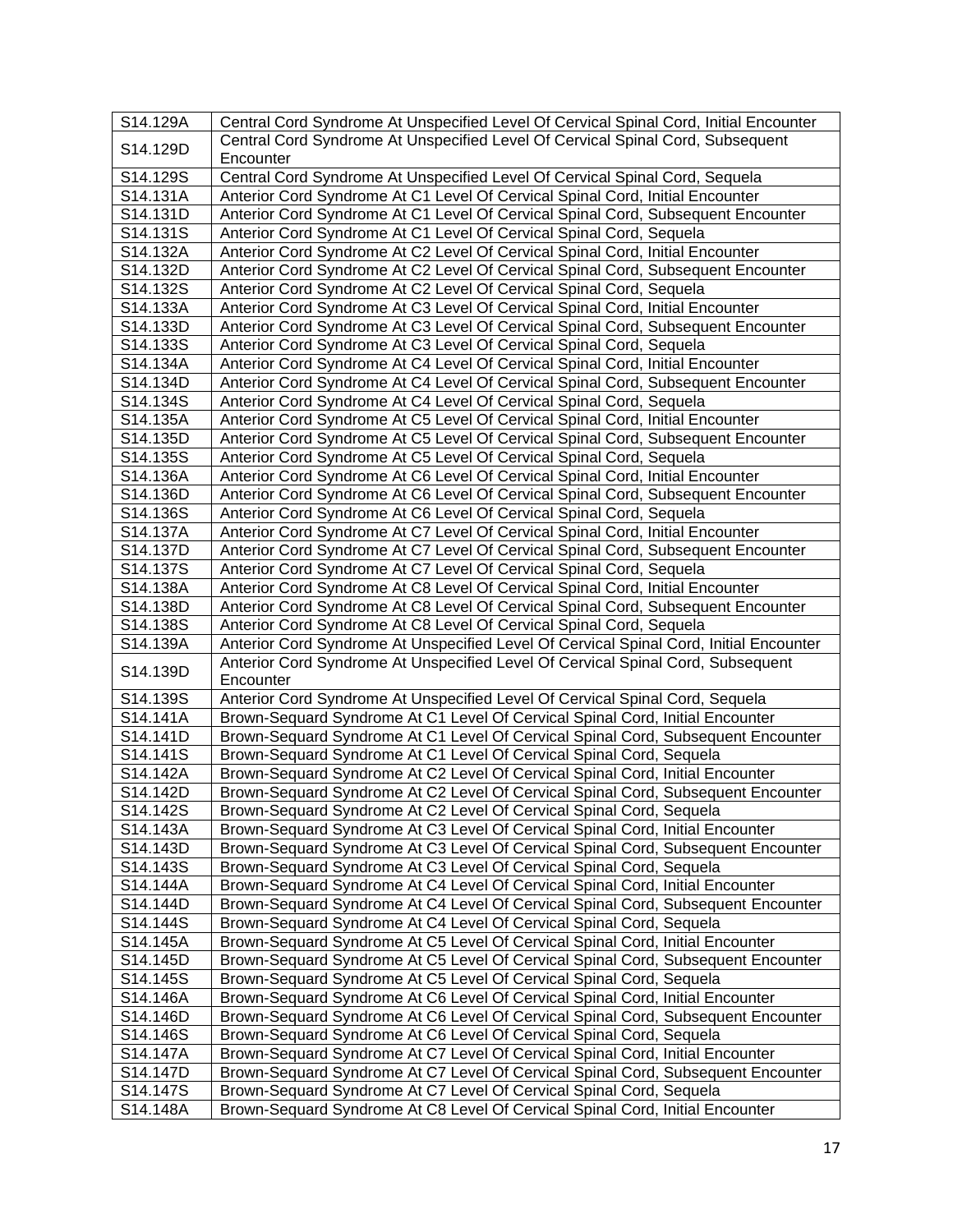| S14.148D | Brown-Sequard Syndrome At C8 Level Of Cervical Spinal Cord, Subsequent Encounter              |
|----------|-----------------------------------------------------------------------------------------------|
| S14.148S | Brown-Sequard Syndrome At C8 Level Of Cervical Spinal Cord, Sequela                           |
| S14.149A | Brown-Sequard Syndrome At Unspecified Level Of Cervical Spinal Cord, Initial<br>Encounter     |
| S14.149D | Brown-Sequard Syndrome At Unspecified Level Of Cervical Spinal Cord, Subsequent<br>Encounter  |
| S14.149S | Brown-Sequard Syndrome At Unspecified Level Of Cervical Spinal Cord, Sequela                  |
| S14.151A | Other Incomplete Lesion At C1 Level Of Cervical Spinal Cord, Initial Encounter                |
| S14.151D | Other Incomplete Lesion At C1 Level Of Cervical Spinal Cord, Subsequent Encounter             |
| S14.151S | Other Incomplete Lesion At C1 Level Of Cervical Spinal Cord, Sequela                          |
| S14.152A | Other Incomplete Lesion At C2 Level Of Cervical Spinal Cord, Initial Encounter                |
| S14.152D | Other Incomplete Lesion At C2 Level Of Cervical Spinal Cord, Subsequent Encounter             |
| S14.152S | Other Incomplete Lesion At C2 Level Of Cervical Spinal Cord, Sequela                          |
| S14.153A | Other Incomplete Lesion At C3 Level Of Cervical Spinal Cord, Initial Encounter                |
| S14.153D | Other Incomplete Lesion At C3 Level Of Cervical Spinal Cord, Subsequent Encounter             |
| S14.153S | Other Incomplete Lesion At C3 Level Of Cervical Spinal Cord, Sequela                          |
| S14.154A | Other Incomplete Lesion At C4 Level Of Cervical Spinal Cord, Initial Encounter                |
| S14.154D | Other Incomplete Lesion At C4 Level Of Cervical Spinal Cord, Subsequent Encounter             |
| S14.154S | Other Incomplete Lesion At C4 Level Of Cervical Spinal Cord, Sequela                          |
| S14.155A | Other Incomplete Lesion At C5 Level Of Cervical Spinal Cord, Initial Encounter                |
| S14.155D | Other Incomplete Lesion At C5 Level Of Cervical Spinal Cord, Subsequent Encounter             |
| S14.155S | Other Incomplete Lesion At C5 Level Of Cervical Spinal Cord, Sequela                          |
| S14.156A | Other Incomplete Lesion At C6 Level Of Cervical Spinal Cord, Initial Encounter                |
| S14.156D | Other Incomplete Lesion At C6 Level Of Cervical Spinal Cord, Subsequent Encounter             |
| S14.156S | Other Incomplete Lesion At C6 Level Of Cervical Spinal Cord, Sequela                          |
| S14.157A | Other Incomplete Lesion At C7 Level Of Cervical Spinal Cord, Initial Encounter                |
| S14.157D | Other Incomplete Lesion At C7 Level Of Cervical Spinal Cord, Subsequent Encounter             |
| S14.157S | Other Incomplete Lesion At C7 Level Of Cervical Spinal Cord, Sequela                          |
| S14.158A | Other Incomplete Lesion At C8 Level Of Cervical Spinal Cord, Initial Encounter                |
| S14.158D | Other Incomplete Lesion At C8 Level Of Cervical Spinal Cord, Subsequent Encounter             |
| S14.158S | Other Incomplete Lesion At C8 Level Of Cervical Spinal Cord, Sequela                          |
| S14.159A | Other Incomplete Lesion At Unspecified Level Of Cervical Spinal Cord, Initial Encounter       |
| S14.159D | Other Incomplete Lesion At Unspecified Level Of Cervical Spinal Cord, Subsequent<br>Encounter |
| S14.159S | Other Incomplete Lesion At Unspecified Level Of Cervical Spinal Cord, Sequela                 |
| S14.2XXA | Injury Of Nerve Root Of Cervical Spine, Initial Encounter                                     |
| S14.2XXD | Injury Of Nerve Root Of Cervical Spine, Subsequent Encounter                                  |
| S14.2XXS | Injury Of Nerve Root Of Cervical Spine, Sequela                                               |
| S14.3XXA | Injury Of Brachial Plexus, Initial Encounter                                                  |
| S14.3XXD | Injury Of Brachial Plexus, Subsequent Encounter                                               |
| S14.3XXS | Injury Of Brachial Plexus, Sequela                                                            |
| S14.4XXA | Injury Of Peripheral Nerves Of Neck, Initial Encounter                                        |
| S14.4XXD | Injury Of Peripheral Nerves Of Neck, Subsequent Encounter                                     |
| S14.4XXS | Injury Of Peripheral Nerves Of Neck, Sequela                                                  |
| S14.5XXA | Injury Of Cervical Sympathetic Nerves, Initial Encounter                                      |
| S14.5XXD | Injury Of Cervical Sympathetic Nerves, Subsequent Encounter                                   |
| S14.5XXS | Injury Of Cervical Sympathetic Nerves, Sequela                                                |
| S14.8XXA | Injury Of Other Specified Nerves Of Neck, Initial Encounter                                   |
| S14.8XXD | Injury Of Other Specified Nerves Of Neck, Subsequent Encounter                                |
| S14.8XXS | Injury Of Other Specified Nerves Of Neck, Sequela                                             |
| S14.9XXA | Injury Of Unspecified Nerves Of Neck, Initial Encounter                                       |
| S14.9XXD | Injury Of Unspecified Nerves Of Neck, Subsequent Encounter                                    |
| S14.9XXS | Injury Of Unspecified Nerves Of Neck, Sequela                                                 |
| S14117A  | Complete Lesion At C7 Level Of Cervical Spinal Cord, Initial Encounter                        |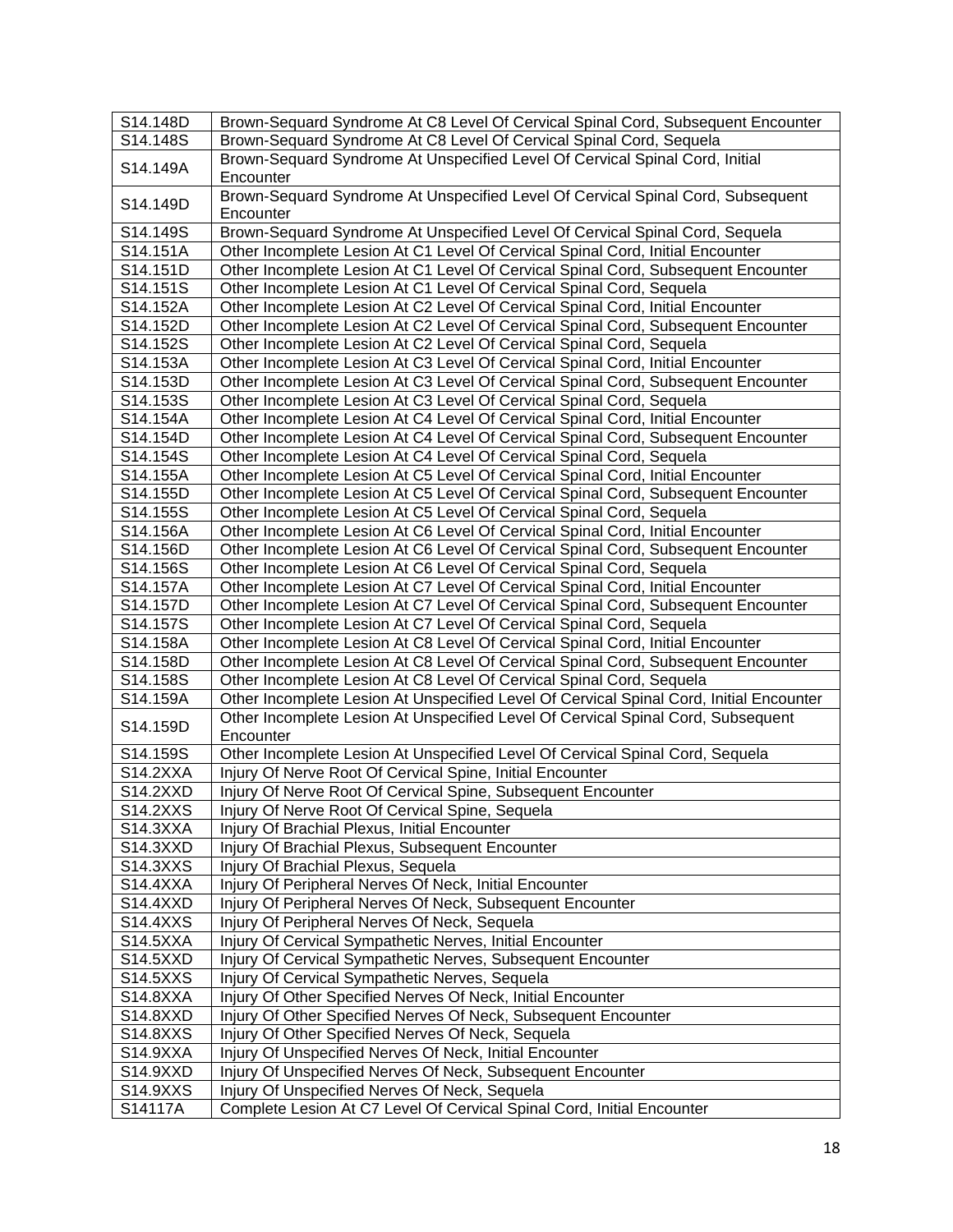| S24.0XXA | Concussion And Edema Of Thoracic Spinal Cord, Initial Encounter                         |
|----------|-----------------------------------------------------------------------------------------|
| S24.0XXD | Concussion And Edema Of Thoracic Spinal Cord, Subsequent Encounter                      |
| S24.0XXS | Concussion And Edema Of Thoracic Spinal Cord, Sequela                                   |
| S24.101A | Unspecified Injury At T1 Level Of Thoracic Spinal Cord, Initial Encounter               |
| S24.101D | Unspecified Injury At T1 Level Of Thoracic Spinal Cord, Subsequent Encounter            |
| S24.101S | Unspecified Injury At T1 Level Of Thoracic Spinal Cord, Sequela                         |
| S24.102A | Unspecified Injury At T2-T6 Level Of Thoracic Spinal Cord, Initial Encounter            |
| S24.102D | Unspecified Injury At T2-T6 Level Of Thoracic Spinal Cord, Subsequent Encounter         |
| S24.102S | Unspecified Injury At T2-T6 Level Of Thoracic Spinal Cord, Sequela                      |
| S24.103A | Unspecified Injury At T7-T10 Level Of Thoracic Spinal Cord, Initial Encounter           |
| S24.103D | Unspecified Injury At T7-T10 Level Of Thoracic Spinal Cord, Subsequent Encounter        |
| S24.103S | Unspecified Injury At T7-T10 Level Of Thoracic Spinal Cord, Sequela                     |
| S24.104A | Unspecified Injury At T11-T12 Level Of Thoracic Spinal Cord, Initial Encounter          |
| S24.104D | Unspecified Injury At T11-T12 Level Of Thoracic Spinal Cord, Subsequent Encounter       |
| S24.104S | Unspecified Injury At T11-T12 Level Of Thoracic Spinal Cord, Sequela                    |
| S24.109A | Unspecified Injury At Unspecified Level Of Thoracic Spinal Cord, Initial Encounter      |
| S24.109D | Unspecified Injury At Unspecified Level Of Thoracic Spinal Cord, Subsequent Encounter   |
| S24.109S | Unspecified Injury At Unspecified Level Of Thoracic Spinal Cord, Sequela                |
| S24.111A | Complete Lesion At T1 Level Of Thoracic Spinal Cord, Initial Encounter                  |
| S24.111D | Complete Lesion At T1 Level Of Thoracic Spinal Cord, Subsequent Encounter               |
| S24.111S | Complete Lesion At T1 Level Of Thoracic Spinal Cord, Sequela                            |
| S24.112A | Complete Lesion At T2-T6 Level Of Thoracic Spinal Cord, Initial Encounter               |
| S24.112D | Complete Lesion At T2-T6 Level Of Thoracic Spinal Cord, Subsequent Encounter            |
| S24.112S | Complete Lesion At T2-T6 Level Of Thoracic Spinal Cord, Sequela                         |
| S24.113A | Complete Lesion At T7-T10 Level Of Thoracic Spinal Cord, Initial Encounter              |
| S24.113D | Complete Lesion At T7-T10 Level Of Thoracic Spinal Cord, Subsequent Encounter           |
| S24.113S | Complete Lesion At T7-T10 Level Of Thoracic Spinal Cord, Sequela                        |
| S24.114A | Complete Lesion At T11-T12 Level Of Thoracic Spinal Cord, Initial Encounter             |
| S24.114D | Complete Lesion At T11-T12 Level Of Thoracic Spinal Cord, Subsequent Encounter          |
| S24.114S | Complete Lesion At T11-T12 Level Of Thoracic Spinal Cord, Sequela                       |
| S24.119A | Complete Lesion At Unspecified Level Of Thoracic Spinal Cord, Initial Encounter         |
| S24.119D | Complete Lesion At Unspecified Level Of Thoracic Spinal Cord, Subsequent Encounter      |
| S24.119S | Complete Lesion At Unspecified Level Of Thoracic Spinal Cord, Sequela                   |
| S24.133A | Anterior Cord Syndrome At T7-T10 Level Of Thoracic Spinal Cord, Initial Encounter       |
| S24.133D | Anterior Cord Syndrome At T7-T10 Level Of Thoracic Spinal Cord, Subsequent<br>Encounter |
| S24.133S | Anterior Cord Syndrome At T7-T10 Level Of Thoracic Spinal Cord, Sequela                 |
| S24.134A | Anterior Cord Syndrome At T11-T12 Level Of Thoracic Spinal Cord, Initial Encounter      |
|          | Anterior Cord Syndrome At T11-T12 Level Of Thoracic Spinal Cord, Subsequent             |
| S24.134D | Encounter                                                                               |
| S24.134S | Anterior Cord Syndrome At T11-T12 Level Of Thoracic Spinal Cord, Sequela                |
| S24.139A | Anterior Cord Syndrome At Unspecified Level Of Thoracic Spinal Cord, Initial Encounter  |
| S24.139A | Anterior Cord Syndrome At Unspecified Level Of Thoracic Spinal Cord, Initial Encounter  |
| S24.139A | Anterior Cord Syndrome At Unspecified Level Of Thoracic Spinal Cord, Initial Encounter  |
| S24.141A | Brown-Sequard Syndrome At T1 Level Of Thoracic Spinal Cord, Initial Encounter           |
| S24.141D | Brown-Sequard Syndrome At T1 Level Of Thoracic Spinal Cord, Subsequent Encounter        |
| S24.141S | Brown-Sequard Syndrome At T1 Level Of Thoracic Spinal Cord, Sequela                     |
| S24.142A | Brown-Sequard Syndrome At T2-T6 Level Of Thoracic Spinal Cord, Initial Encounter        |
|          | Brown-Sequard Syndrome At T2-T6 Level Of Thoracic Spinal Cord, Subsequent               |
| S24.142D | Encounter                                                                               |
| S24.142S | Brown-Sequard Syndrome At T2-T6 Level Of Thoracic Spinal Cord, Sequela                  |
| S24.143A | Brown-Sequard Syndrome At T7-T10 Level Of Thoracic Spinal Cord, Initial Encounter       |
|          | Brown-Sequard Syndrome At T7-T10 Level Of Thoracic Spinal Cord, Subsequent              |
| S24.143D | Encounter                                                                               |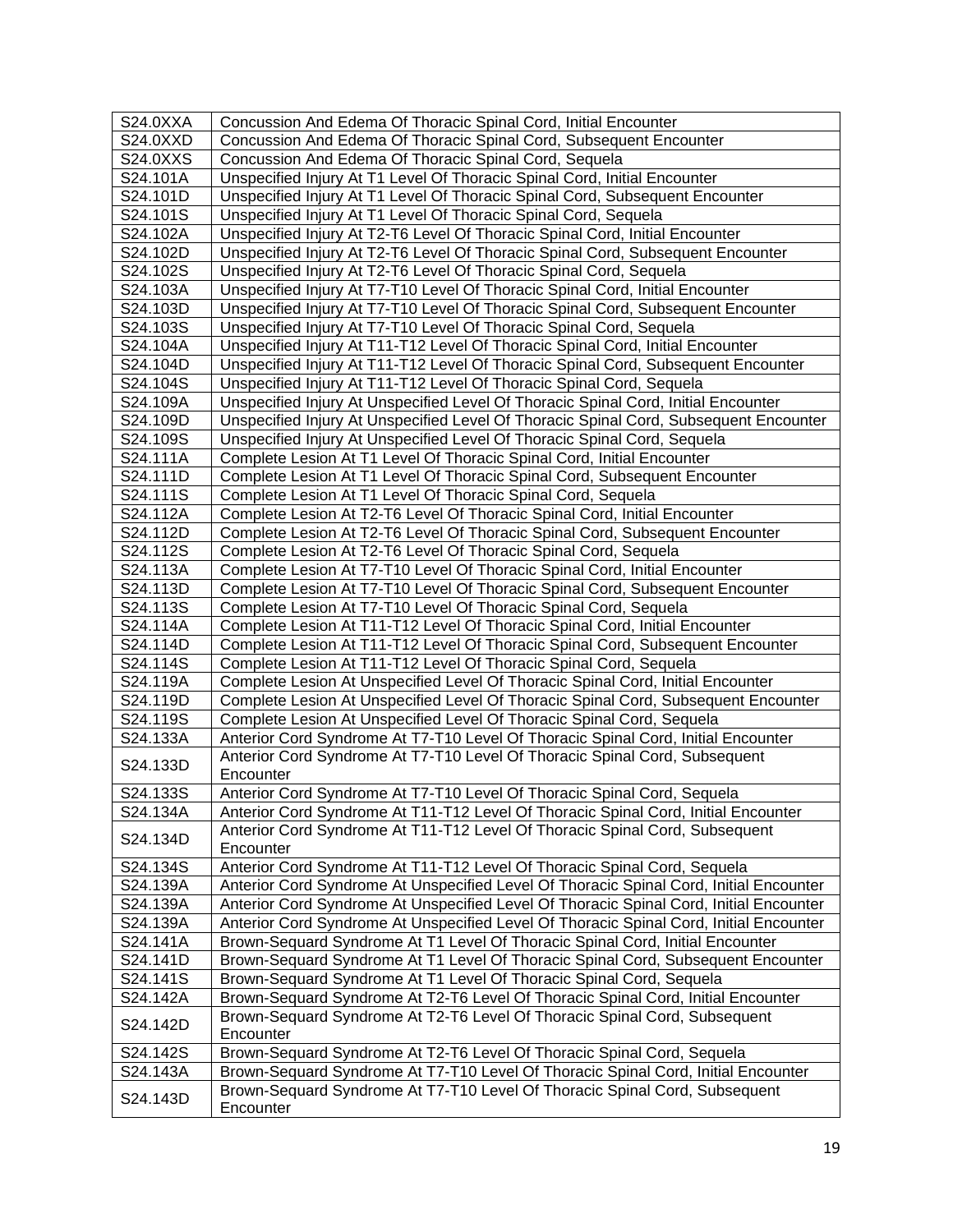| S24.143S        | Brown-Sequard Syndrome At T7-T10 Level Of Thoracic Spinal Cord, Sequela                       |
|-----------------|-----------------------------------------------------------------------------------------------|
| S24.144A        | Brown-Sequard Syndrome At T11-T12 Level Of Thoracic Spinal Cord, Initial Encounter            |
| S24.144D        | Brown-Sequard Syndrome At T11-T12 Level Of Thoracic Spinal Cord, Subsequent<br>Encounter      |
| S24.144S        | Brown-Sequard Syndrome At T11-T12 Level Of Thoracic Spinal Cord, Sequela                      |
| S24.149A        | Brown-Sequard Syndrome At Unspecified Level Of Thoracic Spinal Cord, Initial<br>Encounter     |
| S24.149D        | Brown-Sequard Syndrome At Unspecified Level Of Thoracic Spinal Cord, Subsequent<br>Encounter  |
| S24.149S        | Brown-Sequard Syndrome At Unspecified Level Of Thoracic Spinal Cord, Sequela                  |
| S24.151A        | Other Incomplete Lesion At T1 Level Of Thoracic Spinal Cord, Initial Encounter                |
| S24.151D        | Other Incomplete Lesion At T1 Level Of Thoracic Spinal Cord, Subsequent Encounter             |
| S24.151S        | Other Incomplete Lesion At T1 Level Of Thoracic Spinal Cord, Sequela                          |
| S24.152A        | Other Incomplete Lesion At T2-T6 Level Of Thoracic Spinal Cord, Initial Encounter             |
| S24.152D        | Other Incomplete Lesion At T2-T6 Level Of Thoracic Spinal Cord, Subsequent<br>Encounter       |
| S24.152S        | Other Incomplete Lesion At T2-T6 Level Of Thoracic Spinal Cord, Sequela                       |
| S24.153A        | Other Incomplete Lesion At T7-T10 Level Of Thoracic Spinal Cord, Initial Encounter            |
| S24.153D        | Other Incomplete Lesion At T7-T10 Level Of Thoracic Spinal Cord, Subsequent<br>Encounter      |
| S24.153S        | Other Incomplete Lesion At T7-T10 Level Of Thoracic Spinal Cord, Sequela                      |
| S24.154A        | Other Incomplete Lesion At T11-T12 Level Of Thoracic Spinal Cord, Initial Encounter           |
| S24.154D        | Other Incomplete Lesion At T11-T12 Level Of Thoracic Spinal Cord, Subsequent<br>Encounter     |
| S24.154S        | Other Incomplete Lesion At T11-T12 Level Of Thoracic Spinal Cord, Sequela                     |
| S24.159A        | Other Incomplete Lesion At Unspecified Level Of Thoracic Spinal Cord, Initial Encounter       |
| S24.159D        | Other Incomplete Lesion At Unspecified Level Of Thoracic Spinal Cord, Subsequent<br>Encounter |
| S24.159S        | Other Incomplete Lesion At Unspecified Level Of Thoracic Spinal Cord, Sequela                 |
| <b>S24.2XXA</b> | Injury Of Nerve Root Of Thoracic Spine, Initial Encounter                                     |
| <b>S24.2XXD</b> | Injury Of Nerve Root Of Thoracic Spine, Subsequent Encounter                                  |
| S24.2XXS        | Injury Of Nerve Root Of Thoracic Spine, Sequela                                               |
| S24.3XXA        | Injury Of Peripheral Nerves Of Thorax, Initial Encounter                                      |
| S24.3XXD        | Injury Of Peripheral Nerves Of Thorax, Subsequent Encounter                                   |
| S24.3XXS        | Injury Of Peripheral Nerves Of Thorax, Sequela                                                |
| <b>S24.4XXA</b> | Injury Of Thoracic Sympathetic Nervous System, Initial Encounter                              |
| <b>S24.4XXD</b> | Injury Of Thoracic Sympathetic Nervous System, Subsequent Encounter                           |
| S24.4XXS        | Injury Of Thoracic Sympathetic Nervous System, Sequela                                        |
| S24.8XXD        | Injury Of Other Specified Nerves Of Thorax, Subsequent Encounter                              |
| S24.8XXS        | Injury Of Other Specified Nerves Of Thorax, Sequela                                           |
| S24.9XXA        | Injury Of Unspecified Nerve Of Thorax, Initial Encounter                                      |
| S24.9XXD        | Injury Of Unspecified Nerve Of Thorax, Subsequent Encounter                                   |
| S24.9XXS        | Injury Of Unspecified Nerve Of Thorax, Sequela                                                |
| S248XXA         | Injury Of Other Specified Nerves Of Thorax, Initial Encounter                                 |
| S34.01XA        | Concussion And Edema Of Lumbar Spinal Cord, Initial Encounter                                 |
| S34.01XD        | Concussion And Edema Of Lumbar Spinal Cord, Subsequent Encounter                              |
| S34.01XS        | Concussion And Edema Of Lumbar Spinal Cord, Sequela                                           |
| S34.02XA        | Concussion And Edema Of Sacral Spinal Cord, Initial Encounter                                 |
| S34.02XD        | Concussion And Edema Of Sacral Spinal Cord, Subsequent Encounter                              |
| S34.02XS        | Concussion And Edema Of Sacral Spinal Cord, Sequela                                           |
| S34.101A        | Unspecified Injury To L1 Level Of Lumbar Spinal Cord, Initial Encounter                       |
| S34.101D        | Unspecified Injury To L1 Level Of Lumbar Spinal Cord, Initial Encounter                       |
| S34.101S        | Unspecified Injury To L1 Level Of Lumbar Spinal Cord, Sequela                                 |
| S34.102A        | Unspecified Injury To L2 Level Of Lumbar Spinal Cord, Initial Encounter                       |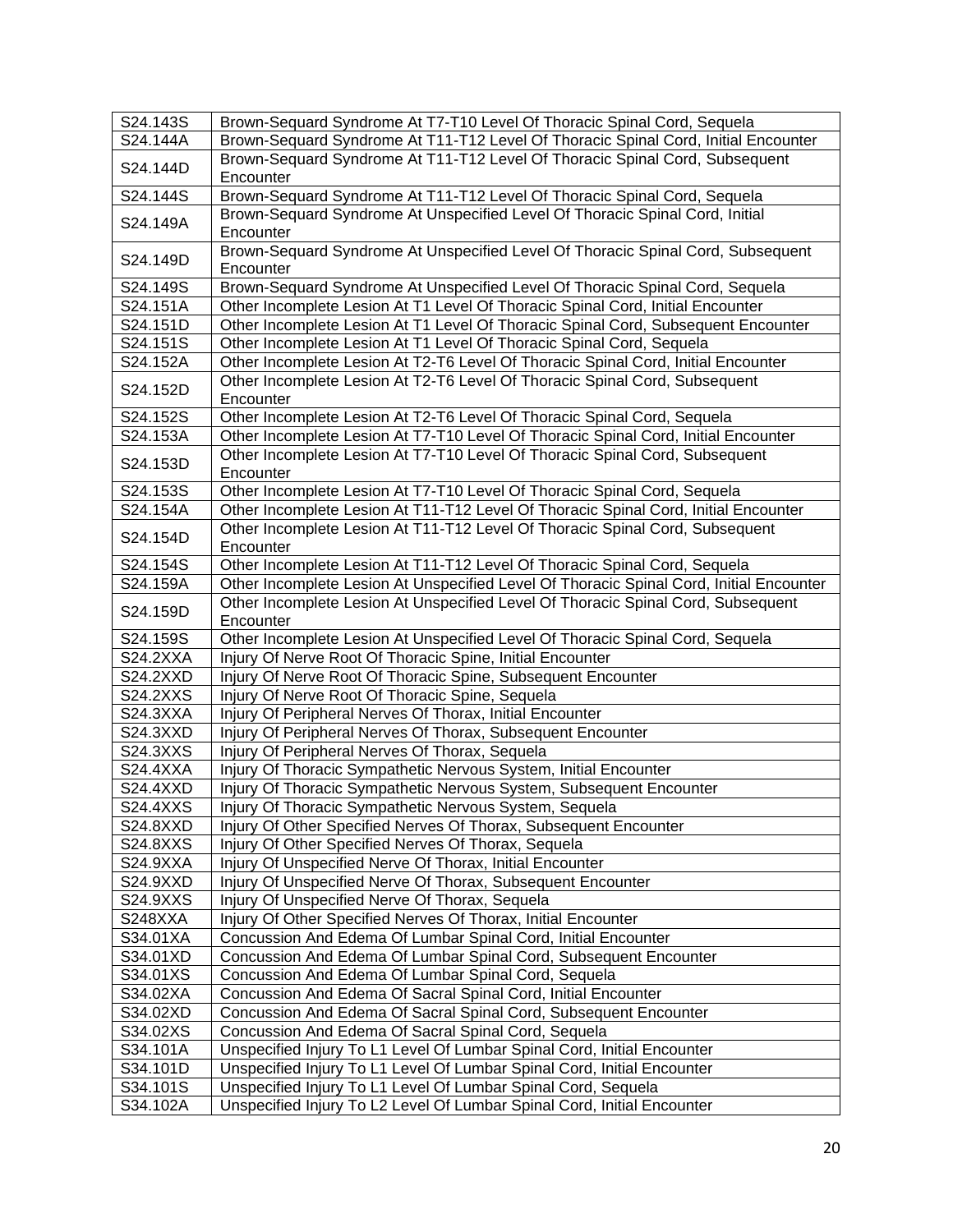| S34.102S | Unspecified Injury To L2 Level Of Lumbar Spinal Cord, Sequela                       |
|----------|-------------------------------------------------------------------------------------|
| S34.103A | Unspecified Injury To L3 Level Of Lumbar Spinal Cord, Initial Encounter             |
| S34.103D | Unspecified Injury To L3 Level Of Lumbar Spinal Cord, Subsequent Encounter          |
| S34.103S | Unspecified Injury To L3 Level Of Lumbar Spinal Cord, Sequela                       |
| S34.104A | Unspecified Injury To L4 Level Of Lumbar Spinal Cord, Initial Encounter             |
| S34.104D | Unspecified Injury To L4 Level Of Lumbar Spinal Cord, Subsequent Encounter          |
| S34.104S | Unspecified Injury To L4 Level Of Lumbar Spinal Cord, Sequela                       |
| S34.105A | Unspecified Injury To L5 Level Of Lumbar Spinal Cord, Initial Encounter             |
| S34.105D | Unspecified Injury To L5 Level Of Lumbar Spinal Cord, Subsequent Encounter          |
| S34.105S | Unspecified Injury To L5 Level Of Lumbar Spinal Cord, Sequela                       |
| S34.109A | Unspecified Injury To Unspecified Level Of Lumbar Spinal Cord, Initial Encounter    |
| S34.109D | Unspecified Injury To Unspecified Level Of Lumbar Spinal Cord, Subsequent Encounter |
| S34.109S | Unspecified Injury To Unspecified Level Of Lumbar Spinal Cord, Sequela              |
| S34.111A | Complete Lesion Of L1 Level Of Lumbar Spinal Cord, Initial Encounter                |
| S34.111D | Complete Lesion Of L1 Level Of Lumbar Spinal Cord, Subsequent Encounter             |
| S34.111S | Complete Lesion Of L1 Level Of Lumbar Spinal Cord, Sequela                          |
| S34.112A | Complete Lesion Of L2 Level Of Lumbar Spinal Cord, Initial Encounter                |
| S34.112D | Complete Lesion Of L2 Level Of Lumbar Spinal Cord, Subsequent Encounter             |
| S34.112S | Complete Lesion Of L2 Level Of Lumbar Spinal Cord, Sequela                          |
| S34.113A | Complete Lesion Of L3 Level Of Lumbar Spinal Cord, Initial Encounter                |
| S34.113D | Complete Lesion Of L3 Level Of Lumbar Spinal Cord, Subsequent Encounter             |
| S34.113S | Complete Lesion Of L3 Level Of Lumbar Spinal Cord, Sequela                          |
| S34.114A | Complete Lesion Of L4 Level Of Lumbar Spinal Cord, Initial Encounter                |
| S34.114D | Complete Lesion Of L4 Level Of Lumbar Spinal Cord, Subsequent Encounter             |
| S34.114S | Complete Lesion Of L4 Level Of Lumbar Spinal Cord, Sequela                          |
| S34.115A | Complete Lesion Of L5 Level Of Lumbar Spinal Cord, Initial Encounter                |
| S34.115D | Complete Lesion Of L5 Level Of Lumbar Spinal Cord, Subsequent Encounter             |
| S34.115S | Complete Lesion Of L5 Level Of Lumbar Spinal Cord, Sequela                          |
| S34.119A | Complete Lesion Of Unspecified Level Of Lumbar Spinal Cord, Initial Encounter       |
| S34.119D | Complete Lesion Of Unspecified Level Of Lumbar Spinal Cord, Subsequent Encounter    |
| S34.119S | Complete Lesion Of Unspecified Level Of Lumbar Spinal Cord, Sequela                 |
| S34.121A | Incomplete Lesion Of L1 Level Of Lumbar Spinal Cord, Initial Encounter              |
| S34.121D | Incomplete Lesion Of L1 Level Of Lumbar Spinal Cord, Subsequent Encounter           |
| S34.121S | Incomplete Lesion Of L1 Level Of Lumbar Spinal Cord, Sequela                        |
| S34.122A | Incomplete Lesion Of L2 Level Of Lumbar Spinal Cord, Initial Encounter              |
| S34.122D | Incomplete Lesion Of L2 Level Of Lumbar Spinal Cord, Subsequent Encounter           |
| S34.122S | Incomplete Lesion Of L2 Level Of Lumbar Spinal Cord, Sequela                        |
| S34.123A | Incomplete Lesion Of L3 Level Of Lumbar Spinal Cord, Initial Encounter              |
| S34.123D | Incomplete Lesion Of L3 Level Of Lumbar Spinal Cord, Subsequent Encounter           |
| S34.123S | Incomplete Lesion Of L3 Level Of Lumbar Spinal Cord, Sequela                        |
| S34.124A | Incomplete Lesion Of L4 Level Of Lumbar Spinal Cord, Initial Encounter              |
| S34.124D | Incomplete Lesion Of L4 Level Of Lumbar Spinal Cord, Subsequent Encounter           |
| S34.124S | Incomplete Lesion Of L4 Level Of Lumbar Spinal Cord, Sequela                        |
| S34.125A | Incomplete Lesion Of L5 Level Of Lumbar Spinal Cord, Initial Encounter              |
| S34.125D | Incomplete Lesion Of L5 Level Of Lumbar Spinal Cord, Subsequent Encounter           |
| S34.125S | Incomplete Lesion Of L5 Level Of Lumbar Spinal Cord, Sequela                        |
| S34.129A | Incomplete Lesion Of Unspecified Level Of Lumbar Spinal Cord, Initial Encounter     |
| S34.129D | Incomplete Lesion Of Unspecified Level Of Lumbar Spinal Cord, Subsequent Encounter  |
| S34.129S | Incomplete Lesion Of Unspecified Level Of Lumbar Spinal Cord, Sequela               |
| S34.131A | Complete Lesion Of Sacral Spinal Cord, Initial Encounter                            |
| S34.131D | Complete Lesion Of Sacral Spinal Cord, Subsequent Encounter                         |
| S34.131S | Complete Lesion Of Sacral Spinal Cord, Sequela                                      |
| S34.132A | Incomplete Lesion Of Sacral Spinal Cord, Initial Encounter                          |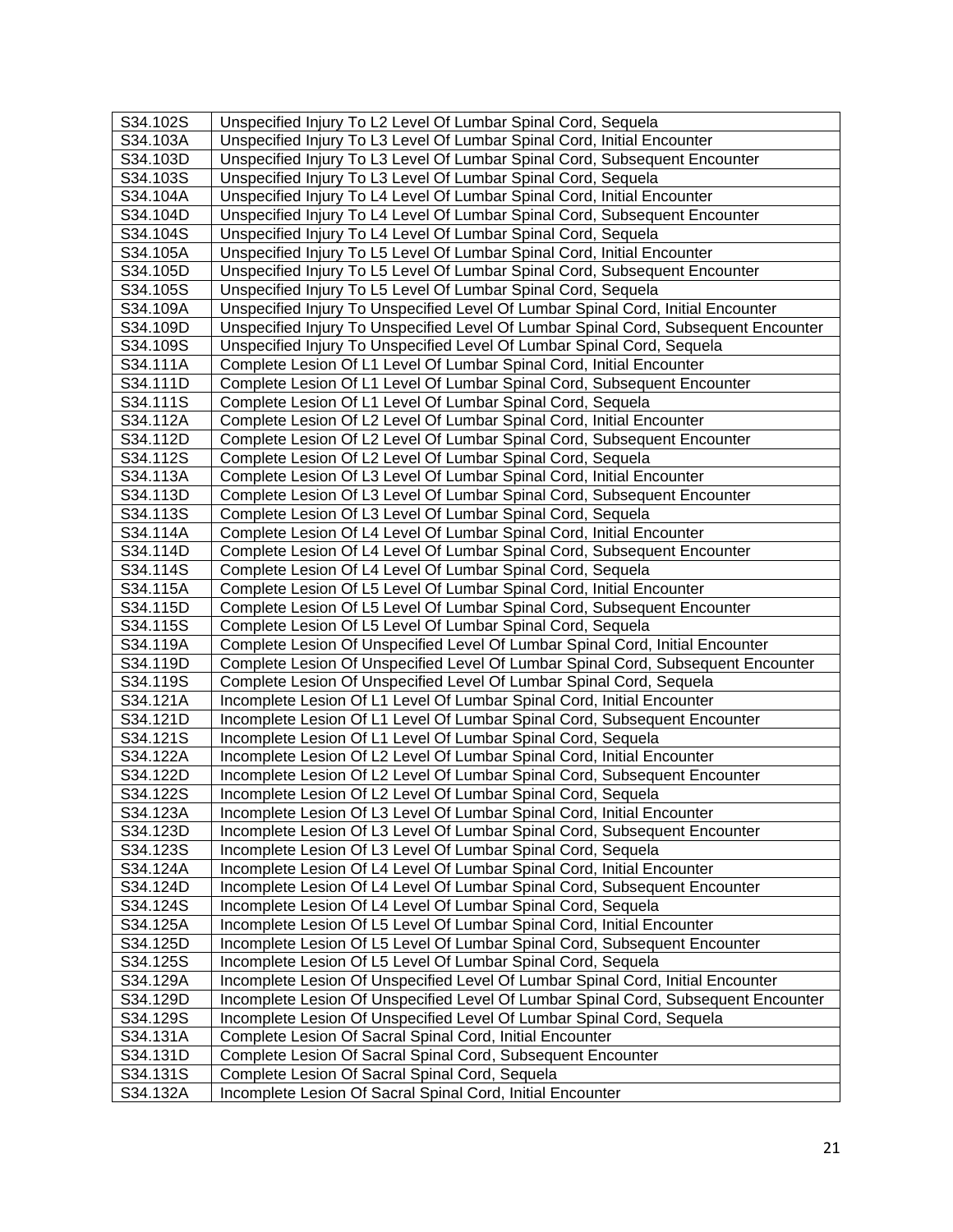| S34.132D | Incomplete Lesion Of Sacral Spinal Cord, Subsequent Encounter                                                                                                       |
|----------|---------------------------------------------------------------------------------------------------------------------------------------------------------------------|
| S34.132S | Incomplete Lesion Of Sacral Spinal Cord, Sequela                                                                                                                    |
| S34.139A | Unspecified Injury To Sacral Spinal Cord, Initial Encounter                                                                                                         |
| S34.139D | Unspecified Injury To Sacral Spinal Cord, Subsequent Encounter                                                                                                      |
| S34.139S | Unspecified Injury To Sacral Spinal Cord, Sequela                                                                                                                   |
| S34.21XA | Injury Of Nerve Root Of Lumbar Spine, Initial Encounter                                                                                                             |
| S34.21XD | Injury Of Nerve Root Of Lumbar Spine, Subsequent Encounter                                                                                                          |
| S34.21XS | Injury Of Nerve Root Of Lumbar Spine, Sequela                                                                                                                       |
| S34.22XA | Injury Of Nerve Root Of Sacral Spine, Initial Encounter                                                                                                             |
| S34.22XD | Injury Of Nerve Root Of Sacral Spine, Subsequent Encounter                                                                                                          |
| S34.22XS | Injury Of Nerve Root Of Sacral Spine, Sequela                                                                                                                       |
| S34.3XXA | Injury Of Cauda Equina, Initial Encounter                                                                                                                           |
| S34.3XXD | Injury Of Cauda Equina, Subsequent Encounter                                                                                                                        |
| S34.3XXS | Injury Of Cauda Equina, Sequela                                                                                                                                     |
| S34.4XXA | Injury Of Lumbosacral Plexus, Initial Encounter                                                                                                                     |
| S34.4XXD | Injury Of Lumbosacral Plexus, Subsequent Encounter                                                                                                                  |
| S34.4XXS | <b>Injury Of Lumbosacral Plexus, Sequela</b>                                                                                                                        |
| S34.5XXA | Injury Of Lumbar, Sacral And Pelvic Sympathetic Nerves, Initial Encounter                                                                                           |
| S34.5XXD | Injury Of Lumbar, Sacral And Pelvic Sympathetic Nerves, Subsequent Encounter                                                                                        |
| S34.5XXS | Injury Of Lumbar, Sacral And Pelvic Sympathetic Nerves, Sequela                                                                                                     |
| S34.6XXA | Injury Of Peripheral Nerve(S) At Abdomen, Lower Back And Pelvis Level, Initial                                                                                      |
|          | Encounter                                                                                                                                                           |
| S34.6XXD | Injury Of Peripheral Nerve(S) At Abdomen, Lower Back And Pelvis Level, Subsequent                                                                                   |
| S34.6XXS | Encounter                                                                                                                                                           |
| S34.8XXA | Injury Of Peripheral Nerve(S) At Abdomen, Lower Back And Pelvis Level, Sequela<br>Injury Of Other Nerves At Abdomen, Lower Back And Pelvis Level, Initial Encounter |
|          | Injury Of Other Nerves At Abdomen, Lower Back And Pelvis Level, Subsequent                                                                                          |
| S34.8XXD | Encounter                                                                                                                                                           |
| S34.8XXS | Injury Of Other Nerves At Abdomen, Lower Back And Pelvis Level, Sequela                                                                                             |
|          | Injury Of Unspecified Nerves At Abdomen, Lower Back And Pelvis Level, Initial                                                                                       |
| S34.9XXA | Encounter                                                                                                                                                           |
|          | Injury Of Unspecified Nerves At Abdomen, Lower Back And Pelvis Level, Subsequent                                                                                    |
| S34.9XXD | Encounter                                                                                                                                                           |
| S34.9XXS | Injury Of Unspecified Nerves At Abdomen, Lower Back And Pelvis Level, Sequela                                                                                       |
| S34102D  | Unspecified Injury To L2 Level Of Lumbar Spinal Cord, Subsequent Encounter                                                                                          |
| S44.00XA | Injury Of Ulnar Nerve At Upper Arm Level, Unspecified Arm, Initial Encounter                                                                                        |
| S44.00XD | Injury Of Ulnar Nerve At Upper Arm Level, Unspecified Arm, Subsequent Encounter                                                                                     |
| S44.00XS | Injury Of Ulnar Nerve At Upper Arm Level, Unspecified Arm, Sequela                                                                                                  |
| S44.01XA | Injury Of Ulnar Nerve At Upper Arm Level, Right Arm, Initial Encounter                                                                                              |
| S44.01XD | Injury Of Ulnar Nerve At Upper Arm Level, Right Arm, Subsequent Encounter                                                                                           |
| S44.01XS | Injury Of Ulnar Nerve At Upper Arm Level, Right Arm, Sequela                                                                                                        |
| S44.02XA | Injury Of Ulnar Nerve At Upper Arm Level, Left Arm, Initial Encounter                                                                                               |
| S44.02XD | Injury Of Ulnar Nerve At Upper Arm Level, Left Arm, Subsequent Encounter                                                                                            |
| S44.02XS | Injury Of Ulnar Nerve At Upper Arm Level, Left Arm, Sequela                                                                                                         |
| S44.10XA | Injury Of Median Nerve At Upper Arm Level, Unspecified Arm, Initial Encounter                                                                                       |
| S44.10XD | Injury Of Median Nerve At Upper Arm Level, Unspecified Arm, Subsequent Encounter                                                                                    |
| S44.10XS | Injury Of Median Nerve At Upper Arm Level, Unspecified Arm, Sequela                                                                                                 |
| S44.11XA | Injury Of Median Nerve At Upper Arm Level, Right Arm, Initial Encounter                                                                                             |
| S44.11XD | Injury Of Median Nerve At Upper Arm Level, Right Arm, Subsequent Encounter                                                                                          |
| S44.11XS | Injury Of Median Nerve At Upper Arm Level, Right Arm, Sequela                                                                                                       |
| S44.12XA | Injury Of Median Nerve At Upper Arm Level, Left Arm, Initial Encounter                                                                                              |
| S44.12XD | Injury Of Median Nerve At Upper Arm Level, Left Arm, Subsequent Encounter                                                                                           |
| S44.12XS | Injury Of Median Nerve At Upper Arm Level, Left Arm, Sequela                                                                                                        |
| S44.20XA | Injury Of Radial Nerve At Upper Arm Level, Unspecified Arm, Initial Encounter                                                                                       |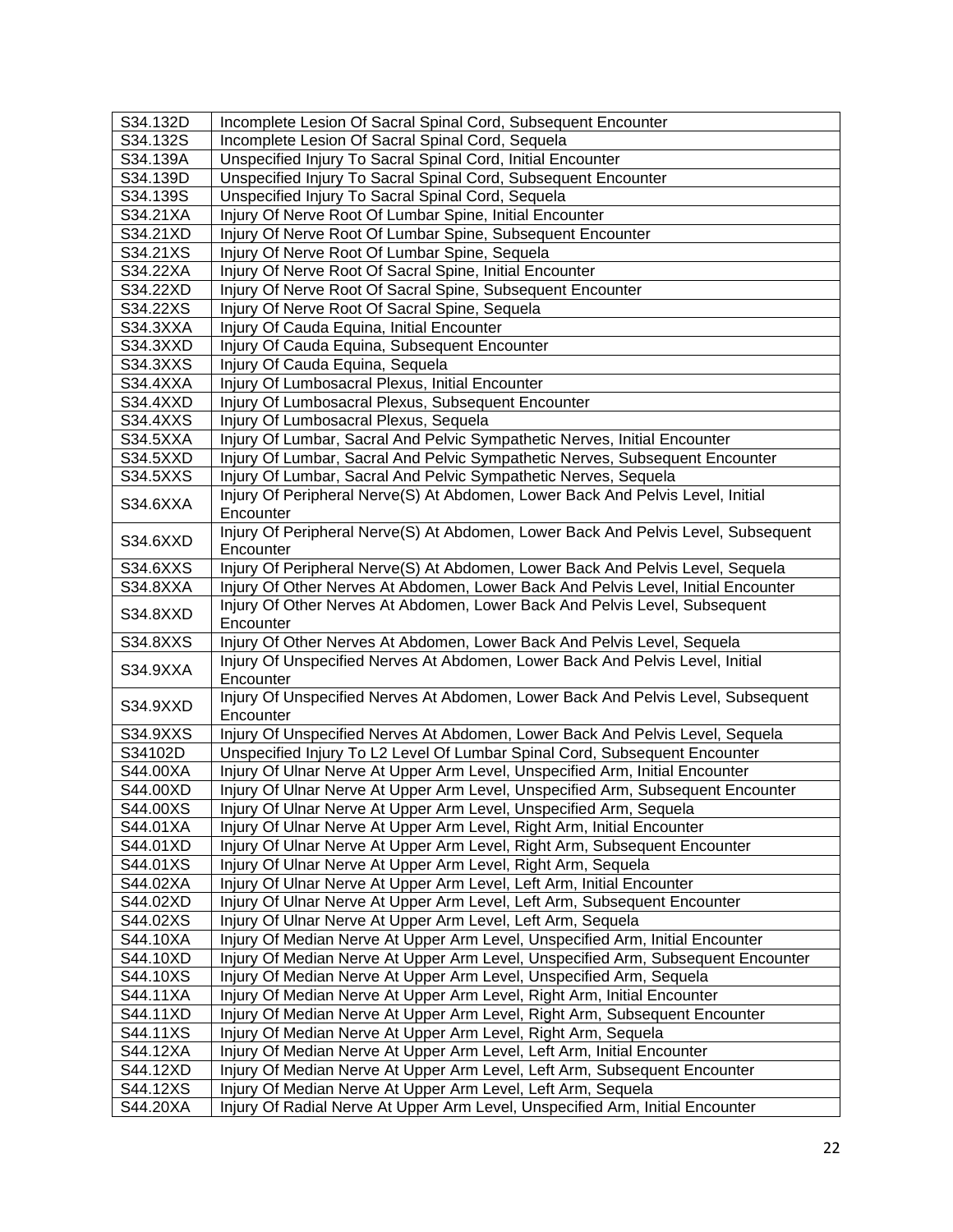| S44.20XS<br>Injury Of Radial Nerve At Upper Arm Level, Unspecified Arm, Sequela<br>S44.21XA<br>Injury Of Radial Nerve At Upper Arm Level, Right Arm, Initial Encounter<br>S44.21XD<br>Injury Of Radial Nerve At Upper Arm Level, Right Arm, Subsequent Encounter<br>S44.21XS<br>Injury Of Radial Nerve At Upper Arm Level, Right Arm, Sequela<br>S44.22XA<br>Injury Of Radial Nerve At Upper Arm Level, Left Arm, Initial Encounter<br>S44.22XD<br>Injury Of Radial Nerve At Upper Arm Level, Left Arm, Subsequent Encounter<br>S44.22XS<br>Injury Of Radial Nerve At Upper Arm Level, Left Arm, Sequela<br>S44.30XA<br>Injury Of Axillary Nerve, Unspecified Arm, Initial Encounter<br>S44.30XD<br>Injury Of Axillary Nerve, Unspecified Arm, Subsequent Encounter<br>S44.30XS<br>Injury Of Axillary Nerve, Unspecified Arm, Sequela<br>S44.31XA<br>Injury Of Axillary Nerve, Right Arm, Initial Encounter<br>S44.31XD<br>Injury Of Axillary Nerve, Right Arm, Subsequent Encounter<br>S44.31XS<br>Injury Of Axillary Nerve, Right Arm, Sequela<br>S44.32XA<br>Injury Of Axillary Nerve, Left Arm, Initial Encounter<br>S44.32XD<br>Injury Of Axillary Nerve, Left Arm, Subsequent Encounter<br>S44.32XS<br>Injury Of Axillary Nerve, Left Arm, Sequela<br>S44.40XA<br>Injury Of Musculocutaneous Nerve, Unspecified Arm, Initial Encounter<br>S44.40XD<br>Injury Of Musculocutaneous Nerve, Unspecified Arm, Subsequent Encounter<br>Injury Of Musculocutaneous Nerve, Unspecified Arm, Sequela<br>S44.40XS<br>S44.41XA<br>Injury Of Musculocutaneous Nerve, Right Arm, Initial Encounter<br>S44.41XD<br>Injury Of Musculocutaneous Nerve, Right Arm, Subsequent Encounter<br>Injury Of Musculocutaneous Nerve, Right Arm, Sequela<br>S44.41XS<br>S44.42XA<br>Injury Of Musculocutaneous Nerve, Left Arm, Initial Encounter<br>S44.42XD<br>Injury Of Musculocutaneous Nerve, Left Arm, Subsequent Encounter<br>S44.42XS<br>Injury Of Musculocutaneous Nerve, Left Arm, Sequela<br>Injury Of Cutaneous Sensory Nerve At Shoulder And Upper Arm Level, Unspecified<br>S44.50XA<br>Arm, Initial Encounter<br>Injury Of Cutaneous Sensory Nerve At Shoulder And Upper Arm Level, Unspecified<br>S44.50XD<br>Arm, Subsequent Encounter<br>Injury Of Cutaneous Sensory Nerve At Shoulder And Upper Arm Level, Unspecified<br>S44.50XS<br>Arm, Sequela<br>Injury Of Cutaneous Sensory Nerve At Shoulder And Upper Arm Level, Right Arm, Initial<br>S44.51XA<br>Encounter<br>Injury Of Cutaneous Sensory Nerve At Shoulder And Upper Arm Level, Right Arm,<br>S44.51XD<br><b>Subsequent Encounter</b><br>Injury Of Cutaneous Sensory Nerve At Shoulder And Upper Arm Level, Right Arm,<br>S44.51XS<br>Sequela<br>Injury Of Cutaneous Sensory Nerve At Shoulder And Upper Arm Level, Left Arm, Initial<br>S44.52XA<br>Encounter<br>Injury Of Cutaneous Sensory Nerve At Shoulder And Upper Arm Level, Left Arm,<br>S44.52XD<br><b>Subsequent Encounter</b><br>Injury Of Cutaneous Sensory Nerve At Shoulder And Upper Arm Level, Left Arm,<br>S44.52XS<br>Sequela<br>Injury Of Other Nerves At Shoulder And Upper Arm Level, Right Arm, Initial Encounter<br>S44.8X1A<br>Injury Of Other Nerves At Shoulder And Upper Arm Level, Right Arm, Subsequent<br>S44.8X1D<br>Encounter<br>S44.8X1S<br>Injury Of Other Nerves At Shoulder And Upper Arm Level, Right Arm, Sequela<br>Injury Of Other Nerves At Shoulder And Upper Arm Level, Left Arm, Initial Encounter<br>S44.8X2A<br>Injury Of Other Nerves At Shoulder And Upper Arm Level, Left Arm, Subsequent<br>S44.8X2D<br>Encounter<br>S44.8X2S<br>Injury Of Other Nerves At Shoulder And Upper Arm Level, Left Arm, Sequela<br>Injury Of Other Nerves At Shoulder And Upper Arm Level, Unspecified Arm, Initial<br>S44.8X9A | S44.20XD | Injury Of Radial Nerve At Upper Arm Level, Unspecified Arm, Subsequent Encounter |
|-------------------------------------------------------------------------------------------------------------------------------------------------------------------------------------------------------------------------------------------------------------------------------------------------------------------------------------------------------------------------------------------------------------------------------------------------------------------------------------------------------------------------------------------------------------------------------------------------------------------------------------------------------------------------------------------------------------------------------------------------------------------------------------------------------------------------------------------------------------------------------------------------------------------------------------------------------------------------------------------------------------------------------------------------------------------------------------------------------------------------------------------------------------------------------------------------------------------------------------------------------------------------------------------------------------------------------------------------------------------------------------------------------------------------------------------------------------------------------------------------------------------------------------------------------------------------------------------------------------------------------------------------------------------------------------------------------------------------------------------------------------------------------------------------------------------------------------------------------------------------------------------------------------------------------------------------------------------------------------------------------------------------------------------------------------------------------------------------------------------------------------------------------------------------------------------------------------------------------------------------------------------------------------------------------------------------------------------------------------------------------------------------------------------------------------------------------------------------------------------------------------------------------------------------------------------------------------------------------------------------------------------------------------------------------------------------------------------------------------------------------------------------------------------------------------------------------------------------------------------------------------------------------------------------------------------------------------------------------------------------------------------------------------------------------------------------------------------------------------------------------------------------------------------------------------------------------------------------------------------------------------------------------------------------------------------------------------------------------------------------------------------------------------------------------------------------------------------------------------------------------------------------------------------------------------------------------------------------------------------------------------------------------------------------------------------------------------------------------------------------------------------------|----------|----------------------------------------------------------------------------------|
|                                                                                                                                                                                                                                                                                                                                                                                                                                                                                                                                                                                                                                                                                                                                                                                                                                                                                                                                                                                                                                                                                                                                                                                                                                                                                                                                                                                                                                                                                                                                                                                                                                                                                                                                                                                                                                                                                                                                                                                                                                                                                                                                                                                                                                                                                                                                                                                                                                                                                                                                                                                                                                                                                                                                                                                                                                                                                                                                                                                                                                                                                                                                                                                                                                                                                                                                                                                                                                                                                                                                                                                                                                                                                                                                                                         |          |                                                                                  |
|                                                                                                                                                                                                                                                                                                                                                                                                                                                                                                                                                                                                                                                                                                                                                                                                                                                                                                                                                                                                                                                                                                                                                                                                                                                                                                                                                                                                                                                                                                                                                                                                                                                                                                                                                                                                                                                                                                                                                                                                                                                                                                                                                                                                                                                                                                                                                                                                                                                                                                                                                                                                                                                                                                                                                                                                                                                                                                                                                                                                                                                                                                                                                                                                                                                                                                                                                                                                                                                                                                                                                                                                                                                                                                                                                                         |          |                                                                                  |
|                                                                                                                                                                                                                                                                                                                                                                                                                                                                                                                                                                                                                                                                                                                                                                                                                                                                                                                                                                                                                                                                                                                                                                                                                                                                                                                                                                                                                                                                                                                                                                                                                                                                                                                                                                                                                                                                                                                                                                                                                                                                                                                                                                                                                                                                                                                                                                                                                                                                                                                                                                                                                                                                                                                                                                                                                                                                                                                                                                                                                                                                                                                                                                                                                                                                                                                                                                                                                                                                                                                                                                                                                                                                                                                                                                         |          |                                                                                  |
|                                                                                                                                                                                                                                                                                                                                                                                                                                                                                                                                                                                                                                                                                                                                                                                                                                                                                                                                                                                                                                                                                                                                                                                                                                                                                                                                                                                                                                                                                                                                                                                                                                                                                                                                                                                                                                                                                                                                                                                                                                                                                                                                                                                                                                                                                                                                                                                                                                                                                                                                                                                                                                                                                                                                                                                                                                                                                                                                                                                                                                                                                                                                                                                                                                                                                                                                                                                                                                                                                                                                                                                                                                                                                                                                                                         |          |                                                                                  |
|                                                                                                                                                                                                                                                                                                                                                                                                                                                                                                                                                                                                                                                                                                                                                                                                                                                                                                                                                                                                                                                                                                                                                                                                                                                                                                                                                                                                                                                                                                                                                                                                                                                                                                                                                                                                                                                                                                                                                                                                                                                                                                                                                                                                                                                                                                                                                                                                                                                                                                                                                                                                                                                                                                                                                                                                                                                                                                                                                                                                                                                                                                                                                                                                                                                                                                                                                                                                                                                                                                                                                                                                                                                                                                                                                                         |          |                                                                                  |
|                                                                                                                                                                                                                                                                                                                                                                                                                                                                                                                                                                                                                                                                                                                                                                                                                                                                                                                                                                                                                                                                                                                                                                                                                                                                                                                                                                                                                                                                                                                                                                                                                                                                                                                                                                                                                                                                                                                                                                                                                                                                                                                                                                                                                                                                                                                                                                                                                                                                                                                                                                                                                                                                                                                                                                                                                                                                                                                                                                                                                                                                                                                                                                                                                                                                                                                                                                                                                                                                                                                                                                                                                                                                                                                                                                         |          |                                                                                  |
|                                                                                                                                                                                                                                                                                                                                                                                                                                                                                                                                                                                                                                                                                                                                                                                                                                                                                                                                                                                                                                                                                                                                                                                                                                                                                                                                                                                                                                                                                                                                                                                                                                                                                                                                                                                                                                                                                                                                                                                                                                                                                                                                                                                                                                                                                                                                                                                                                                                                                                                                                                                                                                                                                                                                                                                                                                                                                                                                                                                                                                                                                                                                                                                                                                                                                                                                                                                                                                                                                                                                                                                                                                                                                                                                                                         |          |                                                                                  |
|                                                                                                                                                                                                                                                                                                                                                                                                                                                                                                                                                                                                                                                                                                                                                                                                                                                                                                                                                                                                                                                                                                                                                                                                                                                                                                                                                                                                                                                                                                                                                                                                                                                                                                                                                                                                                                                                                                                                                                                                                                                                                                                                                                                                                                                                                                                                                                                                                                                                                                                                                                                                                                                                                                                                                                                                                                                                                                                                                                                                                                                                                                                                                                                                                                                                                                                                                                                                                                                                                                                                                                                                                                                                                                                                                                         |          |                                                                                  |
|                                                                                                                                                                                                                                                                                                                                                                                                                                                                                                                                                                                                                                                                                                                                                                                                                                                                                                                                                                                                                                                                                                                                                                                                                                                                                                                                                                                                                                                                                                                                                                                                                                                                                                                                                                                                                                                                                                                                                                                                                                                                                                                                                                                                                                                                                                                                                                                                                                                                                                                                                                                                                                                                                                                                                                                                                                                                                                                                                                                                                                                                                                                                                                                                                                                                                                                                                                                                                                                                                                                                                                                                                                                                                                                                                                         |          |                                                                                  |
|                                                                                                                                                                                                                                                                                                                                                                                                                                                                                                                                                                                                                                                                                                                                                                                                                                                                                                                                                                                                                                                                                                                                                                                                                                                                                                                                                                                                                                                                                                                                                                                                                                                                                                                                                                                                                                                                                                                                                                                                                                                                                                                                                                                                                                                                                                                                                                                                                                                                                                                                                                                                                                                                                                                                                                                                                                                                                                                                                                                                                                                                                                                                                                                                                                                                                                                                                                                                                                                                                                                                                                                                                                                                                                                                                                         |          |                                                                                  |
|                                                                                                                                                                                                                                                                                                                                                                                                                                                                                                                                                                                                                                                                                                                                                                                                                                                                                                                                                                                                                                                                                                                                                                                                                                                                                                                                                                                                                                                                                                                                                                                                                                                                                                                                                                                                                                                                                                                                                                                                                                                                                                                                                                                                                                                                                                                                                                                                                                                                                                                                                                                                                                                                                                                                                                                                                                                                                                                                                                                                                                                                                                                                                                                                                                                                                                                                                                                                                                                                                                                                                                                                                                                                                                                                                                         |          |                                                                                  |
|                                                                                                                                                                                                                                                                                                                                                                                                                                                                                                                                                                                                                                                                                                                                                                                                                                                                                                                                                                                                                                                                                                                                                                                                                                                                                                                                                                                                                                                                                                                                                                                                                                                                                                                                                                                                                                                                                                                                                                                                                                                                                                                                                                                                                                                                                                                                                                                                                                                                                                                                                                                                                                                                                                                                                                                                                                                                                                                                                                                                                                                                                                                                                                                                                                                                                                                                                                                                                                                                                                                                                                                                                                                                                                                                                                         |          |                                                                                  |
|                                                                                                                                                                                                                                                                                                                                                                                                                                                                                                                                                                                                                                                                                                                                                                                                                                                                                                                                                                                                                                                                                                                                                                                                                                                                                                                                                                                                                                                                                                                                                                                                                                                                                                                                                                                                                                                                                                                                                                                                                                                                                                                                                                                                                                                                                                                                                                                                                                                                                                                                                                                                                                                                                                                                                                                                                                                                                                                                                                                                                                                                                                                                                                                                                                                                                                                                                                                                                                                                                                                                                                                                                                                                                                                                                                         |          |                                                                                  |
|                                                                                                                                                                                                                                                                                                                                                                                                                                                                                                                                                                                                                                                                                                                                                                                                                                                                                                                                                                                                                                                                                                                                                                                                                                                                                                                                                                                                                                                                                                                                                                                                                                                                                                                                                                                                                                                                                                                                                                                                                                                                                                                                                                                                                                                                                                                                                                                                                                                                                                                                                                                                                                                                                                                                                                                                                                                                                                                                                                                                                                                                                                                                                                                                                                                                                                                                                                                                                                                                                                                                                                                                                                                                                                                                                                         |          |                                                                                  |
|                                                                                                                                                                                                                                                                                                                                                                                                                                                                                                                                                                                                                                                                                                                                                                                                                                                                                                                                                                                                                                                                                                                                                                                                                                                                                                                                                                                                                                                                                                                                                                                                                                                                                                                                                                                                                                                                                                                                                                                                                                                                                                                                                                                                                                                                                                                                                                                                                                                                                                                                                                                                                                                                                                                                                                                                                                                                                                                                                                                                                                                                                                                                                                                                                                                                                                                                                                                                                                                                                                                                                                                                                                                                                                                                                                         |          |                                                                                  |
|                                                                                                                                                                                                                                                                                                                                                                                                                                                                                                                                                                                                                                                                                                                                                                                                                                                                                                                                                                                                                                                                                                                                                                                                                                                                                                                                                                                                                                                                                                                                                                                                                                                                                                                                                                                                                                                                                                                                                                                                                                                                                                                                                                                                                                                                                                                                                                                                                                                                                                                                                                                                                                                                                                                                                                                                                                                                                                                                                                                                                                                                                                                                                                                                                                                                                                                                                                                                                                                                                                                                                                                                                                                                                                                                                                         |          |                                                                                  |
|                                                                                                                                                                                                                                                                                                                                                                                                                                                                                                                                                                                                                                                                                                                                                                                                                                                                                                                                                                                                                                                                                                                                                                                                                                                                                                                                                                                                                                                                                                                                                                                                                                                                                                                                                                                                                                                                                                                                                                                                                                                                                                                                                                                                                                                                                                                                                                                                                                                                                                                                                                                                                                                                                                                                                                                                                                                                                                                                                                                                                                                                                                                                                                                                                                                                                                                                                                                                                                                                                                                                                                                                                                                                                                                                                                         |          |                                                                                  |
|                                                                                                                                                                                                                                                                                                                                                                                                                                                                                                                                                                                                                                                                                                                                                                                                                                                                                                                                                                                                                                                                                                                                                                                                                                                                                                                                                                                                                                                                                                                                                                                                                                                                                                                                                                                                                                                                                                                                                                                                                                                                                                                                                                                                                                                                                                                                                                                                                                                                                                                                                                                                                                                                                                                                                                                                                                                                                                                                                                                                                                                                                                                                                                                                                                                                                                                                                                                                                                                                                                                                                                                                                                                                                                                                                                         |          |                                                                                  |
|                                                                                                                                                                                                                                                                                                                                                                                                                                                                                                                                                                                                                                                                                                                                                                                                                                                                                                                                                                                                                                                                                                                                                                                                                                                                                                                                                                                                                                                                                                                                                                                                                                                                                                                                                                                                                                                                                                                                                                                                                                                                                                                                                                                                                                                                                                                                                                                                                                                                                                                                                                                                                                                                                                                                                                                                                                                                                                                                                                                                                                                                                                                                                                                                                                                                                                                                                                                                                                                                                                                                                                                                                                                                                                                                                                         |          |                                                                                  |
|                                                                                                                                                                                                                                                                                                                                                                                                                                                                                                                                                                                                                                                                                                                                                                                                                                                                                                                                                                                                                                                                                                                                                                                                                                                                                                                                                                                                                                                                                                                                                                                                                                                                                                                                                                                                                                                                                                                                                                                                                                                                                                                                                                                                                                                                                                                                                                                                                                                                                                                                                                                                                                                                                                                                                                                                                                                                                                                                                                                                                                                                                                                                                                                                                                                                                                                                                                                                                                                                                                                                                                                                                                                                                                                                                                         |          |                                                                                  |
|                                                                                                                                                                                                                                                                                                                                                                                                                                                                                                                                                                                                                                                                                                                                                                                                                                                                                                                                                                                                                                                                                                                                                                                                                                                                                                                                                                                                                                                                                                                                                                                                                                                                                                                                                                                                                                                                                                                                                                                                                                                                                                                                                                                                                                                                                                                                                                                                                                                                                                                                                                                                                                                                                                                                                                                                                                                                                                                                                                                                                                                                                                                                                                                                                                                                                                                                                                                                                                                                                                                                                                                                                                                                                                                                                                         |          |                                                                                  |
|                                                                                                                                                                                                                                                                                                                                                                                                                                                                                                                                                                                                                                                                                                                                                                                                                                                                                                                                                                                                                                                                                                                                                                                                                                                                                                                                                                                                                                                                                                                                                                                                                                                                                                                                                                                                                                                                                                                                                                                                                                                                                                                                                                                                                                                                                                                                                                                                                                                                                                                                                                                                                                                                                                                                                                                                                                                                                                                                                                                                                                                                                                                                                                                                                                                                                                                                                                                                                                                                                                                                                                                                                                                                                                                                                                         |          |                                                                                  |
|                                                                                                                                                                                                                                                                                                                                                                                                                                                                                                                                                                                                                                                                                                                                                                                                                                                                                                                                                                                                                                                                                                                                                                                                                                                                                                                                                                                                                                                                                                                                                                                                                                                                                                                                                                                                                                                                                                                                                                                                                                                                                                                                                                                                                                                                                                                                                                                                                                                                                                                                                                                                                                                                                                                                                                                                                                                                                                                                                                                                                                                                                                                                                                                                                                                                                                                                                                                                                                                                                                                                                                                                                                                                                                                                                                         |          |                                                                                  |
|                                                                                                                                                                                                                                                                                                                                                                                                                                                                                                                                                                                                                                                                                                                                                                                                                                                                                                                                                                                                                                                                                                                                                                                                                                                                                                                                                                                                                                                                                                                                                                                                                                                                                                                                                                                                                                                                                                                                                                                                                                                                                                                                                                                                                                                                                                                                                                                                                                                                                                                                                                                                                                                                                                                                                                                                                                                                                                                                                                                                                                                                                                                                                                                                                                                                                                                                                                                                                                                                                                                                                                                                                                                                                                                                                                         |          |                                                                                  |
|                                                                                                                                                                                                                                                                                                                                                                                                                                                                                                                                                                                                                                                                                                                                                                                                                                                                                                                                                                                                                                                                                                                                                                                                                                                                                                                                                                                                                                                                                                                                                                                                                                                                                                                                                                                                                                                                                                                                                                                                                                                                                                                                                                                                                                                                                                                                                                                                                                                                                                                                                                                                                                                                                                                                                                                                                                                                                                                                                                                                                                                                                                                                                                                                                                                                                                                                                                                                                                                                                                                                                                                                                                                                                                                                                                         |          |                                                                                  |
|                                                                                                                                                                                                                                                                                                                                                                                                                                                                                                                                                                                                                                                                                                                                                                                                                                                                                                                                                                                                                                                                                                                                                                                                                                                                                                                                                                                                                                                                                                                                                                                                                                                                                                                                                                                                                                                                                                                                                                                                                                                                                                                                                                                                                                                                                                                                                                                                                                                                                                                                                                                                                                                                                                                                                                                                                                                                                                                                                                                                                                                                                                                                                                                                                                                                                                                                                                                                                                                                                                                                                                                                                                                                                                                                                                         |          |                                                                                  |
|                                                                                                                                                                                                                                                                                                                                                                                                                                                                                                                                                                                                                                                                                                                                                                                                                                                                                                                                                                                                                                                                                                                                                                                                                                                                                                                                                                                                                                                                                                                                                                                                                                                                                                                                                                                                                                                                                                                                                                                                                                                                                                                                                                                                                                                                                                                                                                                                                                                                                                                                                                                                                                                                                                                                                                                                                                                                                                                                                                                                                                                                                                                                                                                                                                                                                                                                                                                                                                                                                                                                                                                                                                                                                                                                                                         |          |                                                                                  |
|                                                                                                                                                                                                                                                                                                                                                                                                                                                                                                                                                                                                                                                                                                                                                                                                                                                                                                                                                                                                                                                                                                                                                                                                                                                                                                                                                                                                                                                                                                                                                                                                                                                                                                                                                                                                                                                                                                                                                                                                                                                                                                                                                                                                                                                                                                                                                                                                                                                                                                                                                                                                                                                                                                                                                                                                                                                                                                                                                                                                                                                                                                                                                                                                                                                                                                                                                                                                                                                                                                                                                                                                                                                                                                                                                                         |          |                                                                                  |
|                                                                                                                                                                                                                                                                                                                                                                                                                                                                                                                                                                                                                                                                                                                                                                                                                                                                                                                                                                                                                                                                                                                                                                                                                                                                                                                                                                                                                                                                                                                                                                                                                                                                                                                                                                                                                                                                                                                                                                                                                                                                                                                                                                                                                                                                                                                                                                                                                                                                                                                                                                                                                                                                                                                                                                                                                                                                                                                                                                                                                                                                                                                                                                                                                                                                                                                                                                                                                                                                                                                                                                                                                                                                                                                                                                         |          |                                                                                  |
|                                                                                                                                                                                                                                                                                                                                                                                                                                                                                                                                                                                                                                                                                                                                                                                                                                                                                                                                                                                                                                                                                                                                                                                                                                                                                                                                                                                                                                                                                                                                                                                                                                                                                                                                                                                                                                                                                                                                                                                                                                                                                                                                                                                                                                                                                                                                                                                                                                                                                                                                                                                                                                                                                                                                                                                                                                                                                                                                                                                                                                                                                                                                                                                                                                                                                                                                                                                                                                                                                                                                                                                                                                                                                                                                                                         |          |                                                                                  |
|                                                                                                                                                                                                                                                                                                                                                                                                                                                                                                                                                                                                                                                                                                                                                                                                                                                                                                                                                                                                                                                                                                                                                                                                                                                                                                                                                                                                                                                                                                                                                                                                                                                                                                                                                                                                                                                                                                                                                                                                                                                                                                                                                                                                                                                                                                                                                                                                                                                                                                                                                                                                                                                                                                                                                                                                                                                                                                                                                                                                                                                                                                                                                                                                                                                                                                                                                                                                                                                                                                                                                                                                                                                                                                                                                                         |          |                                                                                  |
|                                                                                                                                                                                                                                                                                                                                                                                                                                                                                                                                                                                                                                                                                                                                                                                                                                                                                                                                                                                                                                                                                                                                                                                                                                                                                                                                                                                                                                                                                                                                                                                                                                                                                                                                                                                                                                                                                                                                                                                                                                                                                                                                                                                                                                                                                                                                                                                                                                                                                                                                                                                                                                                                                                                                                                                                                                                                                                                                                                                                                                                                                                                                                                                                                                                                                                                                                                                                                                                                                                                                                                                                                                                                                                                                                                         |          |                                                                                  |
|                                                                                                                                                                                                                                                                                                                                                                                                                                                                                                                                                                                                                                                                                                                                                                                                                                                                                                                                                                                                                                                                                                                                                                                                                                                                                                                                                                                                                                                                                                                                                                                                                                                                                                                                                                                                                                                                                                                                                                                                                                                                                                                                                                                                                                                                                                                                                                                                                                                                                                                                                                                                                                                                                                                                                                                                                                                                                                                                                                                                                                                                                                                                                                                                                                                                                                                                                                                                                                                                                                                                                                                                                                                                                                                                                                         |          |                                                                                  |
|                                                                                                                                                                                                                                                                                                                                                                                                                                                                                                                                                                                                                                                                                                                                                                                                                                                                                                                                                                                                                                                                                                                                                                                                                                                                                                                                                                                                                                                                                                                                                                                                                                                                                                                                                                                                                                                                                                                                                                                                                                                                                                                                                                                                                                                                                                                                                                                                                                                                                                                                                                                                                                                                                                                                                                                                                                                                                                                                                                                                                                                                                                                                                                                                                                                                                                                                                                                                                                                                                                                                                                                                                                                                                                                                                                         |          |                                                                                  |
|                                                                                                                                                                                                                                                                                                                                                                                                                                                                                                                                                                                                                                                                                                                                                                                                                                                                                                                                                                                                                                                                                                                                                                                                                                                                                                                                                                                                                                                                                                                                                                                                                                                                                                                                                                                                                                                                                                                                                                                                                                                                                                                                                                                                                                                                                                                                                                                                                                                                                                                                                                                                                                                                                                                                                                                                                                                                                                                                                                                                                                                                                                                                                                                                                                                                                                                                                                                                                                                                                                                                                                                                                                                                                                                                                                         |          |                                                                                  |
|                                                                                                                                                                                                                                                                                                                                                                                                                                                                                                                                                                                                                                                                                                                                                                                                                                                                                                                                                                                                                                                                                                                                                                                                                                                                                                                                                                                                                                                                                                                                                                                                                                                                                                                                                                                                                                                                                                                                                                                                                                                                                                                                                                                                                                                                                                                                                                                                                                                                                                                                                                                                                                                                                                                                                                                                                                                                                                                                                                                                                                                                                                                                                                                                                                                                                                                                                                                                                                                                                                                                                                                                                                                                                                                                                                         |          |                                                                                  |
|                                                                                                                                                                                                                                                                                                                                                                                                                                                                                                                                                                                                                                                                                                                                                                                                                                                                                                                                                                                                                                                                                                                                                                                                                                                                                                                                                                                                                                                                                                                                                                                                                                                                                                                                                                                                                                                                                                                                                                                                                                                                                                                                                                                                                                                                                                                                                                                                                                                                                                                                                                                                                                                                                                                                                                                                                                                                                                                                                                                                                                                                                                                                                                                                                                                                                                                                                                                                                                                                                                                                                                                                                                                                                                                                                                         |          |                                                                                  |
|                                                                                                                                                                                                                                                                                                                                                                                                                                                                                                                                                                                                                                                                                                                                                                                                                                                                                                                                                                                                                                                                                                                                                                                                                                                                                                                                                                                                                                                                                                                                                                                                                                                                                                                                                                                                                                                                                                                                                                                                                                                                                                                                                                                                                                                                                                                                                                                                                                                                                                                                                                                                                                                                                                                                                                                                                                                                                                                                                                                                                                                                                                                                                                                                                                                                                                                                                                                                                                                                                                                                                                                                                                                                                                                                                                         |          |                                                                                  |
|                                                                                                                                                                                                                                                                                                                                                                                                                                                                                                                                                                                                                                                                                                                                                                                                                                                                                                                                                                                                                                                                                                                                                                                                                                                                                                                                                                                                                                                                                                                                                                                                                                                                                                                                                                                                                                                                                                                                                                                                                                                                                                                                                                                                                                                                                                                                                                                                                                                                                                                                                                                                                                                                                                                                                                                                                                                                                                                                                                                                                                                                                                                                                                                                                                                                                                                                                                                                                                                                                                                                                                                                                                                                                                                                                                         |          |                                                                                  |
|                                                                                                                                                                                                                                                                                                                                                                                                                                                                                                                                                                                                                                                                                                                                                                                                                                                                                                                                                                                                                                                                                                                                                                                                                                                                                                                                                                                                                                                                                                                                                                                                                                                                                                                                                                                                                                                                                                                                                                                                                                                                                                                                                                                                                                                                                                                                                                                                                                                                                                                                                                                                                                                                                                                                                                                                                                                                                                                                                                                                                                                                                                                                                                                                                                                                                                                                                                                                                                                                                                                                                                                                                                                                                                                                                                         |          |                                                                                  |
|                                                                                                                                                                                                                                                                                                                                                                                                                                                                                                                                                                                                                                                                                                                                                                                                                                                                                                                                                                                                                                                                                                                                                                                                                                                                                                                                                                                                                                                                                                                                                                                                                                                                                                                                                                                                                                                                                                                                                                                                                                                                                                                                                                                                                                                                                                                                                                                                                                                                                                                                                                                                                                                                                                                                                                                                                                                                                                                                                                                                                                                                                                                                                                                                                                                                                                                                                                                                                                                                                                                                                                                                                                                                                                                                                                         |          |                                                                                  |
|                                                                                                                                                                                                                                                                                                                                                                                                                                                                                                                                                                                                                                                                                                                                                                                                                                                                                                                                                                                                                                                                                                                                                                                                                                                                                                                                                                                                                                                                                                                                                                                                                                                                                                                                                                                                                                                                                                                                                                                                                                                                                                                                                                                                                                                                                                                                                                                                                                                                                                                                                                                                                                                                                                                                                                                                                                                                                                                                                                                                                                                                                                                                                                                                                                                                                                                                                                                                                                                                                                                                                                                                                                                                                                                                                                         |          |                                                                                  |
|                                                                                                                                                                                                                                                                                                                                                                                                                                                                                                                                                                                                                                                                                                                                                                                                                                                                                                                                                                                                                                                                                                                                                                                                                                                                                                                                                                                                                                                                                                                                                                                                                                                                                                                                                                                                                                                                                                                                                                                                                                                                                                                                                                                                                                                                                                                                                                                                                                                                                                                                                                                                                                                                                                                                                                                                                                                                                                                                                                                                                                                                                                                                                                                                                                                                                                                                                                                                                                                                                                                                                                                                                                                                                                                                                                         |          |                                                                                  |
|                                                                                                                                                                                                                                                                                                                                                                                                                                                                                                                                                                                                                                                                                                                                                                                                                                                                                                                                                                                                                                                                                                                                                                                                                                                                                                                                                                                                                                                                                                                                                                                                                                                                                                                                                                                                                                                                                                                                                                                                                                                                                                                                                                                                                                                                                                                                                                                                                                                                                                                                                                                                                                                                                                                                                                                                                                                                                                                                                                                                                                                                                                                                                                                                                                                                                                                                                                                                                                                                                                                                                                                                                                                                                                                                                                         |          |                                                                                  |
|                                                                                                                                                                                                                                                                                                                                                                                                                                                                                                                                                                                                                                                                                                                                                                                                                                                                                                                                                                                                                                                                                                                                                                                                                                                                                                                                                                                                                                                                                                                                                                                                                                                                                                                                                                                                                                                                                                                                                                                                                                                                                                                                                                                                                                                                                                                                                                                                                                                                                                                                                                                                                                                                                                                                                                                                                                                                                                                                                                                                                                                                                                                                                                                                                                                                                                                                                                                                                                                                                                                                                                                                                                                                                                                                                                         |          |                                                                                  |
|                                                                                                                                                                                                                                                                                                                                                                                                                                                                                                                                                                                                                                                                                                                                                                                                                                                                                                                                                                                                                                                                                                                                                                                                                                                                                                                                                                                                                                                                                                                                                                                                                                                                                                                                                                                                                                                                                                                                                                                                                                                                                                                                                                                                                                                                                                                                                                                                                                                                                                                                                                                                                                                                                                                                                                                                                                                                                                                                                                                                                                                                                                                                                                                                                                                                                                                                                                                                                                                                                                                                                                                                                                                                                                                                                                         |          |                                                                                  |
|                                                                                                                                                                                                                                                                                                                                                                                                                                                                                                                                                                                                                                                                                                                                                                                                                                                                                                                                                                                                                                                                                                                                                                                                                                                                                                                                                                                                                                                                                                                                                                                                                                                                                                                                                                                                                                                                                                                                                                                                                                                                                                                                                                                                                                                                                                                                                                                                                                                                                                                                                                                                                                                                                                                                                                                                                                                                                                                                                                                                                                                                                                                                                                                                                                                                                                                                                                                                                                                                                                                                                                                                                                                                                                                                                                         |          |                                                                                  |
|                                                                                                                                                                                                                                                                                                                                                                                                                                                                                                                                                                                                                                                                                                                                                                                                                                                                                                                                                                                                                                                                                                                                                                                                                                                                                                                                                                                                                                                                                                                                                                                                                                                                                                                                                                                                                                                                                                                                                                                                                                                                                                                                                                                                                                                                                                                                                                                                                                                                                                                                                                                                                                                                                                                                                                                                                                                                                                                                                                                                                                                                                                                                                                                                                                                                                                                                                                                                                                                                                                                                                                                                                                                                                                                                                                         |          |                                                                                  |
|                                                                                                                                                                                                                                                                                                                                                                                                                                                                                                                                                                                                                                                                                                                                                                                                                                                                                                                                                                                                                                                                                                                                                                                                                                                                                                                                                                                                                                                                                                                                                                                                                                                                                                                                                                                                                                                                                                                                                                                                                                                                                                                                                                                                                                                                                                                                                                                                                                                                                                                                                                                                                                                                                                                                                                                                                                                                                                                                                                                                                                                                                                                                                                                                                                                                                                                                                                                                                                                                                                                                                                                                                                                                                                                                                                         |          |                                                                                  |
|                                                                                                                                                                                                                                                                                                                                                                                                                                                                                                                                                                                                                                                                                                                                                                                                                                                                                                                                                                                                                                                                                                                                                                                                                                                                                                                                                                                                                                                                                                                                                                                                                                                                                                                                                                                                                                                                                                                                                                                                                                                                                                                                                                                                                                                                                                                                                                                                                                                                                                                                                                                                                                                                                                                                                                                                                                                                                                                                                                                                                                                                                                                                                                                                                                                                                                                                                                                                                                                                                                                                                                                                                                                                                                                                                                         |          |                                                                                  |
|                                                                                                                                                                                                                                                                                                                                                                                                                                                                                                                                                                                                                                                                                                                                                                                                                                                                                                                                                                                                                                                                                                                                                                                                                                                                                                                                                                                                                                                                                                                                                                                                                                                                                                                                                                                                                                                                                                                                                                                                                                                                                                                                                                                                                                                                                                                                                                                                                                                                                                                                                                                                                                                                                                                                                                                                                                                                                                                                                                                                                                                                                                                                                                                                                                                                                                                                                                                                                                                                                                                                                                                                                                                                                                                                                                         |          |                                                                                  |
|                                                                                                                                                                                                                                                                                                                                                                                                                                                                                                                                                                                                                                                                                                                                                                                                                                                                                                                                                                                                                                                                                                                                                                                                                                                                                                                                                                                                                                                                                                                                                                                                                                                                                                                                                                                                                                                                                                                                                                                                                                                                                                                                                                                                                                                                                                                                                                                                                                                                                                                                                                                                                                                                                                                                                                                                                                                                                                                                                                                                                                                                                                                                                                                                                                                                                                                                                                                                                                                                                                                                                                                                                                                                                                                                                                         |          | Encounter                                                                        |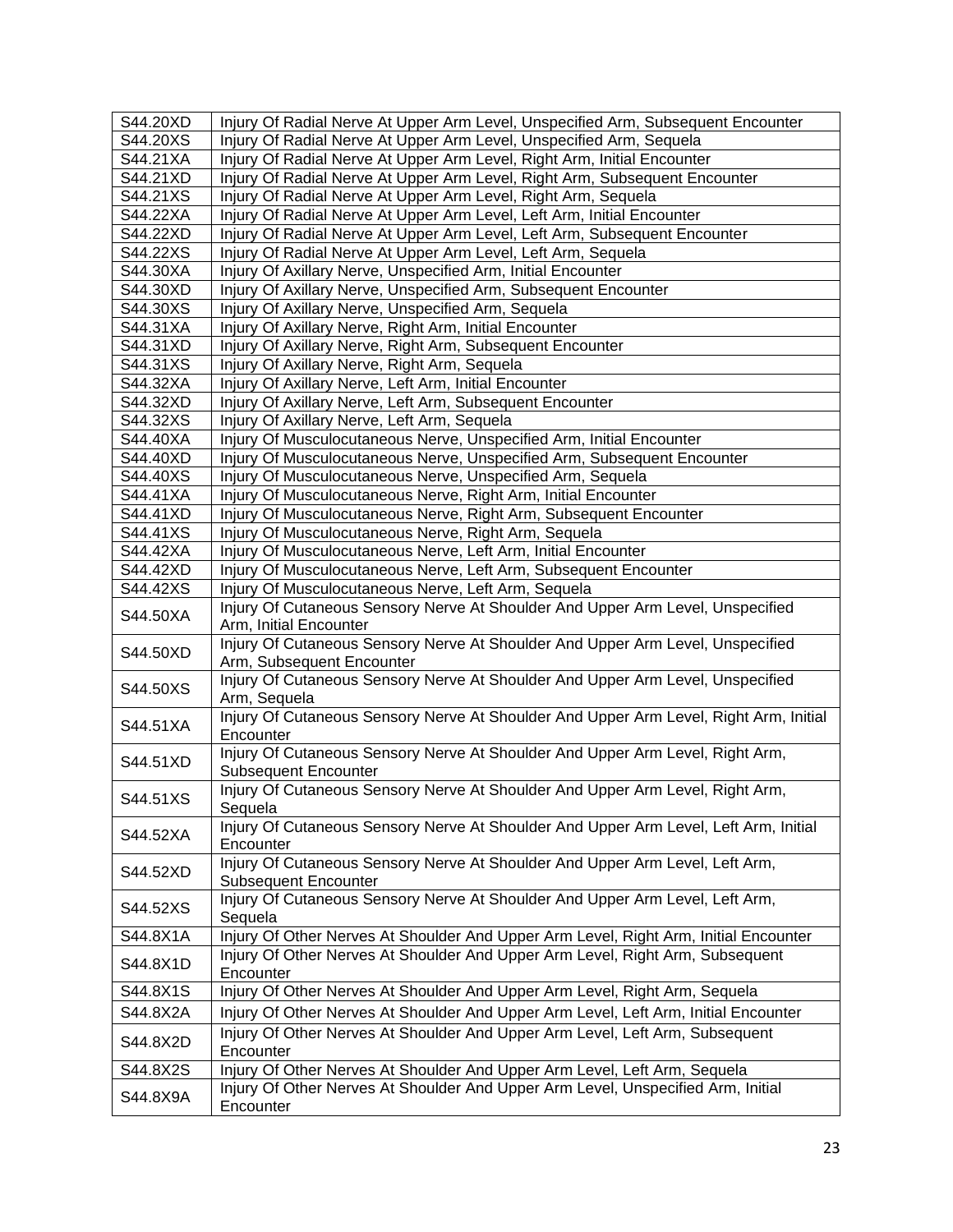| S44.8X9D             | Injury Of Other Nerves At Shoulder And Upper Arm Level, Unspecified Arm, Subsequent<br>Encounter                                                  |
|----------------------|---------------------------------------------------------------------------------------------------------------------------------------------------|
| S44.8X9S             | Injury Of Other Nerves At Shoulder And Upper Arm Level, Unspecified Arm, Sequela                                                                  |
| S44.90XA             | Injury Of Unspecified Nerve At Shoulder And Upper Arm Level, Unspecified Arm, Initial<br>Encounter                                                |
| S44.90XD             | Injury Of Unspecified Nerve At Shoulder And Upper Arm Level, Unspecified Arm,<br><b>Subsequent Encounter</b>                                      |
| S44.90XS             | Injury Of Unspecified Nerve At Shoulder And Upper Arm Level, Unspecified Arm,<br>Sequela                                                          |
| S44.91XA             | Injury Of Unspecified Nerve At Shoulder And Upper Arm Level, Right Arm, Initial<br>Encounter                                                      |
| S44.91XD             | Injury Of Unspecified Nerve At Shoulder And Upper Arm Level, Right Arm, Subsequent<br>Encounter                                                   |
| S44.91XS             | Injury Of Unspecified Nerve At Shoulder And Upper Arm Level, Right Arm, Sequela                                                                   |
| S44.92XA             | Injury Of Unspecified Nerve At Shoulder And Upper Arm Level, Left Arm, Initial<br>Encounter                                                       |
| S44.92XD             | Injury Of Unspecified Nerve At Shoulder And Upper Arm Level, Left Arm, Subsequent<br>Encounter                                                    |
| S44.92XS             | Injury Of Unspecified Nerve At Shoulder And Upper Arm Level, Left Arm, Sequela                                                                    |
| S54.00XA             | Injury Of Ulnar Nerve At Forearm Level, Unspecified Arm, Initial Encounter                                                                        |
| S54.00XD             | Injury Of Ulnar Nerve At Forearm Level, Unspecified Arm, Subsequent Encounter                                                                     |
| S54.00XS             | Injury Of Ulnar Nerve At Forearm Level, Unspecified Arm, Sequela                                                                                  |
| S54.01XA             | Injury Of Ulnar Nerve At Forearm Level, Right Arm, Initial Encounter                                                                              |
| S54.01XD             | Injury Of Ulnar Nerve At Forearm Level, Right Arm, Subsequent Encounter                                                                           |
| S54.01XS             | Injury Of Ulnar Nerve At Forearm Level, Right Arm, Sequela                                                                                        |
| S54.02XA             | Injury Of Ulnar Nerve At Forearm Level, Left Arm, Initial Encounter                                                                               |
| S54.02XD             | Injury Of Ulnar Nerve At Forearm Level, Left Arm, Subsequent Encounter                                                                            |
| S54.02XS             | Injury Of Ulnar Nerve At Forearm Level, Left Arm, Sequela                                                                                         |
| S54.10XA             | Injury Of Median Nerve At Forearm Level, Unspecified Arm, Initial Encounter                                                                       |
| S54.10XD             | Injury Of Median Nerve At Forearm Level, Unspecified Arm, Subsequent Encounter                                                                    |
| S54.10XS             | Injury Of Median Nerve At Forearm Level, Unspecified Arm, Sequela                                                                                 |
| S54.11XA             | Injury Of Median Nerve At Forearm Level, Right Arm, Initial Encounter                                                                             |
| S54.11XD             | Injury Of Median Nerve At Forearm Level, Right Arm, Subsequent Encounter                                                                          |
| S54.11XS             | Injury Of Median Nerve At Forearm Level, Right Arm, Sequela                                                                                       |
| S54.12XA             | Injury Of Median Nerve At Forearm Level, Left Arm, Initial Encounter                                                                              |
| S54.12XD             | Injury Of Median Nerve At Forearm Level, Left Arm, Subsequent Encounter                                                                           |
| S54.12XS             | Injury Of Median Nerve At Forearm Level, Left Arm, Sequela                                                                                        |
| S54.20XA             | Injury Of Radial Nerve At Forearm Level, Unspecified Arm, Initial Encounter                                                                       |
| S54.20XD             | Injury Of Radial Nerve At Forearm Level, Unspecified Arm, Subsequent Encounter                                                                    |
| S54.20XS             | Injury Of Radial Nerve At Forearm Level, Unspecified Arm, Sequela                                                                                 |
| S54.21XA             | Injury Of Radial Nerve At Forearm Level, Right Arm, Initial Encounter<br>Injury Of Radial Nerve At Forearm Level, Right Arm, Subsequent Encounter |
| S54.21XD<br>S54.21XS | Injury Of Radial Nerve At Forearm Level, Right Arm, Sequela                                                                                       |
| S54.22XA             | Injury Of Radial Nerve At Forearm Level, Left Arm, Initial Encounter                                                                              |
| S54.22XD             | Injury Of Radial Nerve At Forearm Level, Left Arm, Subsequent Encounter                                                                           |
| S54.22XS             | Injury Of Radial Nerve At Forearm Level, Left Arm, Sequela                                                                                        |
| S54.30XA             | Injury Of Cutaneous Sensory Nerve At Forearm Level, Unspecified Arm, Initial<br>Encounter                                                         |
| S54.30XD             | Injury Of Cutaneous Sensory Nerve At Forearm Level, Unspecified Arm, Subsequent<br>Encounter                                                      |
| S54.30XS             | Injury Of Cutaneous Sensory Nerve At Forearm Level, Unspecified Arm, Sequela                                                                      |
| S54.31XA             | Injury Of Cutaneous Sensory Nerve At Forearm Level, Right Arm, Initial Encounter                                                                  |
| S54.31XD             | Injury Of Cutaneous Sensory Nerve At Forearm Level, Right Arm, Subsequent<br>Encounter                                                            |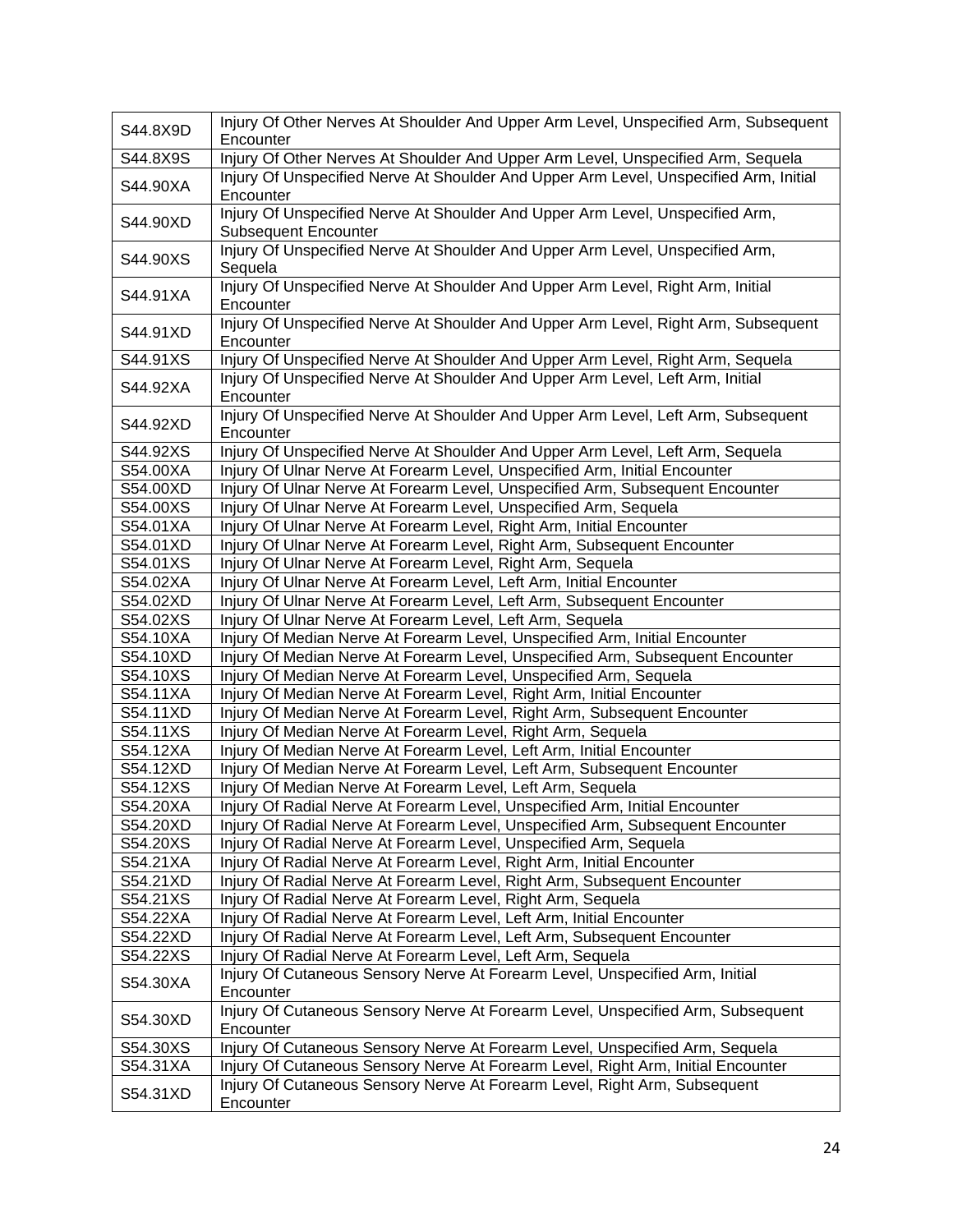| S54.31XS<br>S54.32XA | Injury Of Cutaneous Sensory Nerve At Forearm Level, Right Arm, Sequela<br>Injury Of Cutaneous Sensory Nerve At Forearm Level, Left Arm, Initial Encounter |
|----------------------|-----------------------------------------------------------------------------------------------------------------------------------------------------------|
| S54.32XD             | Injury Of Cutaneous Sensory Nerve At Forearm Level, Left Arm, Subsequent Encounter                                                                        |
| S54.32XS             | Injury Of Cutaneous Sensory Nerve At Forearm Level, Left Arm, Sequela                                                                                     |
| S54.8X1A             | Injury of other nerves at forearm level, right arm, initial encounter                                                                                     |
| S54.8X1D             | Injury of other nerves at forearm level, right arm, subsequent encounter                                                                                  |
| S54.8X1S             | Injury of other nerves at forearm level, right arm, sequela                                                                                               |
| S54.8X2A             | Injury of other nerves at forearm level, left arm, initial encounter                                                                                      |
| S54.8X2D             | Injury of other nerves at forearm level, left arm, subsequent encounter                                                                                   |
| S54.8X2S             | Injury of other nerves at forearm level, left arm, sequela                                                                                                |
| S54.8X9A             | Injury of other nerves at forearm level, unspecified arm, initial encounter                                                                               |
| S54.8X9D             | Injury of other nerves at forearm level, unspecified arm, subsequent encounter                                                                            |
| S54.8X9S             | Injury of other nerves at forearm level, unspecified arm, sequela                                                                                         |
| S54.90XA             | Injury Of Unspecified Nerve At Forearm Level, Unspecified Arm, Initial Encounter                                                                          |
| S54.90XD             | Injury Of Unspecified Nerve At Forearm Level, Unspecified Arm, Subsequent Encounter                                                                       |
| S54.90XS             | Injury Of Unspecified Nerve At Forearm Level, Unspecified Arm, Sequela                                                                                    |
| S54.91XA             | Injury Of Unspecified Nerve At Forearm Level, Right Arm, Initial Encounter                                                                                |
| S54.91XD             | Injury Of Unspecified Nerve At Forearm Level, Right Arm, Subsequent Encounter                                                                             |
| S54.91XS             | Injury Of Unspecified Nerve At Forearm Level, Right Arm, Sequela                                                                                          |
| S54.92XA             | Injury Of Unspecified Nerve At Forearm Level, Left Arm, Initial Encounter                                                                                 |
| S54.92XD             | Injury Of Unspecified Nerve At Forearm Level, Left Arm, Subsequent Encounter                                                                              |
| S54.92XS             | Injury Of Unspecified Nerve At Forearm Level, Left Arm, Sequela                                                                                           |
| S64.00XA             | Injury Of Ulnar Nerve At Wrist And Hand Level Of Unspecified Arm, Initial Encounter                                                                       |
|                      | Injury Of Ulnar Nerve At Wrist And Hand Level Of Unspecified Arm, Subsequent                                                                              |
| S64.00XD             | Encounter                                                                                                                                                 |
| S64.00XS             | Injury Of Ulnar Nerve At Wrist And Hand Level Of Unspecified Arm, Sequela                                                                                 |
| S64.01XA             | Injury Of Ulnar Nerve At Wrist And Hand Level Of Right Arm, Initial Encounter                                                                             |
| S64.01XD             | Injury Of Ulnar Nerve At Wrist And Hand Level Of Right Arm, Subsequent Encounter                                                                          |
| S64.01XS             | Injury Of Ulnar Nerve At Wrist And Hand Level Of Right Arm, Sequela                                                                                       |
| S64.02XA             | Injury Of Ulnar Nerve At Wrist And Hand Level Of Left Arm, Initial Encounter                                                                              |
| S64.02XD             | Injury Of Ulnar Nerve At Wrist And Hand Level Of Left Arm, Subsequent Encounter                                                                           |
| S64.02XS             | Injury Of Ulnar Nerve At Wrist And Hand Level Of Left Arm, Sequela                                                                                        |
| S64.10XA             | Injury Of Median Nerve At Wrist And Hand Level Of Unspecified Arm, Initial Encounter                                                                      |
| S64.10XD             | Injury Of Median Nerve At Wrist And Hand Level Of Unspecified Arm, Subsequent<br>Encounter                                                                |
| S64.10XS             | Injury Of Median Nerve At Wrist And Hand Level Of Unspecified Arm, Sequela                                                                                |
| S64.11XA             | Injury Of Median Nerve At Wrist And Hand Level Of Right Arm, Initial Encounter                                                                            |
| S64.11XD             | Injury Of Median Nerve At Wrist And Hand Level Of Right Arm, Subsequent Encounter                                                                         |
| S64.11XS             | Injury Of Median Nerve At Wrist And Hand Level Of Right Arm, Sequela                                                                                      |
| S64.12XA             | Injury Of Median Nerve At Wrist And Hand Level Of Left Arm, Initial Encounter                                                                             |
| S64.12XD             | Injury Of Median Nerve At Wrist And Hand Level Of Left Arm, Subsequent Encounter                                                                          |
| S64.12XS             | Injury Of Median Nerve At Wrist And Hand Level Of Left Arm, Sequela                                                                                       |
| S64.20XA             | Injury Of Radial Nerve At Wrist And Hand Level Of Unspecified Arm, Initial Encounter                                                                      |
| S64.20XD             | Injury Of Radial Nerve At Wrist And Hand Level Of Unspecified Arm, Subsequent<br>Encounter                                                                |
| S64.20XS             | Injury Of Radial Nerve At Wrist And Hand Level Of Unspecified Arm, Sequela                                                                                |
| S64.21XA             | Injury Of Radial Nerve At Wrist And Hand Level Of Right Arm, Initial Encounter                                                                            |
| S64.21XD             | Injury Of Radial Nerve At Wrist And Hand Level Of Right Arm, Subsequent Encounter                                                                         |
| S64.21XS             | Injury Of Radial Nerve At Wrist And Hand Level Of Right Arm, Sequela                                                                                      |
| S64.22XA             | Injury Of Radial Nerve At Wrist And Hand Level Of Left Arm, Initial Encounter                                                                             |
| S64.22XD             | Injury Of Radial Nerve At Wrist And Hand Level Of Left Arm, Subsequent Encounter                                                                          |
| S64.22XS             | Injury Of Radial Nerve At Wrist And Hand Level Of Left Arm, Sequela                                                                                       |
| S64.30XA             | Injury Of Digital Nerve Of Unspecified Thumb, Initial Encounter                                                                                           |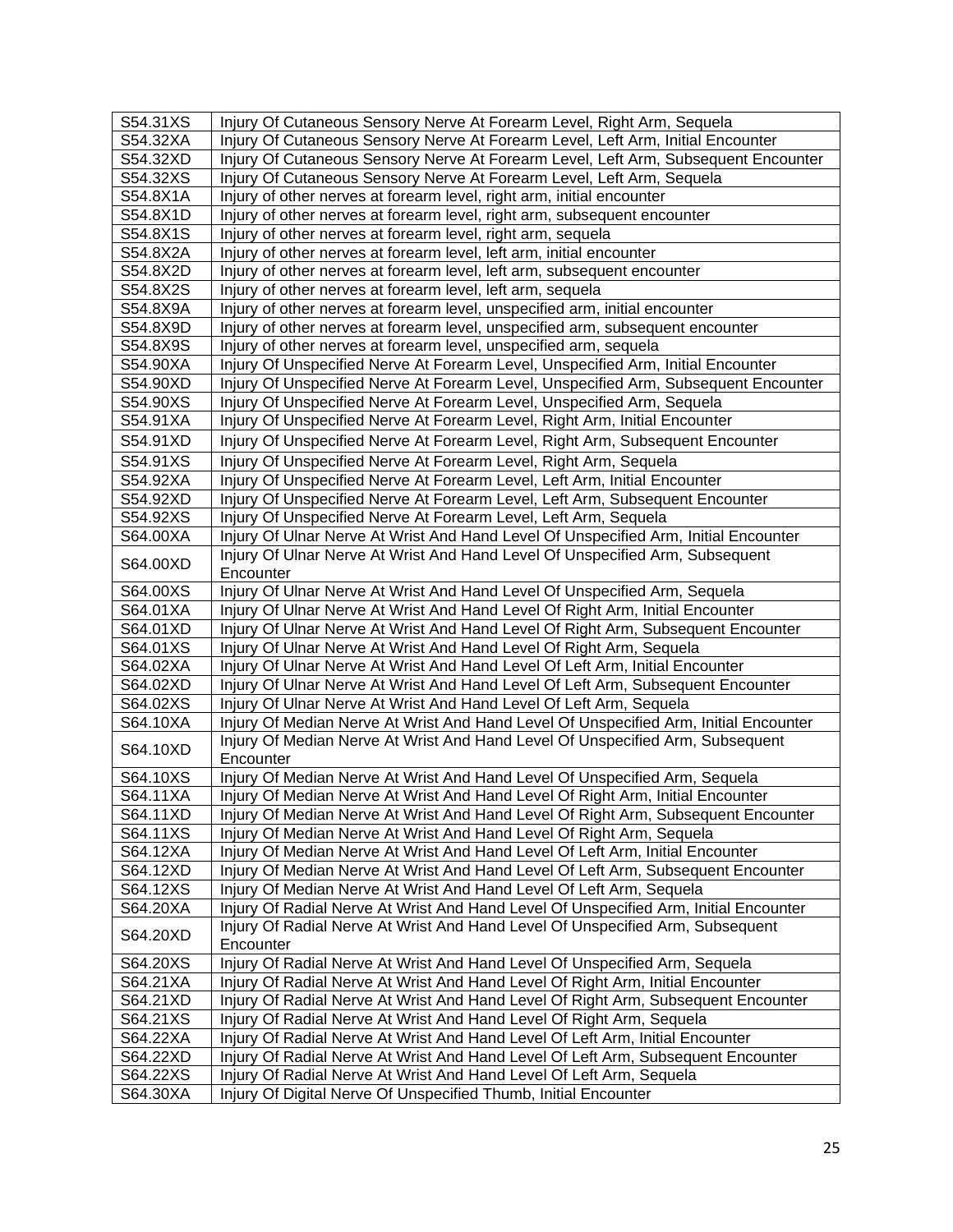| S64.30XD | Injury Of Digital Nerve Of Unspecified Thumb, Subsequent Encounter                              |
|----------|-------------------------------------------------------------------------------------------------|
| S64.30XS | Injury Of Digital Nerve Of Unspecified Thumb, Sequela                                           |
| S64.31XA | Injury Of Digital Nerve Of Right Thumb, Initial Encounter                                       |
| S64.31XD | Injury Of Digital Nerve Of Right Thumb, Subsequent Encounter                                    |
| S64.31XS | Injury Of Digital Nerve Of Right Thumb, Sequela                                                 |
| S64.32XA | Injury Of Digital Nerve Of Left Thumb, Initial Encounter                                        |
| S64.32XD | Injury Of Digital Nerve Of Left Thumb, Subsequent Encounter                                     |
| S64.32XS | Injury Of Digital Nerve Of Left Thumb, Sequela                                                  |
| S64.40XA | Injury Of Digital Nerve Of Unspecified Finger, Initial Encounter                                |
| S64.40XD | Injury Of Digital Nerve Of Unspecified Finger, Subsequent Encounter                             |
| S64.40XS | Injury Of Digital Nerve Of Unspecified Finger, Sequela                                          |
| S64.490A | Injury Of Digital Nerve Of Right Index Finger, Initial Encounter                                |
| S64.490D | Injury Of Digital Nerve Of Right Index Finger, Subsequent Encounter                             |
| S64.490S | Injury Of Digital Nerve Of Right Index Finger, Sequela                                          |
| S64.491A | Injury Of Digital Nerve Of Left Index Finger, Initial Encounter                                 |
| S64.491D | Injury Of Digital Nerve Of Left Index Finger, Subsequent Encounter                              |
| S64.491S | Injury Of Digital Nerve Of Left Index Finger, Sequela                                           |
| S64.492A | Injury Of Digital Nerve Of Right Middle Finger, Initial Encounter                               |
| S64.492D | Injury Of Digital Nerve Of Right Middle Finger, Subsequent Encounter                            |
| S64.492S | Injury Of Digital Nerve Of Right Middle Finger, Sequela                                         |
| S64.493A | Injury Of Digital Nerve Of Left Middle Finger, Initial Encounter                                |
| S64.493D | Injury Of Digital Nerve Of Left Middle Finger, Subsequent Encounter                             |
| S64.493S | Injury Of Digital Nerve Of Left Middle Finger, Sequela                                          |
| S64.494A | Injury Of Digital Nerve Of Right Ring Finger, Initial Encounter                                 |
| S64.494D | Injury Of Digital Nerve Of Right Ring Finger, Subsequent Encounter                              |
| S64.494S | Injury Of Digital Nerve Of Right Ring Finger, Sequela                                           |
| S64.495A | Injury Of Digital Nerve Of Left Ring Finger, Initial Encounter                                  |
| S64.495D | Injury Of Digital Nerve Of Left Ring Finger, Subseugent Encounter                               |
| S64.495S | Injury Of Digital Nerve Of Left Ring Finger, Sequela                                            |
| S64.496A | Injury Of Digital Nerve Of Right Little Finger, Initial Encounter                               |
| S64.496D | Injury Of Digital Nerve Of Right Little Finger, Subsequent Encounter                            |
| S64.496S | Injury Of Digital Nerve Of Right Little Finger, Sequela                                         |
| S64.497A | Injury Of Digital Nerve Of Left Little Finger, Initial Encounter                                |
| S64.497D | Injury Of Digital Nerve Of Left Little Finger, Subsequent Encounter                             |
| S64.497S | Injury Of Digital Nerve Of Left Little Finger, Sequela                                          |
| S64.498A | Injury Of Digital Nerve Of Other Finger, Initial Encounter                                      |
| S64.498D | Injury Of Digital Nerve Of Other Finger, Subsequent Encounter                                   |
| S64.498S | Injury Of Digital Nerve Of Other Finger, Sequela                                                |
| S64.8X1A | Injury Of Other Nerves At Wrist And Hand Level Of Right Arm, Initial Encounter                  |
| S64.8X1D | Injury Of Other Nerves At Wrist And Hand Level Of Right Arm, Subsequent Encounter               |
| S64.8X1S | Injury Of Other Nerves At Wrist And Hand Level Of Right Arm, Sequela                            |
| S64.8X2A | Injury Of Other Nerves At Wrist And Hand Level Of Left Arm, Initial Encounter                   |
| S64.8X2D | Injury Of Other Nerves At Wrist And Hand Level Of Left Arm, Subsequent Encounter                |
| S64.8X2S | Injury Of Other Nerves At Wrist And Hand Level Of Left Arm, Sequela                             |
| S64.8X9A | Injury Of Other Nerves At Wrist And Hand Level Of Unspecified Arm, Initial Encounter            |
| S64.8X9D | Injury Of Other Nerves At Wrist And Hand Level Of Unspecified Arm, Subsequent<br>Encounter      |
| S64.8X9S | Injury Of Other Nerves At Wrist And Hand Level Of Unspecified Arm, Sequela                      |
| S64.90XA | Injury Of Unspecified Nerve At Wrist And Hand Level Of Unspecified Arm, Initial<br>Encounter    |
| S64.90XD | Injury Of Unspecified Nerve At Wrist And Hand Level Of Unspecified Arm, Subsequent<br>Encounter |
| S64.90XS | Injury Of Unspecified Nerve At Wrist And Hand Level Of Unspecified Arm, Sequela                 |
| S64.91XA | Injury Of Unspecified Nerve At Wrist And Hand Level Of Right Arm, Initial Encounter             |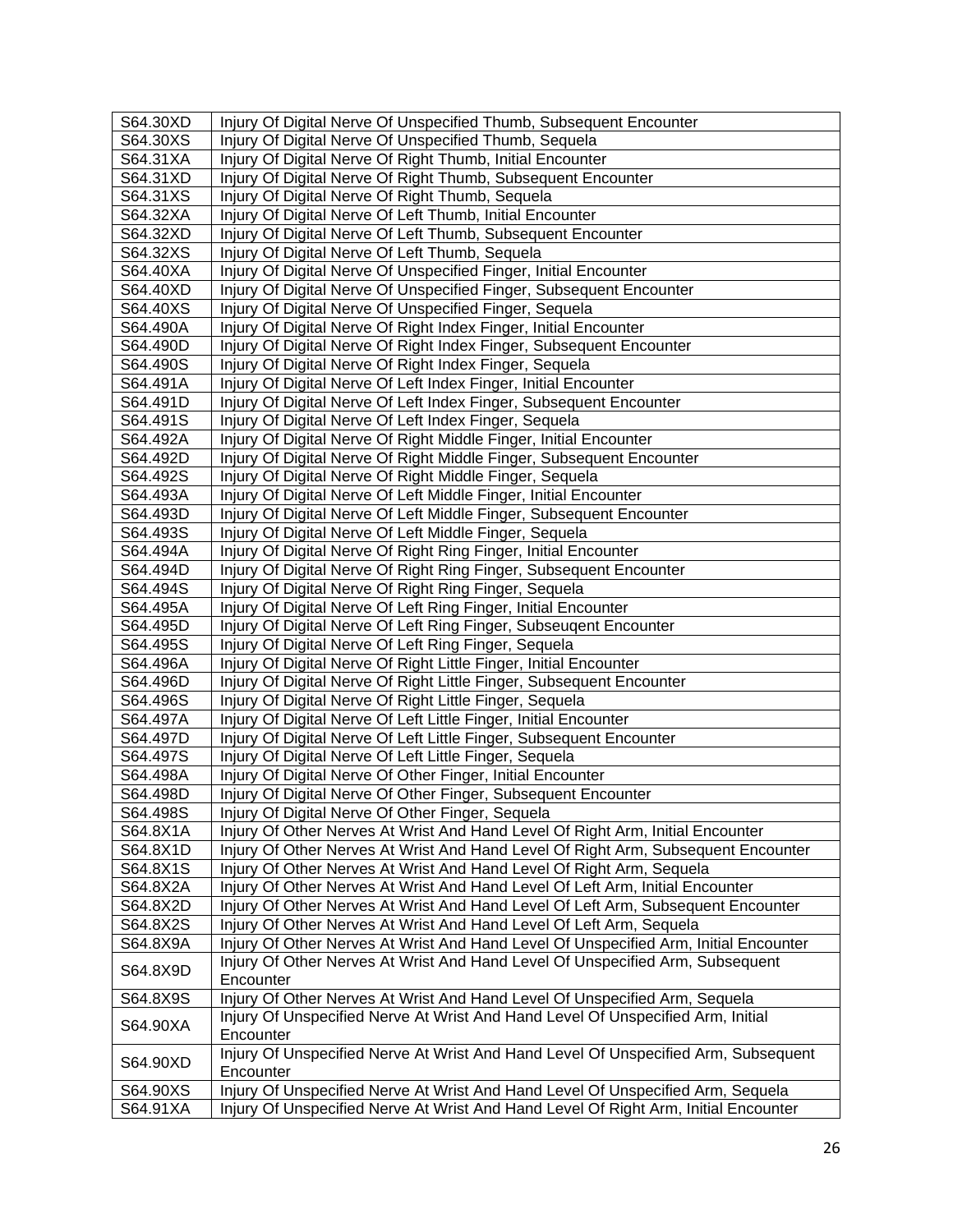| S64.91XD | Injury Of Unspecified Nerve At Wrist And Hand Level Of Right Arm, Subsequent                              |
|----------|-----------------------------------------------------------------------------------------------------------|
|          | Encounter                                                                                                 |
| S64.91XS | Injury Of Unspecified Nerve At Wrist And Hand Level Of Right Arm, Sequela                                 |
| S64.92XA | Injury Of Unspecified Nerve At Wrist And Hand Level Of Left Arm, Initial Encounter                        |
| S64.92XD | Injury Of Unspecified Nerve At Wrist And Hand Level Of Left Arm, Subsequent<br>Encounter                  |
| S64.92XS | Injury Of Unspecified Nerve At Wrist And Hand Level Of Left Arm, Sequela                                  |
| S74.00XA | Injury Of Sciatic Nerve At Hip And Thigh Level, Unspecified Leg, Initial Encounter                        |
| S74.00XD | Injury Of Sciatic Nerve At Hip And Thigh Level, Unspecified Leg, Subsequent Encounter                     |
| S74.00XS | Injury Of Sciatic Nerve At Hip And Thigh Level, Unspecified Leg, Sequela                                  |
| S74.01XA | Injury Of Sciatic Nerve At Hip And Thigh Level, Right Leg, Initial Encounter                              |
| S74.01XD | Injury Of Sciatic Nerve At Hip And Thigh Level, Right Leg, Subsequent Encounter                           |
| S74.01XS | Injury Of Sciatic Nerve At Hip And Thigh Level, Right Leg, Sequela                                        |
| S74.02XA | Injury Of Sciatic Nerve At Hip And Thigh Level, Left Leg, Initial Encounter                               |
| S74.02XD | Injury Of Sciatic Nerve At Hip And Thigh Level, Left Leg, Subsequent Encounter                            |
| S74.02XS | Injury Of Sciatic Nerve At Hip And Thigh Level, Left Leg, Sequela                                         |
| S74.10XA | Injury Of Femoral Nerve At Hip And Thigh Level, Unspecified Leg, Initial Encounter                        |
| S74.10XD | Injury Of Femoral Nerve At Hip And Thigh Level, Unspecified Leg, Subsequent<br>Encounter                  |
| S74.10XS | Injury Of Femoral Nerve At Hip And Thigh Level, Unspecified Leg, Sequela                                  |
| S74.11XA | Injury Of Femoral Nerve At Hip And Thigh Level, Right Leg, Initial Encounter                              |
| S74.11XD | Injury Of Femoral Nerve At Hip And Thigh Level, Right Leg, Subsequent Encounter                           |
| S74.11XS | Injury Of Femoral Nerve At Hip And Thigh Level, Right Leg, Sequela                                        |
| S74.12XA | Injury Of Femoral Nerve At Hip And Thigh Level, Left Leg, Initial Encounter                               |
| S74.12XD | Injury Of Femoral Nerve At Hip And Thigh Level, Left Leg, Subsequent Encounter                            |
| S74.12XS | Injury Of Femoral Nerve At Hip And Thigh Level, Left Leg, Sequela                                         |
| S74.20XA | Injury Of Cutaneous Sensory Nerve At Hip And Thigh Level, Unspecified Leg, Initial<br>Encounter           |
| S74.20XD | Injury Of Cutaneous Sensory Nerve At Hip And Thigh Level, Unspecified Leg,<br><b>Subsequent Encounter</b> |
| S74.20XS | Injury Of Cutaneous Sensory Nerve At Hip And Thigh Level, Unspecified Leg, Sequela                        |
| S74.21XA | Injury Of Cutaneous Sensory Nerve At Hip And High Level, Right Leg, Initial Encounter                     |
| S74.21XD | Injury Of Cutaneous Sensory Nerve At Hip And High Level, Right Leg, Subsequent<br>Encounter               |
| S74.21XS | Injury Of Cutaneous Sensory Nerve At Hip And High Level, Right Leg, Sequela                               |
| S74.22XA | Injury Of Cutaneous Sensory Nerve At Hip And Thigh Level, Left Leg, Initial Encounter                     |
| S74.22XD | Injury Of Cutaneous Sensory Nerve At Hip And Thigh Level, Left Leg, Subsequent<br>Encounter               |
| S74.22XS | Injury Of Cutaneous Sensory Nerve At Hip And Thigh Level, Left Leg, Sequela                               |
| S74.8X1A | Injury Of Other Nerves At Hip And Thigh Level, Right Leg, Initial Encounter                               |
| S74.8X1D | Injury Of Other Nerves At Hip And Thigh Level, Right Leg, Subsequent Encounter                            |
| S74.8X1S | Injury Of Other Nerves At Hip And Thigh Level, Right Leg, Sequela                                         |
| S74.8X2A | Injury Of Other Nerves At Hip And Thigh Level, Left Leg, Initial Encounter                                |
| S74.8X2D | Injury Of Other Nerves At Hip And Thigh Level, Left Leg, Subsequent Encounter                             |
| S74.8X2S | Injury Of Other Nerves At Hip And Thigh Level, Left Leg, Sequela                                          |
| S74.8X9A | Injury Of Other Nerves At Hip And Thigh Level, Unspecified Leg, Initial Encounter                         |
| S74.8X9D | Injury Of Other Nerves At Hip And Thigh Level, Unspecified Leg, Subsequent Encounter                      |
| S74.8X9S | Injury Of Other Nerves At Hip And Thigh Level, Unspecified Leg, Sequela                                   |
| S74.90XA | Injury Of Unspecified Nerve At Hip And Thigh Level, Unspecified Leg, Initial Encounter                    |
| S74.90XD | Injury Of Unspecified Nerve At Hip And Thigh Level, Unspecified Leg, Subsequent<br>Encounter              |
| S74.90XS | Injury Of Unspecified Nerve At Hip And Thigh Level, Unspecified Leg, Sequela                              |
| S74.91XA | Injury Of Unspecified Nerve At Hip And Thigh Level, Right Leg, Initial Encounter                          |
| S74.91XD | Injury Of Unspecified Nerve At Hip And Thigh Level, Right Leg, Subsequent Encounter                       |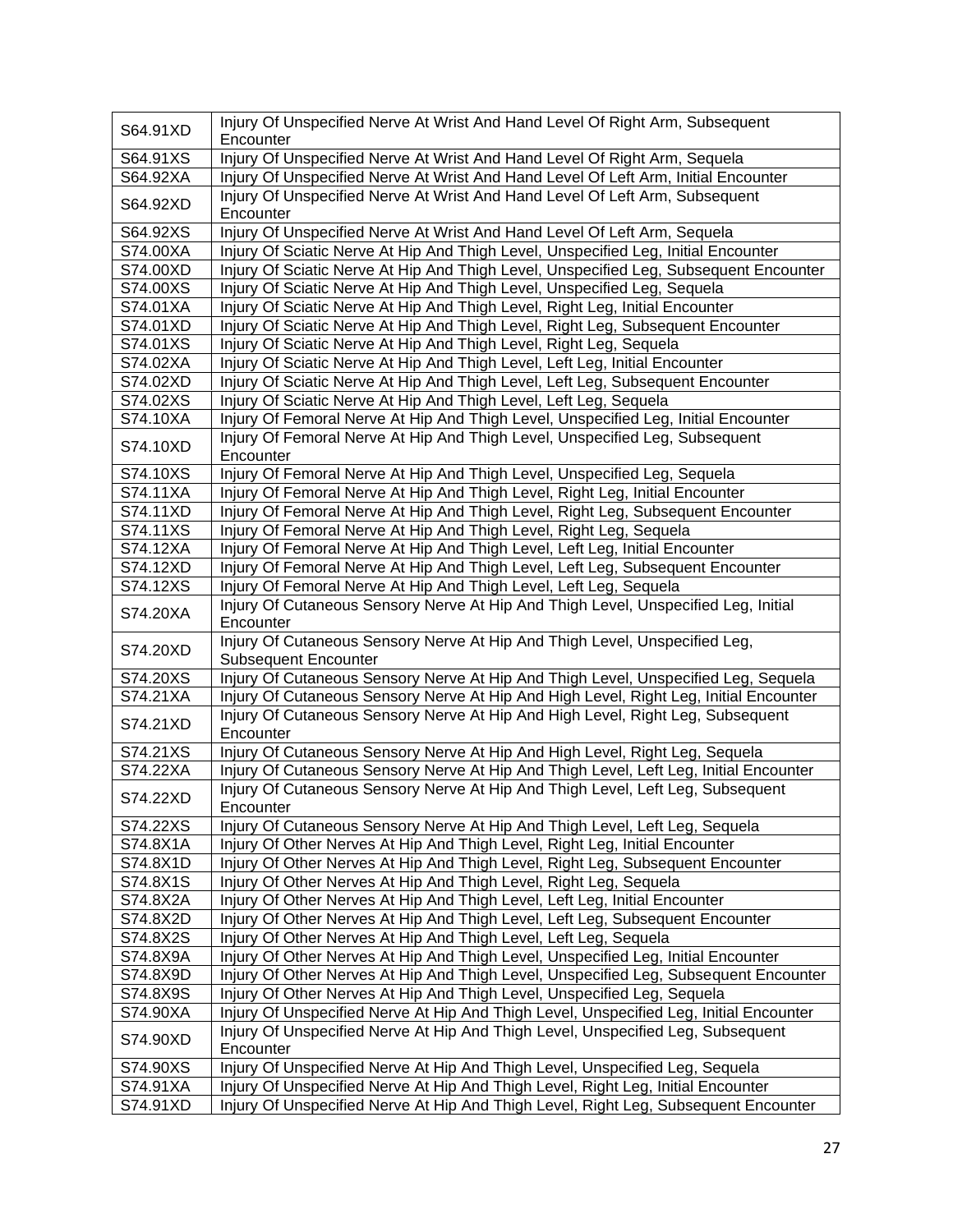| S74.91XS | Injury Of Unspecified Nerve At Hip And Thigh Level, Right Leg, Sequela                   |
|----------|------------------------------------------------------------------------------------------|
| S74.92XA | Injury Of Unspecified Nerve At Hip And Thigh Level, Left Leg, Initial Encounter          |
| S74.92XD | Injury Of Unspecified Nerve At Hip And Thigh Level, Left Leg, Subsequent Encounter       |
| S74.92XS | Injury Of Unspecified Nerve At Hip And Thigh Level, Left Leg, Sequela                    |
| S84.00XA | Injury Of Tibial Nerve At Lower Leg Level, Unspecified Leg, Initial Encounter            |
| S84.00XD | Injury Of Tibial Nerve At Lower Leg Level, Unspecified Leg, Subsequent Encounter         |
| S84.00XS | Injury Of Tibial Nerve At Lower Leg Level, Unspecified Leg, Sequela                      |
| S84.01XA | Injury Of Tibial Nerve At Lower Leg Level, Right Leg, Initial Encounter                  |
| S84.01XD | Injury Of Tibial Nerve At Lower Leg Level, Right Leg, Subsequent Encounter               |
| S84.01XS | Injury Of Tibial Nerve At Lower Leg Level, Right Leg, Sequela                            |
| S84.02XA | Injury Of Tibial Nerve At Lower Leg Level, Left Leg, Initial Encounter                   |
| S84.02XD | Injury Of Tibial Nerve At Lower Leg Level, Left Leg, Subsequent Encounter                |
| S84.02XS | Injury Of Tibial Nerve At Lower Leg Level, Left Leg, Sequela                             |
| S84.10XA | Injury Of Peroneal Nerve At Lower Leg Level, Unspecified Leg, Initial Encounter          |
| S84.10XD | Injury Of Peroneal Nerve At Lower Leg Level, Unspecified Leg, Subsequent Encounter       |
| S84.10XS | Injury Of Peroneal Nerve At Lower Leg Level, Unspecified Leg, Sequela                    |
| S84.11XA | Injury Of Peroneal Nerve At Lower Leg Level, Right Leg, Initial Encounter                |
| S84.11XD | Injury Of Peroneal Nerve At Lower Leg Level, Right Leg, Subsequent Encounter             |
| S84.11XS | Injury Of Peroneal Nerve At Lower Leg Level, Right Leg, Sequela                          |
| S84.12XA | Injury Of Peroneal Nerve At Lower Leg Level, Left Leg, Initial Encounter                 |
| S84.12XD | Injury Of Peroneal Nerve At Lower Leg Level, Left Leg, Subsequent Encounter              |
| S84.12XS | Injury Of Peroneal Nerve At Lower Leg Level, Left Leg, Sequela                           |
| S84.20XA | Injury Of Cutaneous Sensory Nerve At Lower Leg Level, Unspecified Leg, Initial           |
|          | Encounter                                                                                |
| S84.20XD | Injury Of Cutaneous Sensory Nerve At Lower Leg Level, Unspecified Leg, Subsequent        |
|          | Encounter                                                                                |
|          |                                                                                          |
| S84.20XS | Injury Of Cutaneous Sensory Nerve At Lower Leg Level, Unspecified Leg, Sequela           |
| S84.21XA | Injury Of Cutaneous Sensory Nerve At Lower Leg Level, Right Leg, Initial Encounter       |
| S84.21XD | Injury Of Cutaneous Sensory Nerve At Lower Leg Level, Right Leg, Subsequent<br>Encounter |
| S84.21XS | Injury Of Cutaneous Sensory Nerve At Lower Leg Level, Right Leg, Sequela                 |
| S84.22XA | Injury Of Cutaneous Sensory Nerve At Lower Leg Level, Left Leg, Initial Encounter        |
|          | Injury Of Cutaneous Sensory Nerve At Lower Leg Level, Left Leg, Subsequent               |
| S84.22XD | Encounter                                                                                |
| S84.22XS | Injury Of Cutaneous Sensory Nerve At Lower Leg Level, Left Leg, Sequela                  |
| S84.801A | Injury Of Other Nerves At Lower Leg Level, Right Leg, Initial Encounter                  |
| S84.801D | Injury Of Other Nerves At Lower Leg Level, Right Leg, Subsequent Encounter               |
| S84.801S | Injury Of Other Nerves At Lower Leg Level, Right Leg, Sequela                            |
| S84.802A | Injury Of Other Nerves At Lower Leg Level, Left Leg, Initial Encounter                   |
| S84.802D | Injury Of Other Nerves At Lower Leg Level, Left Leg, Subsequent Encounter                |
| S84.802S | Injury Of Other Nerves At Lower Leg Level, Left Leg, Sequela                             |
| S84.809A | Injury Of Other Nerves At Lower Leg Level, Unspecified Leg, Initial Encounter            |
| S84.809D | Injury Of Other Nerves At Lower Leg Level, Unspecified Leg, Subsequent Encounter         |
| S84.809S | Injury Of Other Nerves At Lower Leg Level, Unspecified Leg, Sequela                      |
| S84.90XA | Injury Of Unspecified Nerve At Lower Leg Level, Unspecified Leg, Initial Encounter       |
| S84.90XD | Injury Of Unspecified Nerve At Lower Leg Level, Unspecified Leg, Subsequent<br>Encounter |
| S84.90XS | Injury Of Unspecified Nerve At Lower Leg Level, Unspecified Leg, Sequela                 |
| S84.91XA | Injury Of Unspecified Nerve At Lower Leg Level, Right Leg, Initial Encounter             |
| S84.91XD | Injury Of Unspecified Nerve At Lower Leg Level, Right Leg, Subsequent Encounter          |
| S84.91XS | Injury Of Unspecified Nerve At Lower Leg Level, Right Leg, Sequela                       |
| S84.92XA | Injury Of Unspecified Nerve At Lower Leg Level, Left Leg, Initial Encounter              |
| S84.92XD | Injury Of Unspecified Nerve At Lower Leg Level, Left Leg, Subsequent Encounter           |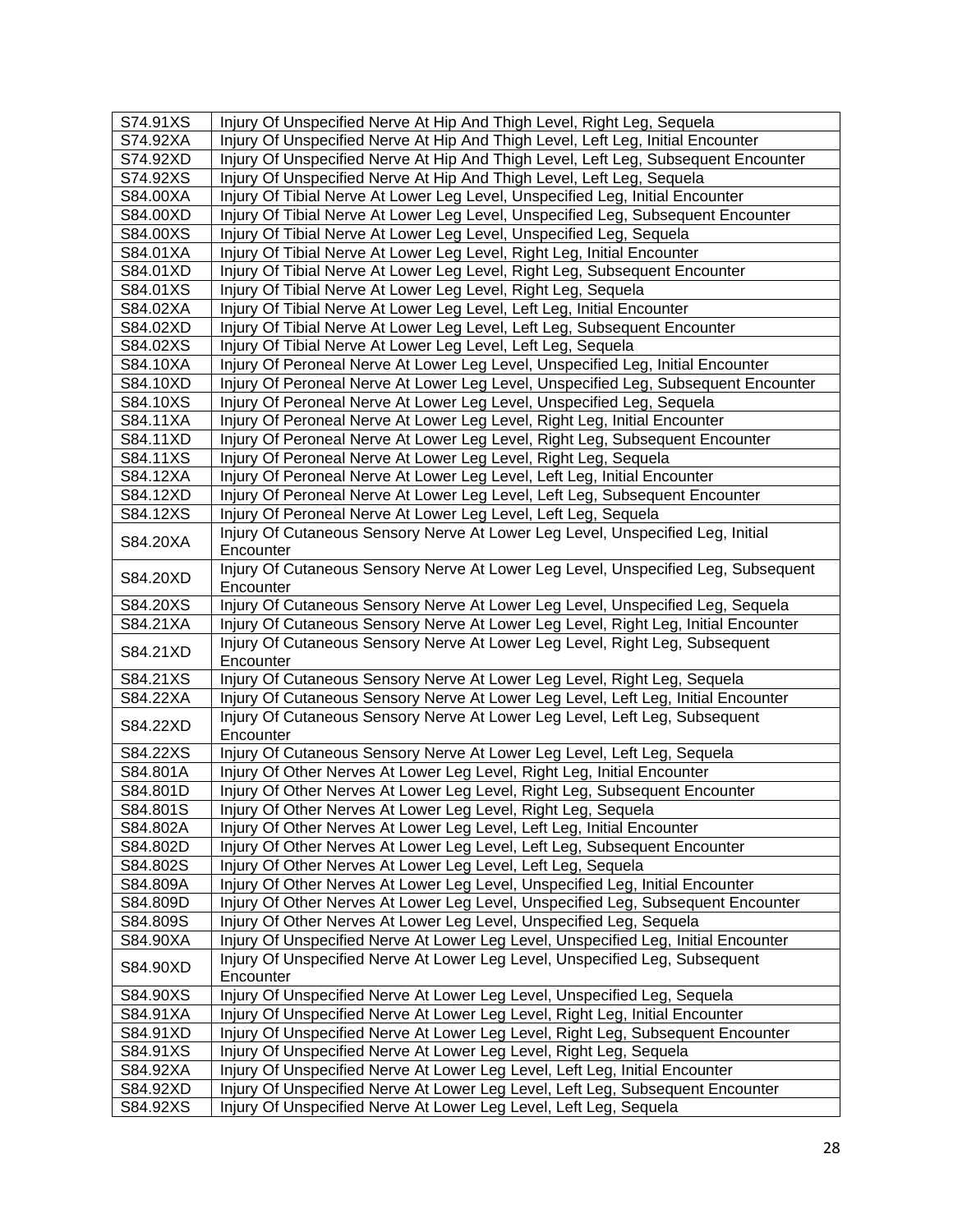| S94.00XA | Injury Of Lateral Plantar Nerve, Unspecified Leg, Initial Encounter                                                                                                     |
|----------|-------------------------------------------------------------------------------------------------------------------------------------------------------------------------|
| S94.00XD | Injury Of Lateral Plantar Nerve, Unspecified Leg, Subsequent Encounter                                                                                                  |
| S94.00XS | Injury Of Lateral Plantar Nerve, Unspecified Leg, Sequela                                                                                                               |
| S94.01XA | Injury Of Lateral Plantar Nerve, Right Leg, Initial Encounter                                                                                                           |
| S94.01XD | Injury Of Lateral Plantar Nerve, Right Leg, Subsequent Encounter                                                                                                        |
| S94.01XS | Injury Of Lateral Plantar Nerve, Right Leg, Sequela                                                                                                                     |
| S94.02XA | Injury Of Lateral Plantar Nerve, Left Leg, Initial Encounter                                                                                                            |
| S94.02XD | Injury Of Lateral Plantar Nerve, Left Leg, Subsequent Encounter                                                                                                         |
| S94.02XS | Injury Of Lateral Plantar Nerve, Left Leg, Sequela                                                                                                                      |
| S94.10XA | Injury Of Medial Plantar Nerve, Unspecified Leg, Initial Encounter                                                                                                      |
| S94.10XD | Injury Of Medial Plantar Nerve, Unspecified Leg, Subsequent Encounter                                                                                                   |
| S94.10XS | Injury Of Medial Plantar Nerve, Unspecified Leg, Sequela                                                                                                                |
| S94.11XA | Injury Of Medial Plantar Nerve, Right Leg, Initial Encounter                                                                                                            |
| S94.11XD | Injury Of Medial Plantar Nerve, Right Leg, Subsequent Encounter                                                                                                         |
| S94.11XS | Injury Of Medial Plantar Nerve, Right Leg, Sequela                                                                                                                      |
| S94.12XA | Injury Of Medial Plantar Nerve, Left Leg, Initial Encounter                                                                                                             |
| S94.12XD | Injury Of Medial Plantar Nerve, Left Leg, Subsequent Encounter                                                                                                          |
| S94.12XS | Injury Of Medial Plantar Nerve, Left Leg, Sequela                                                                                                                       |
|          | Injury Of Deep Peroneal Nerve At Ankle And Foot Level, Unspecified Leg, Initial                                                                                         |
| S94.20XA | Encounter                                                                                                                                                               |
| S94.20XD | Injury Of Deep Peroneal Nerve At Ankle And Foot Level, Unspecified Leg, Subseuquent                                                                                     |
|          | Encounter                                                                                                                                                               |
| S94.20XS | Injury Of Deep Peroneal Nerve At Ankle And Foot Level, Unspecified Leg, Sequela                                                                                         |
| S94.21XA | Injury Of Deep Peroneal Nerve At Ankle And Foot Level, Right Leg, Initial Encounter                                                                                     |
| S94.21XD | Injury Of Deep Peroneal Nerve At Ankle And Foot Level, Right Leg, Subsequent                                                                                            |
|          | Encounter                                                                                                                                                               |
| S94.21XS | Injury Of Deep Peroneal Nerve At Ankle And Foot Level, Right Leg, Sequela                                                                                               |
| S94.22XA | Injury Of Deep Peroneal Nerve At Ankle And Foot Level, Left Leg, Initial Encounter                                                                                      |
| S94.22XD | Injury Of Deep Peroneal Nerve At Ankle And Foot Level, Left Leg, Subsequent                                                                                             |
|          | Encounter                                                                                                                                                               |
| S94.22XS | Injury Of Deep Peroneal Nerve At Ankle And Foot Level, Left Leg, Sequela                                                                                                |
| S94.30XA | Injury Of Cutaneous Sensory Nerve At Ankle And Foot Level, Unspecified Leg, Initial                                                                                     |
|          | Encounter                                                                                                                                                               |
| S94.30XD | Injury Of Cutaneous Sensory Nerve At Ankle And Foot Level, Unspecified Leg,                                                                                             |
|          | <b>Subsequent Encounter</b>                                                                                                                                             |
| S94.30XS | Injury Of Cutaneous Sensory Nerve At Ankle And Foot Level, Unspecified Leg, Sequela                                                                                     |
| S94.31XA | Injury Of Cutaneous Sensory Nerve At Ankle And Foot Level, Right Leg, Initial                                                                                           |
|          | Encounter                                                                                                                                                               |
| S94.31XD | Injury Of Cutaneous Sensory Nerve At Ankle And Foot Level, Right Leg, Subsequent                                                                                        |
|          | Encounter                                                                                                                                                               |
| S94.31XS | Injury Of Cutaneous Sensory Nerve At Ankle And Foot Level, Right Leg, Sequela<br>Injury Of Cutaneous Sensory Nerve At Ankle And Foot Level, Left Leg, Initial Encounter |
| S94.32XA | Injury Of Cutaneous Sensory Nerve At Ankle And Foot Level, Left Leg, Subsequent                                                                                         |
| S94.32XD | Encounter                                                                                                                                                               |
| S94.32XS | Injury Of Cutaneous Sensory Nerve At Ankle And Foot Level, Left Leg, Sequela                                                                                            |
| S94.8X1A | Injury Of Other Nerves At Ankle And Foot Level, Right Leg, Initial Encounter                                                                                            |
| S94.8X1D | Injury Of Other Nerves At Ankle And Foot Level, Right Leg, Subsequent Encounter                                                                                         |
| S94.8X1S | Injury Of Other Nerves At Ankle And Foot Level, Right Leg, Sequela                                                                                                      |
| S94.8X2A | Injury Of Other Nerves At Ankle And Foot Level, Left Leg, Initial Encounter                                                                                             |
| S94.8X2D | Injury Of Other Nerves At Ankle And Foot Level, Left Leg, Subsequent Encounter                                                                                          |
| S94.8X2S | Injury Of Other Nerves At Ankle And Foot Level, Left Leg, Sequela                                                                                                       |
| S94.8X9A | Injury Of Other Nerves At Ankle And Foot Level, Unspecified Leg, Initial Encounter                                                                                      |
| S94.8X9D | Injury Of Other Nerves At Ankle And Foot Level, Unspecified Leg, Subsequent                                                                                             |
|          | Encounter                                                                                                                                                               |
|          |                                                                                                                                                                         |